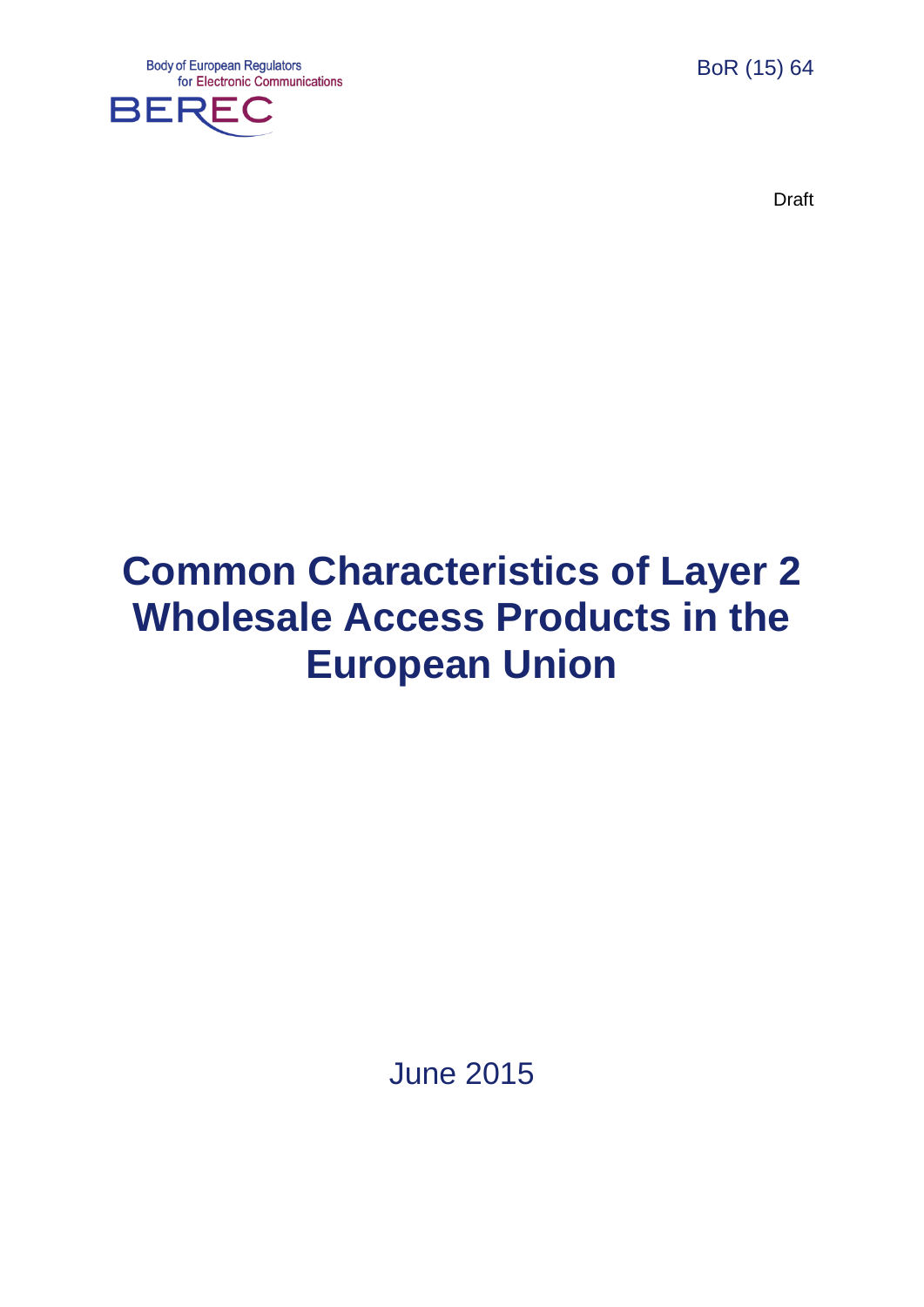## **Table of Contents**

| 1    |                                                                          |
|------|--------------------------------------------------------------------------|
| 2    |                                                                          |
| 3    |                                                                          |
| 4    |                                                                          |
| 4.1  |                                                                          |
| 4.2  |                                                                          |
| 4.3  |                                                                          |
| 4.4  |                                                                          |
| 4.5  |                                                                          |
| 4.6  |                                                                          |
| 4.7  |                                                                          |
| 4.8  |                                                                          |
| 4.9  |                                                                          |
| 4.10 |                                                                          |
| 4.11 |                                                                          |
| 4.12 |                                                                          |
| 4.13 |                                                                          |
| 4.14 |                                                                          |
| 5    |                                                                          |
| 5.1  |                                                                          |
| 5.2  | Common characteristics of L2 WAP with PoH at a higher level than local18 |
| 6    |                                                                          |
| 7    |                                                                          |

## **List of Figures**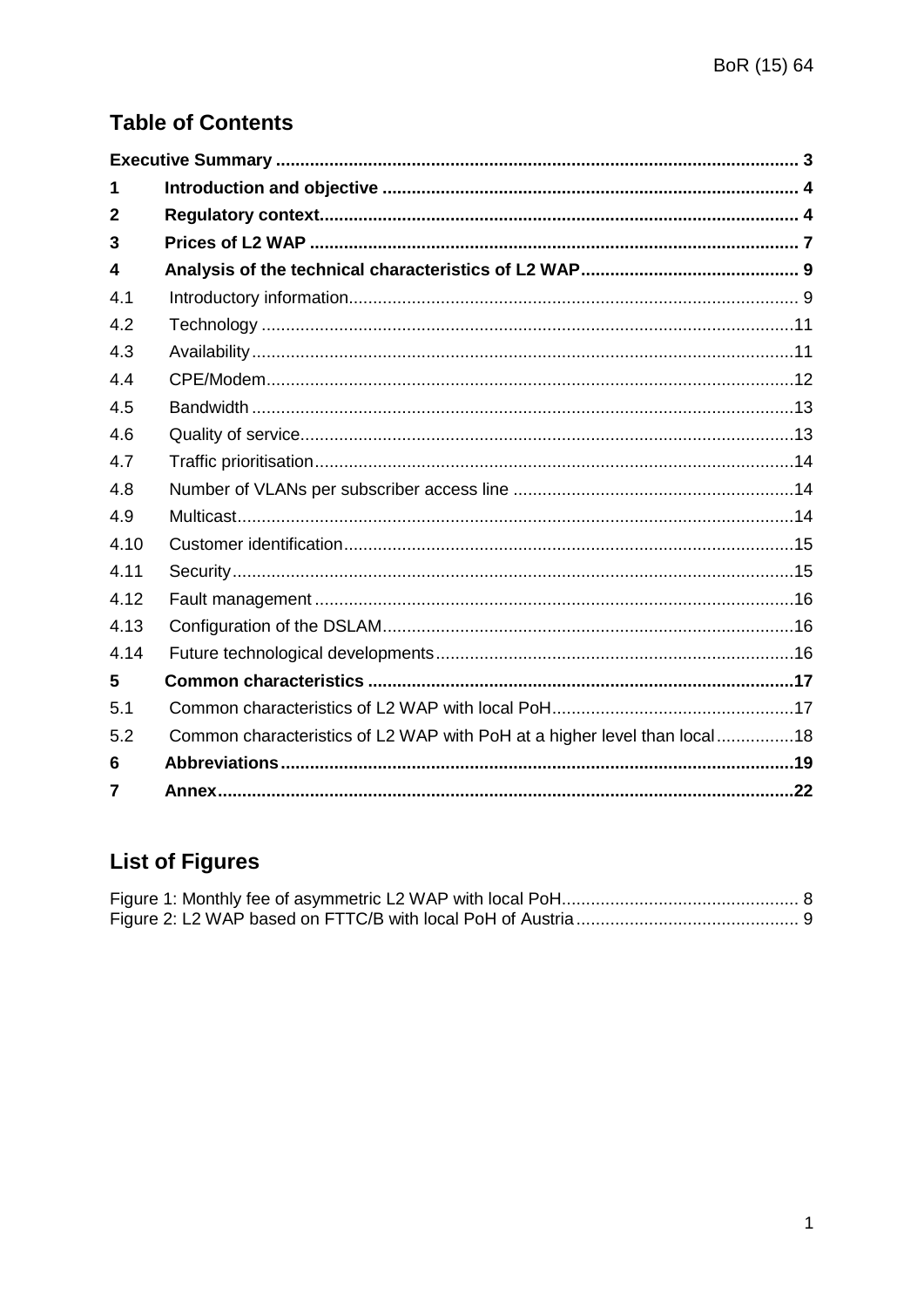## **List of Tables**

| Table 1: Regulatory context, technology and availability of L2 WAP – part 1                         | 22   |
|-----------------------------------------------------------------------------------------------------|------|
| Table 2: Regulatory context, technology and availability of L2 WAP – part 2                         | .23  |
|                                                                                                     | .24  |
|                                                                                                     | .25  |
|                                                                                                     | .27  |
|                                                                                                     |      |
|                                                                                                     | . 29 |
|                                                                                                     |      |
| Table 9: Contention characteristics, quality of service and traffic prioritisation of L2 WAP - part |      |
|                                                                                                     | .31  |
| Table 10: Contention characteristics, quality of service and traffic prioritisation of L2 WAP –     |      |
| part 2.                                                                                             | .32  |
| Table 11: Number of VLANs, multicast, customer identification and configuration of DSLAM -          |      |
| part 1                                                                                              | .33  |
| Table 12: Number of VLANs, multicast, customer identification and configuration of DSLAM -          |      |
| part 2                                                                                              | .34  |
|                                                                                                     | 35   |
|                                                                                                     | . 36 |
| Table 15: Support of fault management and current use of L2 WAP – part 1 37                         |      |
| Table 16: Support of fault management and current use of L2 WAP – part 2 38                         |      |
|                                                                                                     |      |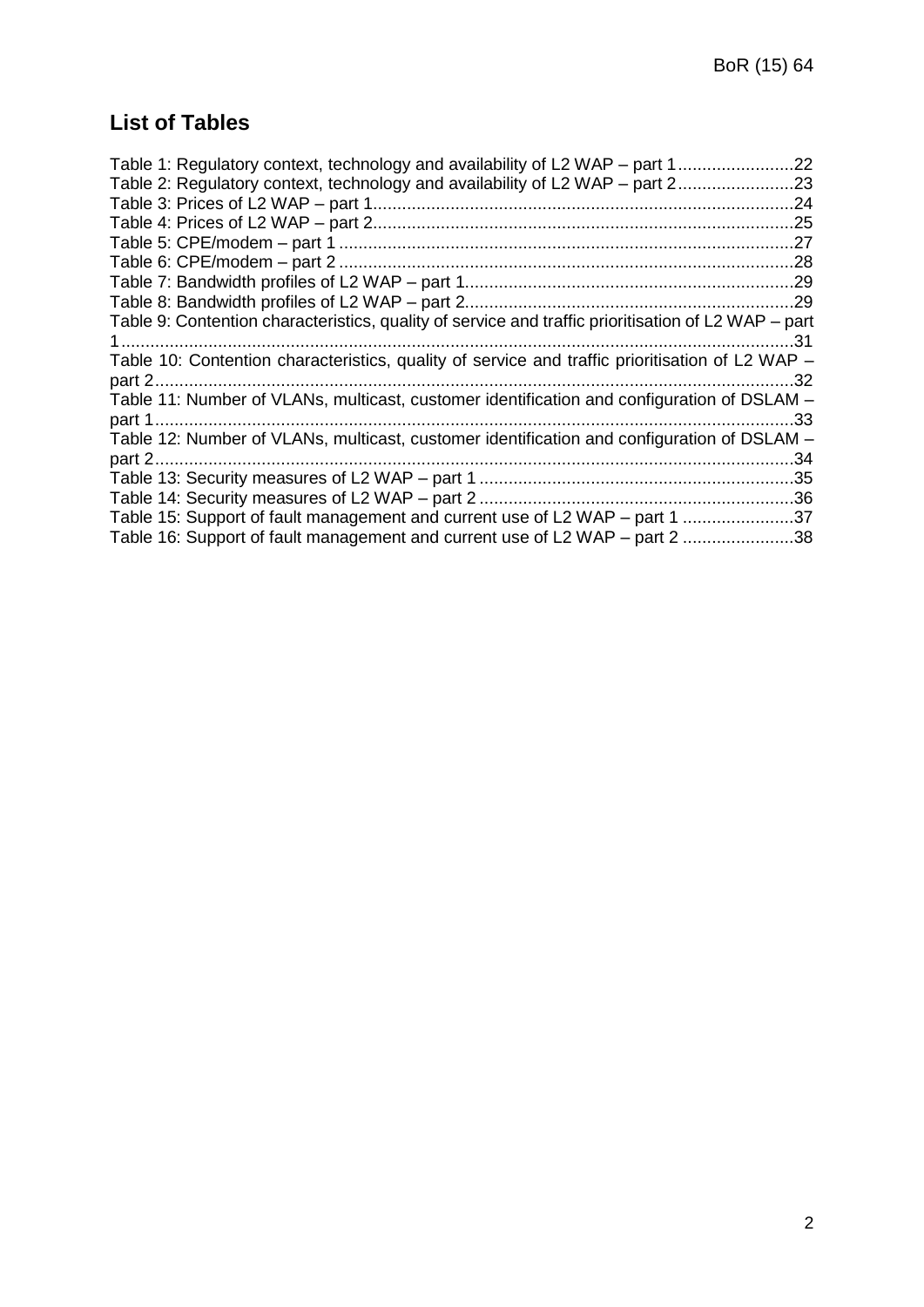## <span id="page-3-0"></span>**Executive Summary**

In recent years several NRAs have imposed access to (active) layer 2 (Ethernet) wholesale access products (hereinafter L2 WAP) as a remedy on the wholesale local access market (Market 4) and/or the wholesale broadband access market (Market 5). In order to get a deeper insight into these products and to foster the exchange of experiences and contribute to the harmonisation of regulatory instruments used in the European Union, this document has the following two objectives. Firstly, it aims to give an overview of the L2 WAP of the following ten countries: Austria, Belgium, Denmark, France, Greece, Italy, Spain, United Kingdom where the imposed L2 WAP is available as well as Germany and the Netherlands where the L2 WAP is not yet available but is or will be imposed. Secondly, it aims to identify common characteristics of the L2 WAP of these ten countries. The document covers both L2 WAP with local points of handover (PoH) (also known as virtual unbundled local access (VULA)) and L2 WAP with PoH at higher levels of the network hierarchy, e.g. regional PoH (also known as enhanced bitstream). The analysis is descriptive and does not aim at being normative or recommend a best practice.

L<sub>2</sub> WAP with local PoH in the countries analysed are imposed where physical unbundling (LLU/SLU) is no longer technically possible or economically viable due to the NGA rollout by the incumbent operator. Therefore, L2 WAP with local PoH aim to offer alternative network operators (ANOs) as much as possible the same flexibility to provide different products and to innovate as with physical unbundling. However, the flexibility and potential to differentiate is restricted compared to physical unbundling since L2 WAP provide a service (not a physical medium) and the technological capabilities in the network of the provider of L2 WAP have to be taken into account. Nonetheless, the regulation usually aims, as much as possible and proportionate, to enable ANOs to provide a variety of services for residential and business customers (including voice, internet, IPTV, and data) based on L2 WAP with local PoH. The common characteristics of the L2 WAP with local PoH identified contribute to this regulatory objective.

L2 WAP with regional PoH in the countries analysed are usually imposed on wholesale broadband access markets in order to give alternative operators more flexibility and a higher degree of freedom regarding product characteristics compared to a layer 3 product (IP bitstream).

The common characteristics of the L2 WAP in the countries analysed are as follows:

#### **Common characteristics of L2 WAP with local PoH**

- **1. (Technology):** The L2 WAP is based on Ethernet.
- **2. (Availability):** The L2 WAP is (or will be) available at least in NGA rollout areas.
- **3. (CPE/Modem):** ANOs can use and configure their own CPE/modems at least in case of FTTC/B.
- **4. (Bandwidth):** ANOs have the possibility to control the speed of their services within the limit(s) of the bandwidth profile(s) of the subscriber access line.
- **5. (Quality of Service):** The L2 WAP provides at least ostensibly uncontended bandwidth or a bandwidth with a defined QoS.
- **6. (Traffic Prioritisation):** The L2 WAP supports different traffic priorities.
- **7. (Number of VLANs):** The L2 WAP provides several VLANs per end user unless additional wholesale products are available.
- **8. (Customer Identification):** The L2 WAP enables ANOs to identify their end users.
- **9. (Security):** The L2 WAP enables ANOs to apply security measures.

#### **Common characteristics of L2 WAP with regional PoH**

Same as the common characteristics of L2 WAP with local PoH (see above) with the exception of common characteristics 5 and 7.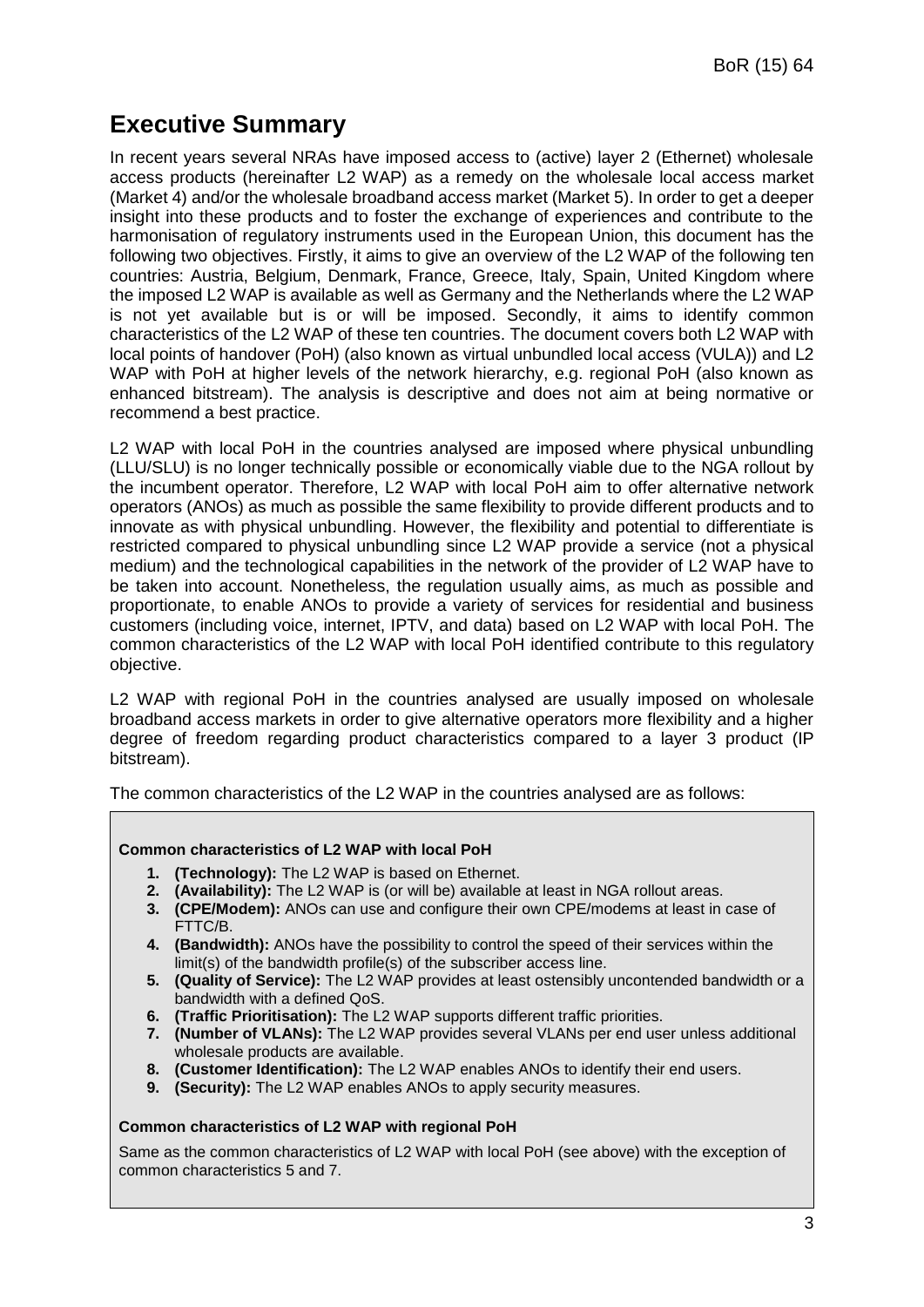## <span id="page-4-0"></span>**1 Introduction and objective**

<span id="page-4-2"></span>In recent years several NRAs have imposed access to (active) layer 2 (Ethernet) wholesale access products (hereinafter L2 WAP) as a remedy on the wholesale local access market (Market 4) or the wholesale broadband access market (Market 5). In order to get a deeper insight into these products and to foster the exchange of experiences and contribute to the harmonisation of regulatory instruments used in the European Union, this document has the following two objectives. Firstly, it aims to give an overview of the L2 WAP of the following ten countries: Austria, Belgium, Denmark, France, Greece, Italy, Spain, United Kingdom where the imposed L2 WAP is available as well as Germany and the Netherlands where the L2 WAP is not yet available but is or will be imposed. Secondly, it aims to identify common characteristics of the L2 WAP of these ten countries. The document covers both L2 WAP with local points of handover (PoH) (also known as virtual unbundled local access (VULA)) and L2 WAP with PoH at higher levels of the network hierarchy, e.g. regional PoH (also known as enhanced bitstream). The analysis is descriptive and does not aim at being normative or recommend a best practice.

The document starts with the regulatory context in which the L2 WAP are imposed (section [2\)](#page-4-1) and an overview of the prices of the L2 WAP (section [3\)](#page-7-0). Then, important technical characteristics of the L2 WAP are analysed with a focus on which characteristics are common (section [4\)](#page-9-0). Finally, the common characteristics of L2 WAP are identified and summarised based on the analysis in section [4](#page-9-0) separately for L2 WAP with local PoH and L2 WAP with regional PoH (section [5\)](#page-17-0).

## <span id="page-4-1"></span>**2 Regulatory context**

-

Several NRAs have imposed L2 WAP on Market 4 and/or Market 5<sup>1</sup> in the previous years. This section discusses the regulatory context: when were these products imposed, on which market, and what was the main reason to do so? Layer 2 products imposed on Market 6 (terminating segments of leased lines) are not part of the analysis.

[Table 1](#page-22-1) (see Annex) gives an overview on the regulatory context in the ten countries analysed. In Austria, Greece and the United Kingdom, where the L2 WAP is imposed on Market 4 and the Netherlands where it will be imposed on Market 3a, the PoH is local and the L2 WAP is a separate service to the layer 3 (IP bitstream) access product available in these countries as part of Market 5. L2 WAP with local PoH were imposed for the first time in 2010 in Austria and the UK, in 2012 in Greece and in 2015 in the Netherlands. Since the decision in the Netherlands is expected for the second quarter of 2015 the product has not yet been implemented.<sup>2</sup>

The L2 WAP in Denmark is imposed on Market 4 and is available with local as well as regional PoH. The decision dates from 2012 when the L2 WAP was imposed in addition to a layer 3 (bitstream) access product on Market 5.

In Belgium and Italy, the L2 WAP is imposed on Market 5 and is available with local and regional PoH. In Belgium, a L2 WAP with regional PoH already exists for several years and no additional layer 3 access product has been imposed on Market 5. The local PoH for the L2 WAP was introduced in 2009. In Italy, the L2 WAP was imposed in 2012 in addition to a layer 3 access product with regional/national PoH.

<sup>1</sup> We refer to the 2007 Recommendation on relevant markets in this document since the relevant decisions of NRAs mainly were taken when this Recommendation was still in force. Markets 4 and 5 of the 2007 Recommendation (largely) correspond to markets 3a and 3b of the Recommendation on relevant markets from 2014 (which came into force on Oct. 9, 2014).

<sup>2</sup> The price and several technical characteristics are therefore not yet defined in detail.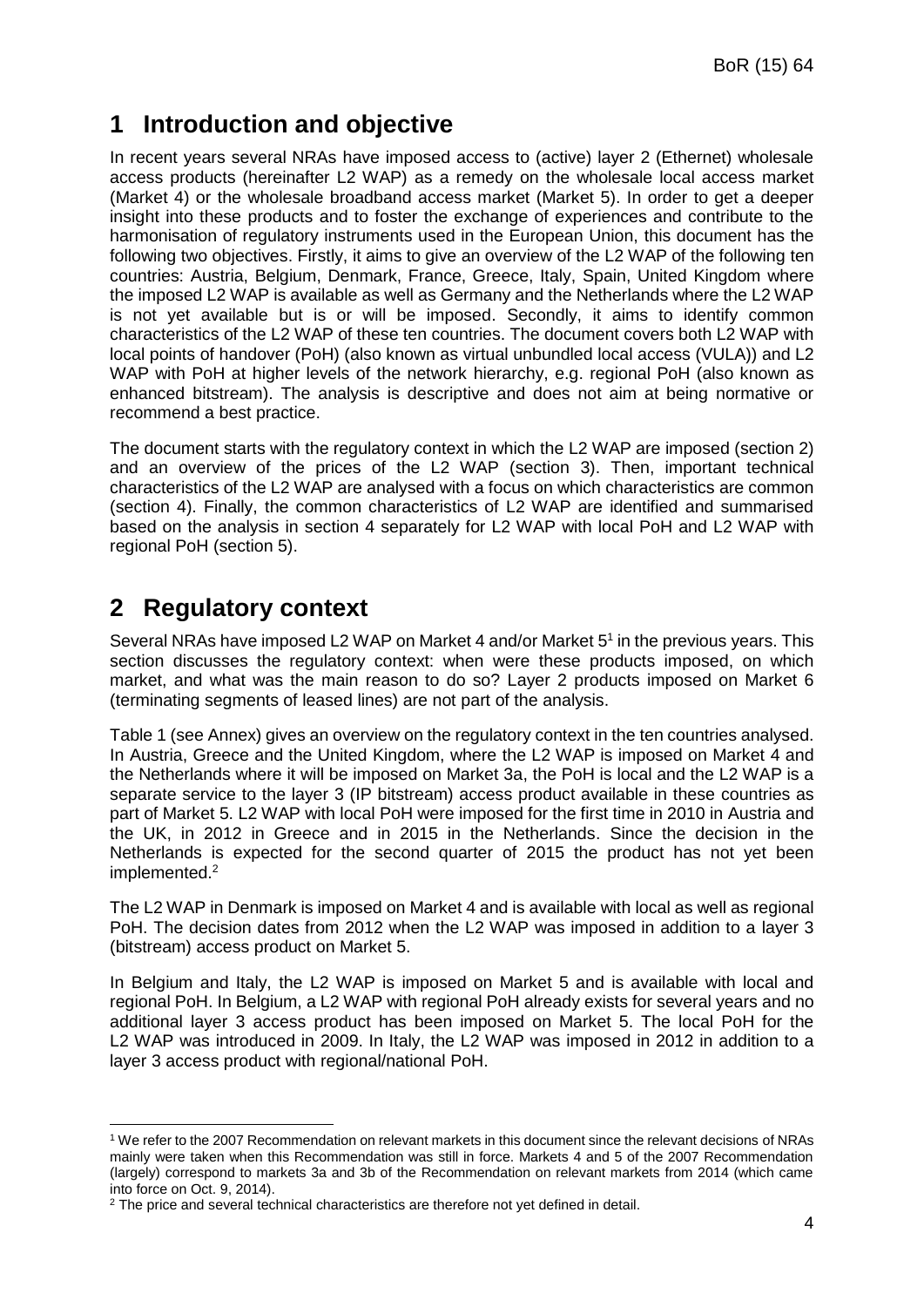In France and Spain, the L2 WAP is imposed on Market 5 and have regional (but no local) PoH. These products were first imposed in 2005 in France and 2009 in Spain. Layer 3 access products also exist in both countries.

In Germany, a L2 WAP obligation was imposed as part of Market 5 remedies in 2010, not specifying the PoH. A layer 3 access product was imposed on a second sub-market of Market 5. Furthermore, according to the decision on vectoring from 2014, the SLU obligation on the incumbent operator can only be lifted if a L2 WAP is provided (until the end of 2015 a layer 3 WAP is accepted as a provisional measure).<sup>3</sup> The L2 WAP has not yet been implemented. However, a L2 WAP was specified by an NGA forum of all relevant market players (including the incumbent) in 2011/2012. Although this specification is legally not binding and only includes the interfaces at the customer premises and at the PoH (but not prices and other technical parameters such as bandwidth or QoS), this product is still included in the analysis while for some characteristics the analysis is based on foreseen regulation.

The countries analysed imposed a L2 WAP as part of the remedies on Market 4<sup>4</sup> or 5 for the following reasons:

- (i) Physical unbundling is in use for legacy copper lines, but is not technically possible or economically viable for NGA deployment given the architecture chosen by the incumbent operator. Reasons for this usually are lower economies of scale at the street cabinet (than at the CO/MDF) and the introduction of vectoring in case of FTTC/B and/or the use of GPON technology in FTTH networks.<sup>5</sup> In this case, the L2 WAP is designed to be a close alternative to physical unbundling and the PoH is local, usually at (a part of) the CO/MDF's and sometimes also at the street cabinet (SC). This is the case in Austria, Greece, the Netherlands and the United Kingdom. In Germany, the L2 WAP was also imposed in view of anticipated market restructuring triggered by NGA-roll-out.
- (ii) In some countries such as Spain a L2 WAP with regional PoH is imposed in order to give ANOs more flexibility and a higher degree of freedom regarding product characteristics compared to a layer 3 product.

In Belgium, Denmark and Italy both points are applicable and therefore the L2 WAP is available with local as well as with regional PoH. The alternative operator in those countries can then decide – given e.g. its economies of scale or own infrastructure – at which level of the network to request access.

In all cases, the L2 WAP are designed to give the alternative operator a high degree of freedom to provide different services (voice, broadband, TV, etc.) with the necessary level of quality and using, if technically practical, its own Customer Premises Equipment (CPE). Although the L2 WAP with local PoH can be part of the same market as physical unbundling, the rung "L2 WAP with local PoH" of the ladder of investment is not the same rung as the rung "physical unbundling". L2 WAP provide a service and no longer a physical medium which means that the technological capabilities in the network of the provider of L2 WAP have to be taken into account. Hence, the rung "L2 WAP with local PoH" is lower (than the "physical unbundling" rung) and the added value that can be achieved by ANOs is to some extent reduced.

<sup>3</sup> In the specific case of termination of existing SLU the SMP operator has to provide L2 access service at the SC with a special charge determined in BNetzA's decision (corresponding to the charge for SLU plus electricity and operational costs, but not including further costs of the concentration network or the DSLAM). A reference offer proceeding is ongoing and will be concluded before the end of 2015. Furthermore a remedies decision based on Market 3b is currently consulted with the market.

<sup>4</sup> In the Netherlands, on Market 3a of the Recommendation on relevant markets from 2014

<sup>5</sup> GPON with a splitter between CO and customer premises do not have a single fibre which can be unbundled per household at the CO. In case of GPON with all splitters at CO (which is e.g. used in France in less dense areas) fibre unbundling at the CO is technically possible (as it is a physical point-to-point topology).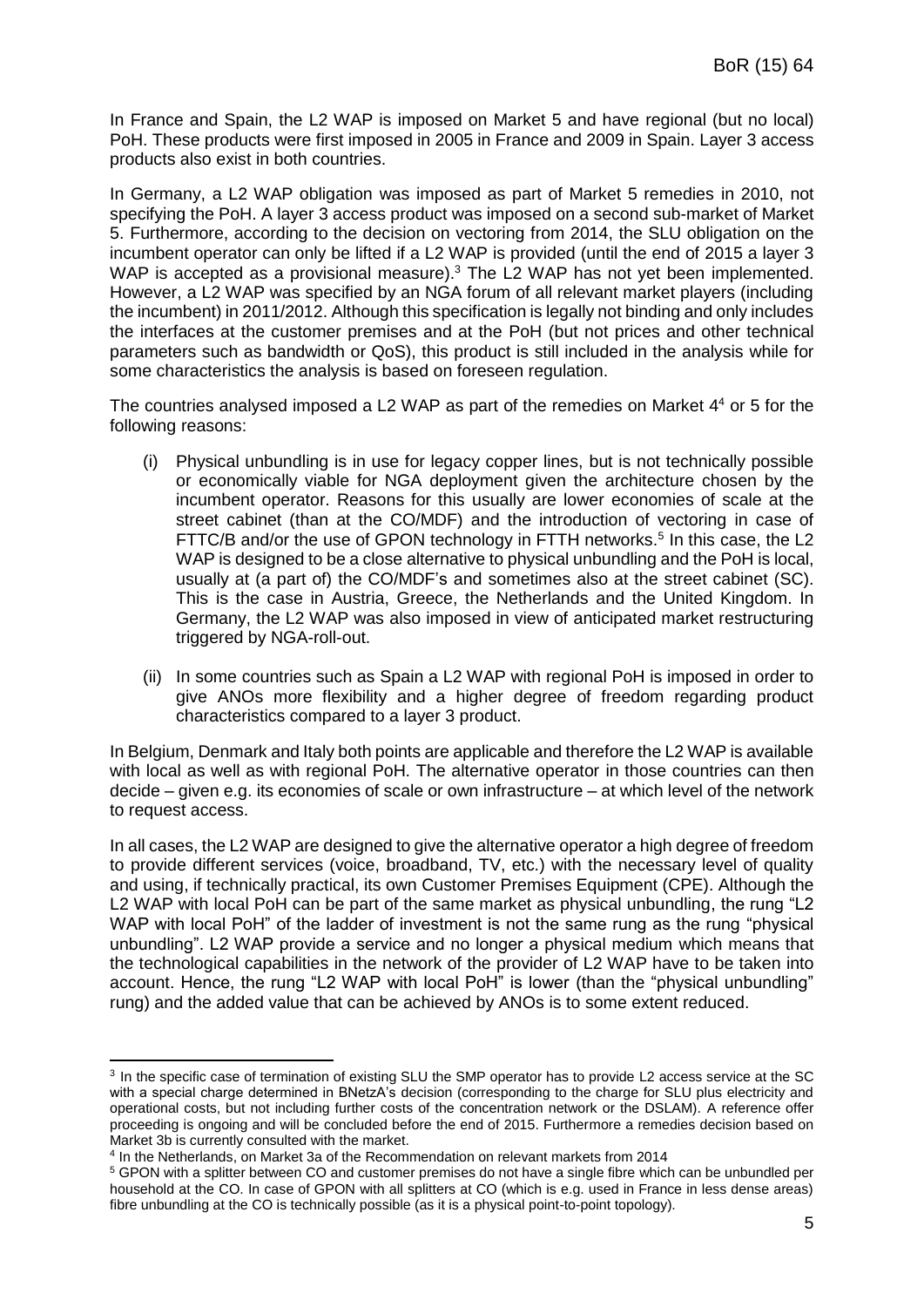There can also be several reasons why countries may not impose a L2 WAP, for example:

- (i) If ANOs are investing in the access network to unbundle street cabinets or other distribution points in the incumbent's network, a L2 WAP with local PoH might not be necessary – at least in those areas. However, due to the introduction of vectoring (on copper-based access lines) a need for a L2 WAP with local PoH may also arise in these cases. 6
- (ii) Where the NGA rollout of the incumbent consists mainly of point-to-point FTTH and physical (fibre) unbundling continues to be possible and viable, a L2 WAP with local PoH might not be necessary in such areas.
- (iii) In certain areas where ANOs as well as the incumbent are rolling out FTTH and network sharing agreements or symmetric regulation exist, a L2 WAP with local PoH might not be necessary, depending on the specific competitive conditions.
- (iv) On Market 5, a layer 3 WAP might be sufficient to promote downstream competition compared to a L2 WAP with regional PoH.

In practice, the establishment of a L2 WAP is a challenging and complex process. The L2 WAP analysed in this report are usually the result of lengthy negotiation processes between the parties involved (incumbent and ANOs) and/or proceedings before the NRA. For example, Ofcom (UK) started the discussion on the introduction of a L2 WAP with local PoH (VULA) quite early and had an intense dialog with the stakeholders. A series of workshops were held with the stakeholders involved and also standardisations activities were initiated. In Denmark, the basic design of the VULA product has also been laid down and discussed between the stakeholders including the incumbent (TDC), ANOs and the NRA (DBA) in an ongoing process based on the Market 4 decision which defined 5 general requirements which the VULA product has to meet. In Austria, after the L2 WAP was imposed, it turned out that an arbitration procedure, in which the prices and numerous technical aspects had to be analysed in detail, was necessary. This resulted in a rather detailed specification of the L2 WAP by the NRA based on the applications of the parties. Similarly, in Spain the L2 WAP was defined in a lengthy process together with operators, after which the NRA approved the reference offer.

Most of the L2 WAP considered in this report have only been imposed and implemented recently and are not yet widely used by ANOs. However, in five countries (BE, DK, ES, IT, UK), already a significant number of subscriber access lines is used for L2 WAP: in the United Kingdom approx. one million lines (end of 2014, local PoH), in Belgium approx. 94,000 (end of 2014, regional PoH) lines, in Spain approx. 74.000 lines (March 2015, regional PoH) and in Denmark approx. 45,000 lines (January 2015, local and regional PoH), in Italy approx. 33,000 lines (March 2015, local PoH) (see [Table 15](#page-37-0) and [Table 16\)](#page-38-0). In two other countries (AT, GR), the use of L2 WAP is still low. In Germany and in the Netherlands, the L2 WAP is not yet implemented (see above) and no information is available for France.

The current use of L2 WAP may depend on market conditions, in particular the demand for high bandwidths (e.g. for triple play service) and the willingness to pay for them at the retail level, as well as on the relation of wholesale to retail prices and the business strategies of ANOs. The significant higher use of L2 WAP in Belgium, Denmark and the United Kingdom compared to the other countries seems not to be primarily caused by the technical characteristics of the L2 WAP because several important technical characteristics are in common (see section [5\)](#page-17-0).

<sup>&</sup>lt;sup>6</sup> If one operator has the possibility to use vectoring exclusively on VDSL lines of a cable (binder).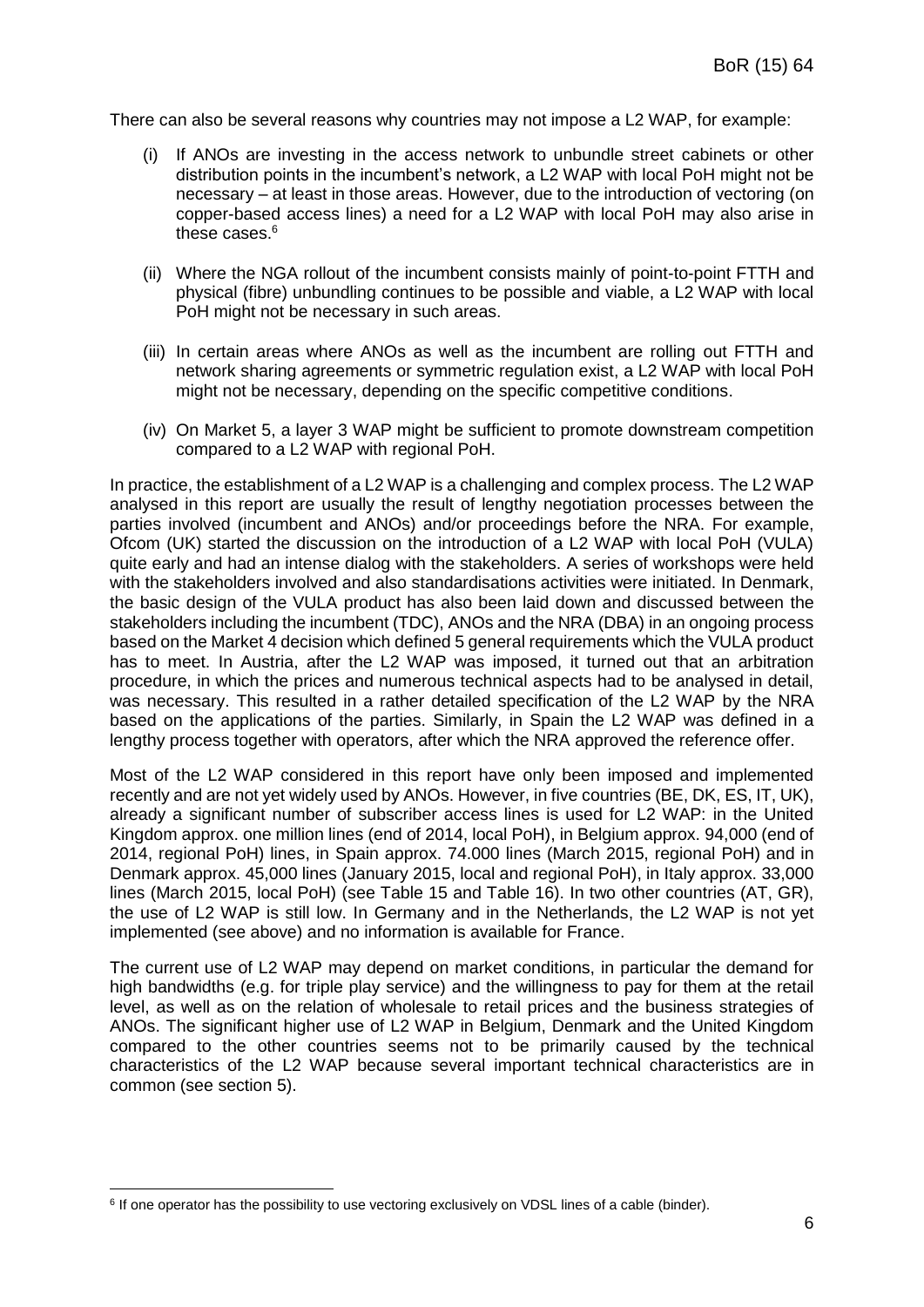## <span id="page-7-0"></span>**3 Prices of L2 WAP**

This section discusses how prices for L2 WAP are set by NRAs and compares prices of products with local PoH.

In most of the cases considered, the prices of the L2 WAP have to be cost-oriented (BE, DK, FR, GR, IT, NL, ES). In the United Kingdom, no cost based price control is imposed on the L2 WAP. However, non-discrimination, equivalence of input and fair and reasonable charges obligations apply, and the NRA introduced a requirement to maintain a minimum retail margin in March 2015. In Austria, the prices are set as a minimum of cost oriented prices and prices which do not cause a margin squeeze, where currently the latter condition is binding. In Germany, according to the current regulatory order, it is foreseen to set the prices on the basis of a margin squeeze test.

[Table 3](#page-24-0) and [Table 4](#page-25-0) give an overview on the prices and the pricing structure of the L2 WAPs. Price information is available for eight countries (AT, BE, DK, FR, GR, IT, ES, UK).<sup>7</sup>

The L2 WAP with local PoH usually have a single monthly fee per subscriber. An exception here is Austria, where in addition to a monthly fee per subscriber a monthly fee for the bandwidth between DSLAM and PoH applies. In Greece and the United Kingdom (FTTC only), an additional price component is included in the monthly fee per subscriber since the L2 WAP must be combined with WLR or LLU.

The L2 WAP with regional PoH usually have two price components: a fee per subscriber and a fee for the backhaul (BE, FR, IT, ES). In Denmark, this is also the case for the contended version of the L2 WAP, but not for the uncontended version of L2 WAP.

Furthermore, prices might be differentiated by bandwidth and/or quality: the fee per subscriber (both for local and regional PoH) depends on the bandwidth of the access line in some cases (AT, DK-contended version, GR, IT, UK), but does not in others (BE, DK-uncontended version, FR, ES). If a backhaul component is necessary (regional PoH), the price of this component depends on the backhaul bandwidth (BE, IT) or the bandwidth at the PoH (FR, ES) and may also depend on the quality (shared VLAN vs. dedicated VLAN in Belgium or different CoSclasses in France, Italy and Spain).

[Figure 1](#page-8-0) compares the prices of products with local PoH where price information is available (AT, DK-uncontended version, GR, IT, UK). It shows the monthly fee in Euro depending on the downstream (maximum) bandwidth on the subscriber access line. L2 WAP with regional PoH are not included in the comparison as – due to the backhaul component – the calculation of a monthly fee would require a number of assumptions (e.g. number of customers per PoH, share of customers using different qualities, overbooking factors).<sup>8</sup>

One should also keep in mind that the bandwidths depicted in [Figure 1](#page-8-0) may be based on different underlying infrastructures: downstream bandwidths of 100 Mbps or more are always based on FTTH. Downstream bandwidths below 100 Mbps are always based on FTTC with the exceptions of Austria and the United Kingdom, where those bandwidths are also available based on FTTH.

Regarding Austria, the monthly fees are the sum of the monthly fee per subscriber and the fee for the bandwidth between DSLAM and PoH which is assumed to be shared between five customers.

<sup>-</sup><sup>7</sup> In Germany and the Netherlands, the prices of the L2 WAP have not yet been defined (see section [2\)](#page-4-1). In Belgium, BIPT is currently setting the prices of the layer 2 access service with local PoH.

<sup>&</sup>lt;sup>8</sup> In some countries, assumptions about the number of customers per PoH are also necessary for calculating the prices at the local PoH, see below.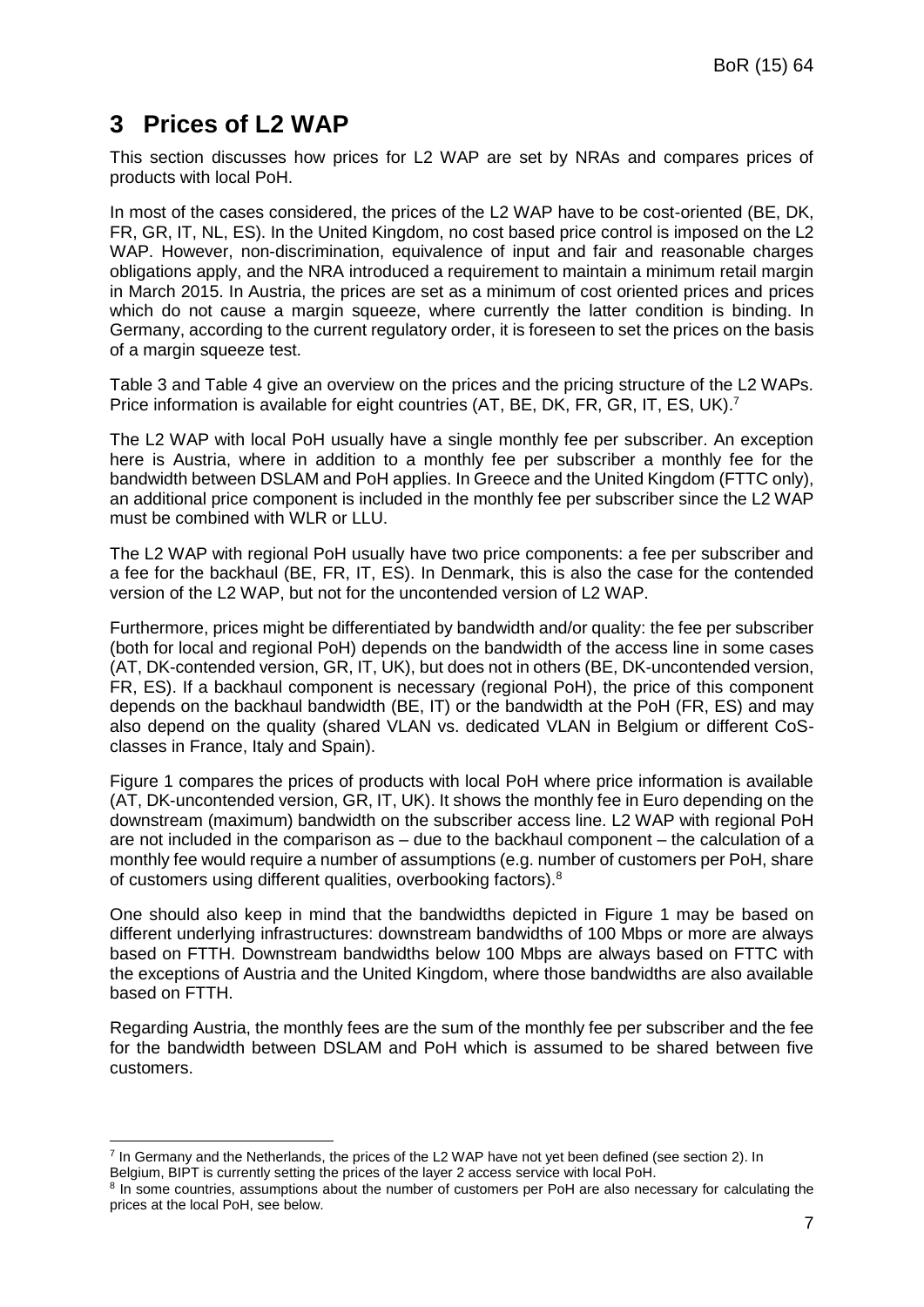For Denmark, the price for the uncontended version with handover at the CO is shown. It is the sum of the monthly fee per subscriber and the fee per DSLAM at the CO which is assumed to be shared between ten customers. The price does not depend on the bandwidth.

For Italy, the monthly fees are for an uncontended bandwidth ("1:1 VLAN") between customer premises and the PoH and do not depend on the number of subscribers.<sup>9</sup>

For the United Kingdom, the monthly fee for FTTC-based subscriber access lines is shown for the prioritisation rate, i.e. the minimum (uncontended<sup>10</sup>) bandwidth, and separately for the peak rate, i.e. the maximum bandwidth (the bandwidth between prioritisation rate and peak rate is contended). The monthly fee for FTTH-based access lines is only shown for the peak rate.<sup>11</sup>



Source: BEREC (based on [Table 3](#page-24-0) and [Table 4\)](#page-25-0).

-

#### <span id="page-8-0"></span>**Figure 1: Monthly fee of asymmetric L2 WAP with local PoH**

Price differences between different countries can be due to differences in the costs of the services or due to differences in the regulatory approach. In countries where the provider of the L2 WAP has more pricing flexibility (no price control or a margin squeeze test approach is applied such as in the United Kingdom and Austria), the wholesale prices are more likely to reflect the retail price differentiation of the incumbent than in cases where cost-oriented prices are applied.

<sup>9</sup> [Figure 1](#page-8-0) refers to prices approved for year 2013. The prices proposed for the next regulatory period (until 2017) follow a decreasing trend and are currently under public consultation.

 $10$  BT Openreach dimensions its network so as to ensure that no or very few frames within the prioritization rate are dropped. As such this bandwidth can be seen as ostensibly uncontended (see section [4.1\)](#page-9-1).

<sup>11</sup> The services with a peak rate of 40/80/220/330 Mbps has a prioritization rate of 15/30/30/40 Mbps.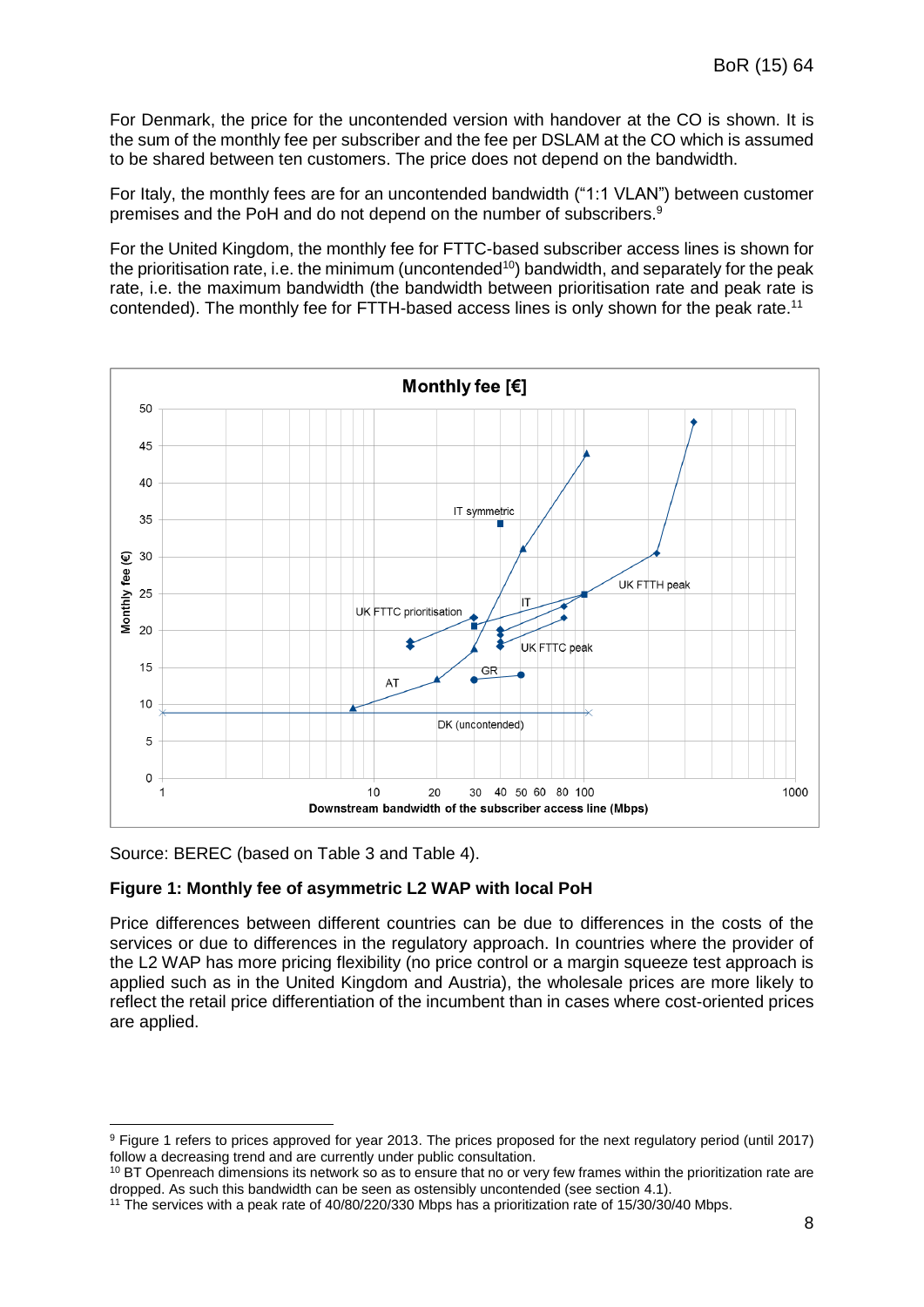## <span id="page-9-3"></span><span id="page-9-0"></span>**4 Analysis of the technical characteristics of L2 WAP**

This section analyses the technical characteristics of the L2 WAP of the following ten countries: Austria, Belgium, Denmark, France, Germany, Greece, Italy, the Netherlands, Spain and the United Kingdom. The Tables in the annex provide an overview of the technical characteristics analysed in this section. In Germany and in the Netherlands not all characteristics of the L2 WAP are yet determined (see section [2\)](#page-4-1). Therefore, these countries are not included in the analysis of all characteristics discussed in this section.

The analysis of the technical characteristics of the L2 WAP in this section, on the one hand, constitutes the basis for the identification of common characteristics of L2 WAP in section [5](#page-17-0) and, on the other hand, also gives insight into where the technical characteristics of the L2 WAP analysed differ.

In section [4.1,](#page-9-1) introductory information on the L2 WAP are provided with regard to the architecture of L2 WAP, the topic "uncontended bandwidth and QoS", the location of the PoH, and the VLAN concept of L2 WAP. In sections [4.2](#page-11-0) to [4.13](#page-16-1) several important technical characteristics of L2 WAP are analysed. In section [4.14](#page-16-2) possible future technological developments are briefly described.

## <span id="page-9-1"></span>**4.1 Introductory information**

L2 WAP are based on the Layer 2 of the OSI reference model, in principle technology-neutral and adaptable and can be based on different transmission media (e.g. copper, fibre), different NGA architectures (e.g. FTTC/B/H) and also on different access technologies (e.g. VDSL2 with or without vectoring).

#### *Architecture of L2 WAP*

The architecture of L2 WAP depends on several factors e.g. the NGA architecture, the location of the PoH and the network elements used.

[Figure 2](#page-9-2) shows as an example the architecture of the L2 WAP based on FTTC/B with local PoH of Austria. In this case the CPE/modem is not part of the L2 WAP and the ANO can use its own CPE/modem. The CPE/modem is connected to a DSLAM at the street cabinet (FTTC) or building (FTTB) based on copper and DSL technology (Ethernet on top of DSL).



Source: Reference Virtual Unbundling Offer of A1 Telekom Austria<sup>12</sup>

#### <span id="page-9-2"></span>**Figure 2: L2 WAP based on FTTC/B with local PoH of Austria**

The DSLAM aggregates the traffic of all end users connected to it. The backhaul of the traffic from the DSLAM to an aggregation node at the CO/MDF is based on fibre and Ethernet

<sup>1</sup> <sup>12</sup> Se[e http://cdn3.a1.net/final/de/media/pdf/Virtuelle\\_Entbuendelung.pdf](http://cdn3.a1.net/final/de/media/pdf/Virtuelle_Entbuendelung.pdf)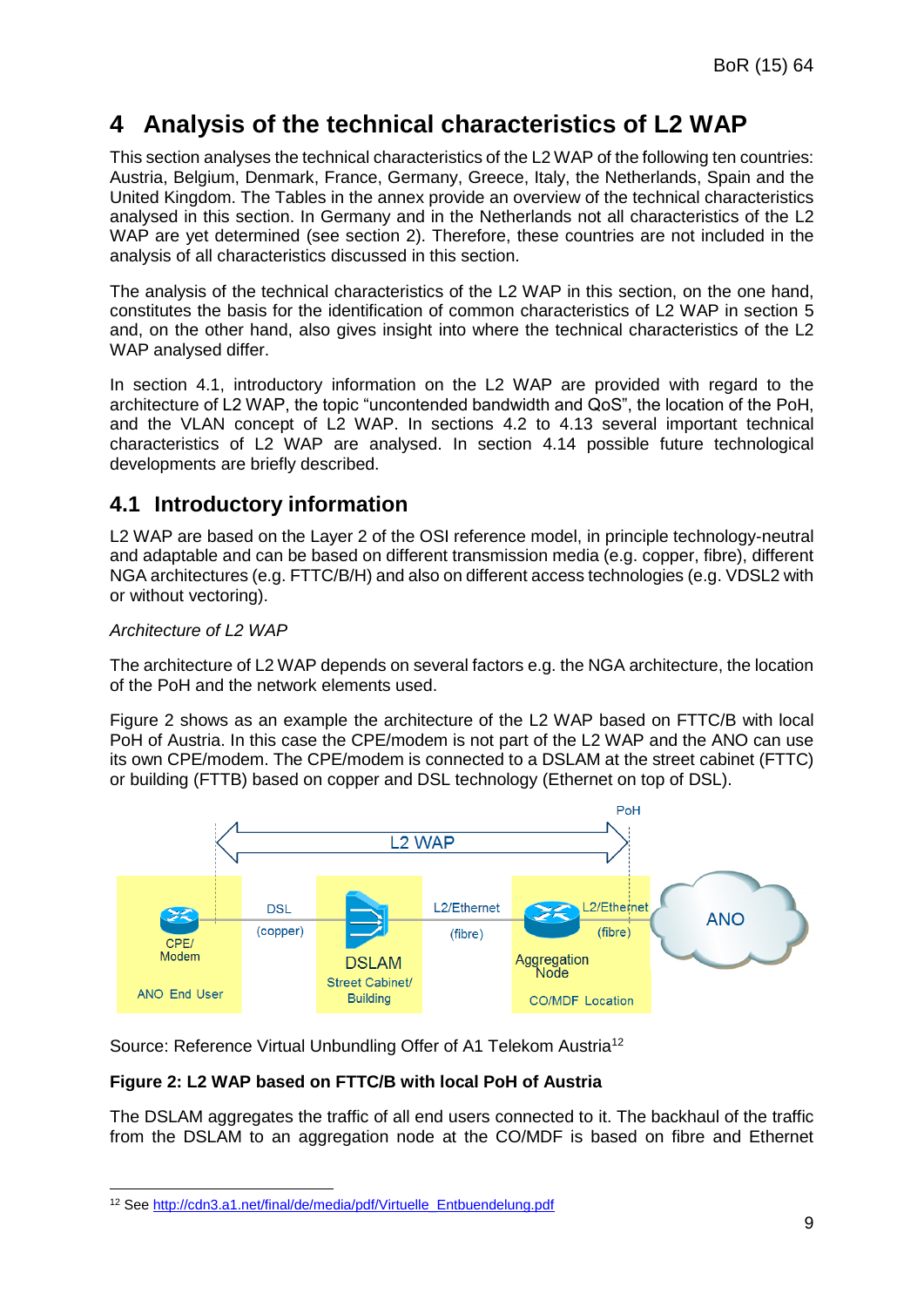technology. The aggregation node aggregates the traffic of the DSLAMs connected to it and the aggregated traffic is handed over at the location of the CO/MDF to the network of the ANO.

Other architectures are possible. In Denmark, for example, the L2 WAP based on FTTC with local PoH at the CO does not in all cases use an aggregation node at the CO/MDF but might instead have a direct fibre connection between the DSLAM<sup>13</sup> at the street cabinet and the local PoH.

#### *Uncontended bandwidth and QoS*

According to the architecture (see [Figure 2\)](#page-9-2), the bandwidth between DSLAM and aggregation node is shared among all end users connected to the DSLAM and the bandwidth between the aggregation node and the local PoH is shared among all end users of the ANO. Therefore, these bandwidths can be contended. One possibility to avoid contention and to provide uncontended bandwidth is to dimension the bandwidth between DSLAM and aggregation node equal (or higher) than the sum of bandwidths per subscriber access line of all end users connected to the DSLAM. The advantage of this approach is that it is ensured that in any case contention is avoided, the drawback is that bandwidth is provided that in practice probably never will be used to its full extent, i.e. this approach might not be efficient. For example, if 50 end users with a (downstream) bandwidth of 30 Mbps are connected to a DSLAM, then with this approach a bandwidth of 1.5 Gbps must be provided between DSLAM and aggregation node (i.e. at least two 1 GE links). However, in practice the situation that all 50 end users use the service at the same time and to its full extent may never happen. If only 20 end users use their services at the same time, then only 600 Mbps are needed between DSLAM and aggregation node (i.e. a 1 GE link would be enough) and 900 Mbps of the implemented 1.5 Gbps are never used.

In such situations the effect of contention may assumed to be negligible although the aggregated bandwidth is not the sum of the individual bandwidths that are aggregated. Under these circumstances one might use the term "ostensibly uncontended" bandwidth. The advantage of this approach is the more efficient use of the bandwidth, the drawback is that the behaviour of the end users cannot be exactly predicted and therefore it is not absolutely ensured that in any case contention will actually never happen.

For ANOs it is not easy to recognise whether a L2 WAP provides "ostensibly uncontended" bandwidth or not. The reason is that contention itself cannot be measured but only the effects of contention, i.e. the loss and delay of Ethernet frames. If e.g. frame loss is measured, it is not defined up to which degree the service would still be seen as ostensibly uncontended and there might be different views from ANOs and the L2 WAP provider on this.

Another approach with regard to QoS is that the L2 WAP provides a defined QoS between subscriber premises and PoH with regard to e.g. frame loss, frame delay and frame delay variation. In this case no information is necessary with regard to the contention characteristics and ANOs have the possibility to measure and hence to verify whether the L2 WAP provides the QoS promised by the L2 WAP provider. However, if in practice the quality is sufficient from ANO's point of view e.g. with uncontended or ostensibly uncontended bandwidth, it might not be necessary to explicitly define QoS.

#### *Location of the PoH*

1

The L2 WAP of seven countries (AT, BE, DK, GR, IT, NL, UK) have the PoH at the local level of the network hierarchy (see [Table 1](#page-22-1) and [Table 2\)](#page-23-0). In all countries, except in the Netherlands and the United Kingdom, the location of the PoH is at the same location as in case of physical

<sup>&</sup>lt;sup>13</sup> The DSLAMs have several upstream ports to which fibre between DSLAM and PoH can be connected.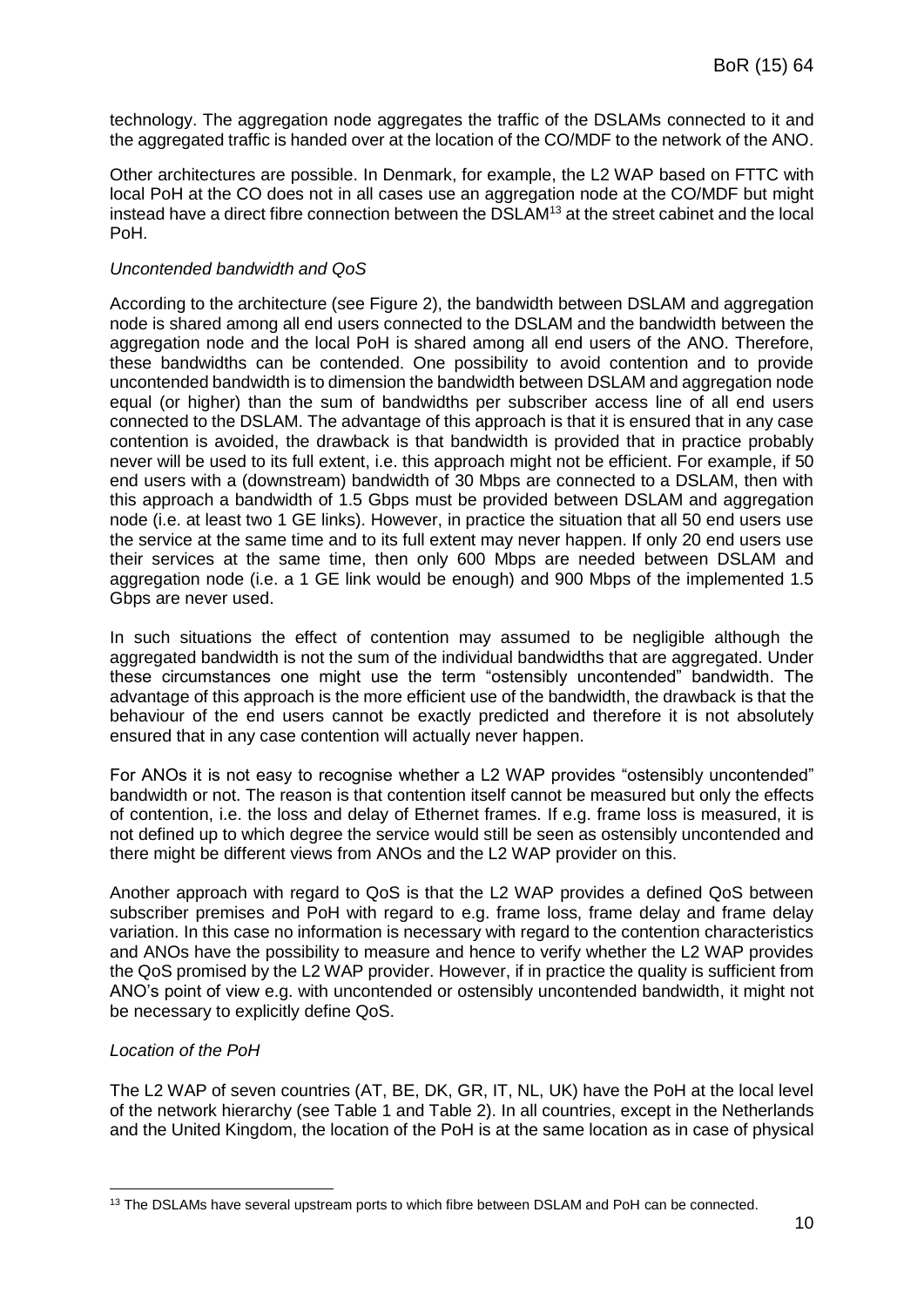unbundling, i.e. at CO/MDF.<sup>14</sup> In Denmark, the L2 WAP is also available with a PoH at the SC. In the Netherlands, the L2 WAP will be available at the same location as physical unbundling at a part of the CO locations due to the expected closure of a large part of the COs in the long term. <sup>15</sup> In the United Kingdom, the local PoH is at one of approximately 1,000 fibre handover points, each of which covers on average the area of 5.6 CO/copper MDF locations. The fibre handover points are located also at the copper CO/MDF and it is likely that ANOs already have backhaul provision at these fibre handover points.

The L2 WAP of five countries (BE, DK, FR, IT, ES) have the PoH at the regional level, some also at the national level (e.g. DK).

Since the L2 WAP (except for the Netherlands) were imposed when the 2007 Recommendation on relevant markets was still in force, it is generally not possible to say, at this point in time, which of the L2 WAP with local (regional) PoH fulfil the condition of local (regional) access of Market  $3a^{16} (3b)^{17}$  according to the Recommendation on relevant markets from 2014.

#### *VLAN concept of L2 WAP*

L2 WAP can be implemented based on different VLAN concepts. The Ethernet protocol provides two different types of VLANs (C-VLAN, S-VLAN). With VLANs operators have the possibility to create bandwidth "pipes" in their networks at the level of the Ethernet protocol. In the following some examples of VLAN concepts are described:

- The VLAN concept of L2 WAP can consist of an (outer) S-VLAN between DSLAM and PoH (see [Figure 2\)](#page-9-2) and (inner) C-VLANs between the CPE and the PoH which is e.g. the case in Austria, Denmark and Spain.
- ANOs can choose between two different VLAN concepts per subscriber access line. One VLAN concept (called "1:1 VLAN" or "Dedicated VLAN") uses an (outer) S-VLAN between CPE and PoH (the C-VLANs can be used by ANOs or their customers). The other VLAN concept (called "N:1 VLAN" or "Shared VLAN") uses one C-VLAN per service (or per QoS) for all end users of an ANO (within the area of the PoH). An (outer) S-VLAN may be used to aggregate the C-VLANs per ANO. Such VLAN concepts are e.g. used in Belgium, Germany and Italy.
- The VLAN concept of L2 WAP is based only on the C-VLAN and provides one or more C-VLANs between CPE and PoH which is e.g. the case in the United Kingdom.

## <span id="page-11-0"></span>**4.2 Technology**

Ethernet is the most commonly used interface in both packet based transport networks of service providers and local area networks (LAN) of end users. Hence, the L2 WAP of all ten countries analysed are based on the Ethernet protocol and provide an Ethernet service to the ANOs with Ethernet interfaces at both the PoH and the customer premises (see [Table 1](#page-22-1) and [Table 2\)](#page-23-0).

## <span id="page-11-1"></span>**4.3 Availability**

1

The L2 WAP are usually imposed as an alternative to physical unbundling in NGA areas and/or as an enhanced bitstream service (see section [2\)](#page-4-1). Hence, the L2 WAP of all ten countries

<sup>&</sup>lt;sup>14</sup> In Belgium due to planned closure of CO locations, some will merge in the future. In Greece, the PoH is situated not in all physical unbundling locations due to efficient network planning.

<sup>&</sup>lt;sup>15</sup> KPN has about 1,350 COs in its network. However, the L2 WAP with local PoH will be offered at the larger (approximately) 200 COs and not at the other COs because it is expected that in the future these COs will be closed. <sup>16</sup> Wholesale local access provided at a fixed location

<sup>&</sup>lt;sup>17</sup> Wholesale central access for mass-market products provided at a fixed location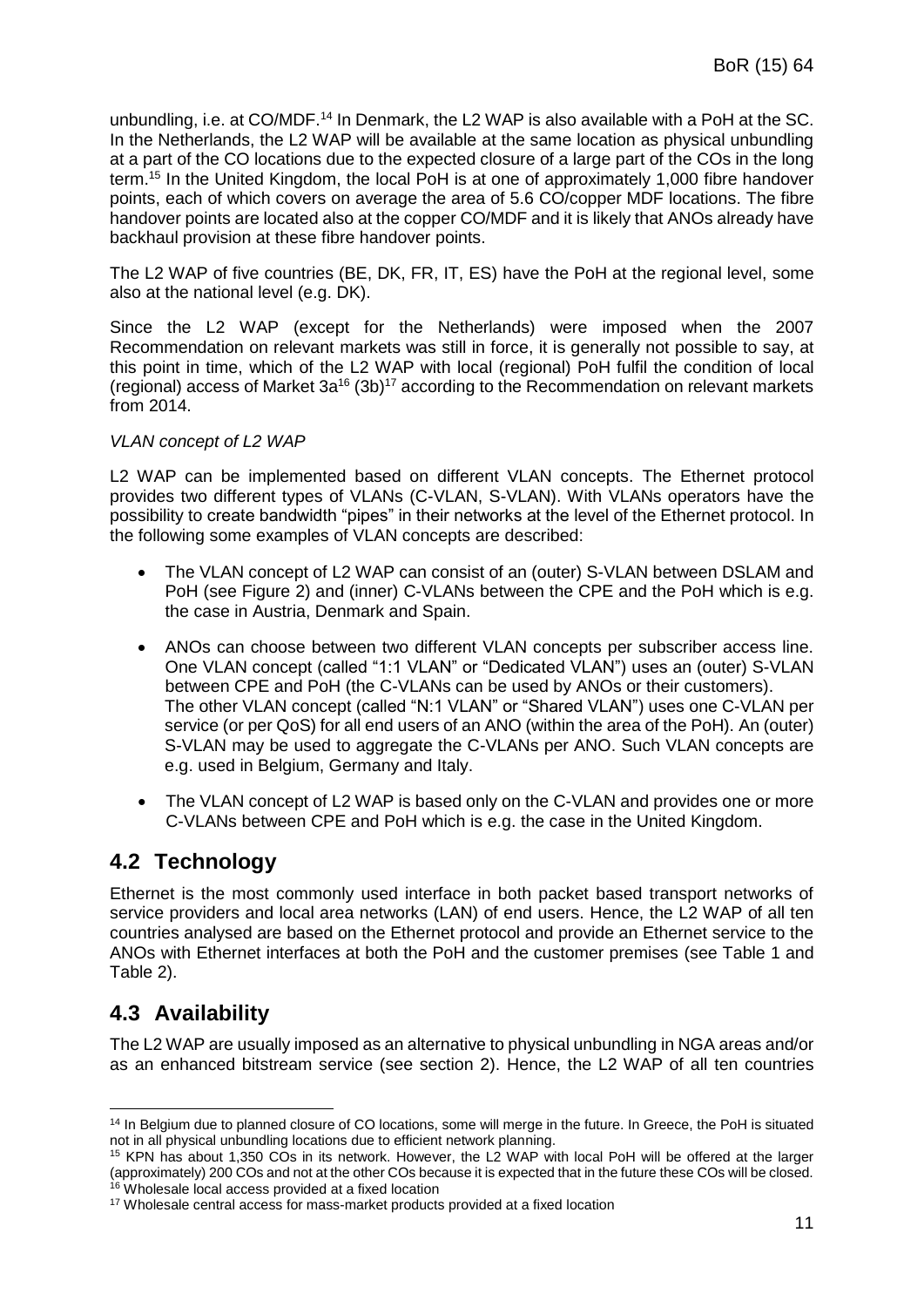analysed are available or will be available (DE, NL)<sup>18</sup> at least in NGA areas where physical unbundling is no longer technically possible or economically viable due to the NGA rollout by the incumbent operator (see [Table 1](#page-22-1) and [Table 2\)](#page-23-0). In four countries (BE, ES, FR, NL), the L2 WAP is available also in other areas. In Belgium, France and in Spain the L2 WAP is available for all broadband access lines (Belgium and France copper, Spain copper and FTTH) and in the Netherlands for all copper access lines.<sup>19</sup>

The L2 WAP can be based on different NGA architectures (FTTC/B/H). The L2 WAP is available or will be available ( $DE$ ,  $NL$ )<sup>20</sup> in all ten countries analysed based on FTTC, in five countries (AT, BE, FR, DE, ES) based on FTTB and in five countries (AT, DE, ES, IT, UK) based on FTTH.

There are several reasons why the L2 WAP might not be available on a specific NGA architecture. In four countries (BE, GR, IT, UK), FTTB and/or FTTH is not implemented in the network of the incumbent. In the Netherlands physical unbundling of fibre is possible (point-topoint fibre) and FTTB is only used for business customers and is not regulated, and in France bitstream offers from a large cable operator and from local authorities based on FTTH networks are available. In Denmark, there has been no demand for L2 WAP based on FTTB/H.

### <span id="page-12-0"></span>**4.4 CPE/Modem**

If an ANO can use its own CPE or modem (or ONT, in the case of FTTH based on GPON) at the customer premises, it has the possibility to further differentiate its services from the services of other operators and to innovate. However, this obligation must be proportionate and technically feasible.

In all ten countries analysed, the L2 WAP based on copper pairs (FTTC/B) enable ANOs to use and configure their own CPE/modems (see [Table 5](#page-27-0) and [Table 6\)](#page-28-0). In three (AT, IT, ES) of the five countries with L2 WAP based on FTTH (see section [4.3\)](#page-11-1), ANOs have the possibility to use their own CPE/ONT. In the United Kingdom, the FTTH deployment currently is so small that it would not be proportionate to impose on the incumbent that ANOs must be able to use their own CPE/ONT in case of FTTH.

In all countries analysed, ANOs are only allowed to use CPE/modems which interwork with and do not harm the integrity of the network of the provider of the L2 WAP. In case of FTTC/B the situation is as follows (see [Table 5](#page-27-0) and [Table 6\)](#page-28-0).

In three countries (GR, ES, IT), the CPE/modems must meet general requirements such as:

- compatibility of the modem with the service architecture and compliance with standard interfaces (GR, ES); or
- it must be guaranteed that the network integrity is preserved (IT).

In six countries (AT, BE, FR, DE, IT partly, UK), CPE/modems are allowed which fulfil several criteria (see [Table 5](#page-27-0) and [Table 6\)](#page-28-0). In two countries (AT, DK), CPE/modems can (AT) or must (DK) be used which are on a list of modems which are allowed ("whitelist", "positive list") and new equipment can be put on the list (after testing). In France and in the United Kingdom, the CPE/modem will be tested by the incumbent and in Belgium the CPE/modem must be certified.

In the case of FTTH, the situation is as follows (see [Table 5](#page-27-0) and [Table 6\)](#page-28-0): in Italy, it must be guaranteed that the network integrity is preserved. In Spain, due to compatibility restrictions, the vendor must currently be the same for both the CPE/ONT and the OLT in the network of

<sup>-</sup><sup>18</sup> In Germany and the Netherlands, the L2 WAP imposed is not yet available (see section 2).

<sup>&</sup>lt;sup>19</sup> In the Netherlands, this is a requirement according to the Market 4 draft decision of October 2014 but currently not yet implemented.

 $20$  In Germany and the Netherlands, the L2 WAP imposed is not yet available (see section 2).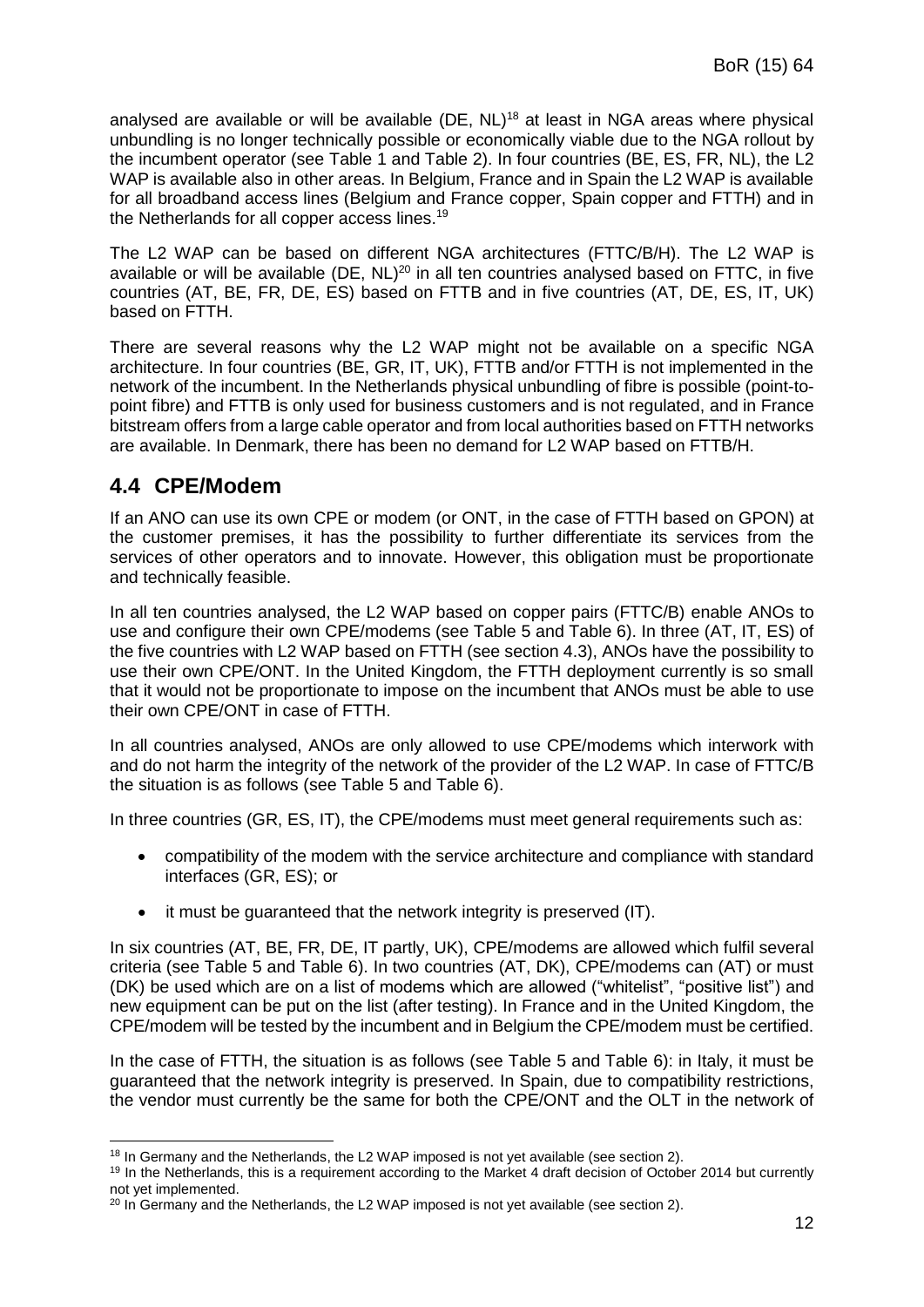the incumbent (this is currently in revision). In Austria, the L2 WAP is available with an ONT integrated in the wall socket and hence any CPE with an Ethernet interface at the network side can be used.

### <span id="page-13-0"></span>**4.5 Bandwidth**

The bandwidth is an important characteristic of a broadband service. If ANOs have the possibility to control the speed of their services then ANOs are able to differentiate their services from the services of other operators with regard to down- and upload speed. The L2 WAP analysed enable ANOs to control the speed of their services within the limit(s) of the bandwidth profile(s) of the subscriber access line.

In most countries there are several bandwidth profiles to choose from, although in France the L2 WAP always provides the maximum bandwidth depending on the length of the copper line (see [Table 7](#page-29-0) and [Table 8\)](#page-29-1). <sup>21</sup> The number of bandwidth profiles often reflects the bandwidth differentiation at the retail level and allows ANOs at least to replicate the incumbent's retail products (bandwidths and prices).

The L2 WAP of all countries analysed provide asymmetric bandwidth profiles. Symmetric bandwidth profiles are available or will be available (DE, NL)<sup>22</sup> in six countries (AT, DK, DE, IT-FTTH, NL, ES) and a quasi-symmetrical bandwidth profile in Belgium (16.5/10 Mbps). In Belgium and in France, symmetric bandwidth is available based on SDSL (not NGA) with 2 Mbps (FR) and several profiles up to 2.3 Mbps (BE). In three countries (GR, IT-FTTC, UK), symmetric bandwidth profiles are not available primarily due to commercial reasons of the incumbent operator. In the United Kingdom, although ANOs have the possibility to request additional bandwidth profiles from the incumbent, it is understood that no ANO has requested symmetric profiles so far.

### <span id="page-13-1"></span>**4.6 Quality of service**

QoS is an important characteristic of L2 WAP (as it is with any other service). In case of physical unbundling ANOs are free to choose and guarantee the quality of their services. The L2 WAP with local PoH analysed provide at least ostensibly uncontended bandwidth or a bandwidth with a defined QoS with a sufficient high quality level (see section [4.1](#page-9-1) as well as [Table 9](#page-31-0) and [Table 10\)](#page-32-0).<sup>23</sup> Both enable ANOs to choose the quality of their services and to provide services with higher QoS requirements.

Since the L2 WAP (except for the Netherlands) were imposed when the 2007 Recommendation on relevant markets was still in force, it's not possible to say whether the L2 WAP with local PoH fulfil the conditions with regard to uncontended access of Market  $3a^{24}$  of the Recommendation on relevant markets from 2014.

L2 WAP with regional PoH aggregate the traffic of the end users within the region covered by the regional PoH. Network operators typically use bandwidths based on overbooking for this aggregation at least in the case of mass market services e.g. residential voice or internet services in order to achieve an efficient use of the bandwidth resources in their networks. All L2 WAP with regional PoH provide a bandwidth based on overbooking (see [Table 9](#page-31-0) and [Table](#page-32-0)  [10\)](#page-32-0).

-

<sup>&</sup>lt;sup>21</sup> In France, the price of the retail DSL broadband market is not based on bandwidth and is around 30€/customer regardless of the bandwidth. Each operator provides the maximum speed of the copper line depending on the length.

 $22$  In Germany and the Netherlands, the L2 WAP imposed is not yet available (see section 2)

<sup>&</sup>lt;sup>23</sup> In Greece, the L2 WAP with local PoH does not have an explicitly defined QoS but provides the same QoS as the retail services of the incumbent.

<sup>24</sup> Wholesale local access provided at a fixed location.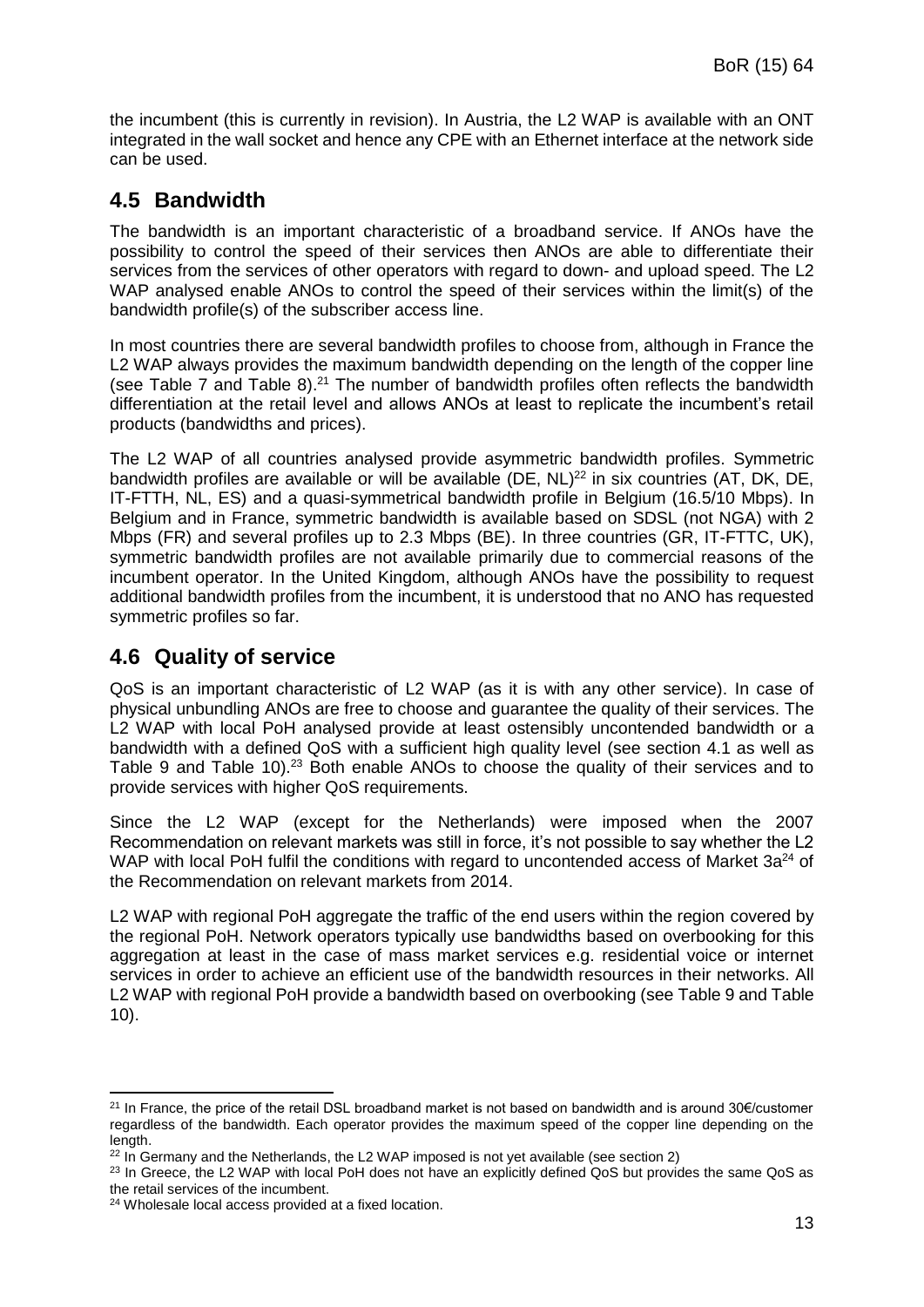L2 WAP with regional PoH may also provide (ostensibly) uncontended bandwidth, which is the case in some countries (BE-"Dedicated VLAN", IT-"1:1 VLAN) but not in others (BE-"Shared VLAN", DK, FR, IT-"N:1 VLAN", ES).

## <span id="page-14-0"></span>**4.7 Traffic prioritisation**

Traffic prioritisation increases the flexibility of ANOs in the design of their products and enables ANOs to use the bandwidth of L2 WAP more efficiently. ANOs can mark traffic with different priorities and in case of congestion traffic with lower priority is dropped first. For example, ANOs can give voice traffic a higher priority than internet traffic. In case of congestion, the voice traffic may not be affected because the internet traffic is dropped first. All L2 WAP analysed support different traffic priorities. In most countries analysed the L2 WAP is available with four or more priorities (see [Table 9](#page-31-0) and [Table 10\)](#page-32-0).

### <span id="page-14-1"></span>**4.8 Number of VLANs per subscriber access line**

VLANs enable operators to create bandwidth "pipes" in their networks at the level of the Ethernet protocol (see section [4.1\)](#page-9-1). The use of several VLANs per end user, e.g. for each service (voice, internet etc.) a different VLAN, may facilitate the provisioning of services and the traffic forwarding.

The L2 WAP with local PoH analysed provide several VLANs per end user unless additional wholesale products are available for ANOs for the provision of services to their end users (see [Table 11](#page-33-0) and [Table 12\)](#page-34-0). The L2 WAP with local PoH of all countries provide at least 4 VLANs per end user with the following exception: in the United Kingdom, an additional multicast service is available and the L2 WAP based on FTTC must be taken with either LLU (voice frequency range) or WLR and therefore the number of VLANs per end user is lower (no need for VLANs for IPTV and voice services).

The L2 WAP with regional PoH analysed provide also several VLANs per end user with the following exception (see [Table 11](#page-33-0) an[d Table 12\)](#page-34-0): in Spain, one VLAN per end user is available because ANOs only demanded one VLAN per end user.

### <span id="page-14-2"></span>**4.9 Multicast**

L2 WAP with multicast frame replication functionality enable ANOs the provision of services generating multicast traffic (e.g. IPTV) with an efficient use of the bandwidth of L2 WAP. The multicast frame replication functionality ensures that an IPTV channel is only transported once on a link of the L2 WAP (e.g. between PoH and aggregation node or between aggregation node and DSLAM, see [Figure 2\)](#page-9-2) even if several customers watch the same IPTV channel. On the other hand, the multicast frame replication functionality increases the complexity and costs of a L2 WAP. The L2 WAP analysed have a multicast frame replication functionality in case

- ANOs have a significant number of customers generating multicast traffic (e.g. IPTV) within the area of the PoH and
- the multicast frame replication functionality is necessary to ensure technical and economical replicability of competing retail offers and
- no alternative multicast service is available.

In four countries (DK, DE<sup>25</sup>, GR, IT-regional PoH, NL), the L2 WAP has a multicast frame replication functionality and in two countries (BE, $^{26}$  UK) an alternative multicast service is available (see [Table 11](#page-33-0) and [Table 12\)](#page-34-0).<sup>27</sup> In four countries (AT, FR, IT-local PoH, ES<sup>28</sup>), ANOs

<sup>-</sup><sup>25</sup> Only foreseen in case of "N:1 VLAN" architecture

<sup>26</sup> In Belgium, it is an IPTV platform sharing service.

<sup>&</sup>lt;sup>27</sup> In the Netherlands, at least a replication functionality must be offered. Whether an alternative multicast service has to be offered will be decided in the implementation stage.

<sup>&</sup>lt;sup>28</sup> Audiovisual content distribution was not included in the relevant market in the case of Spain.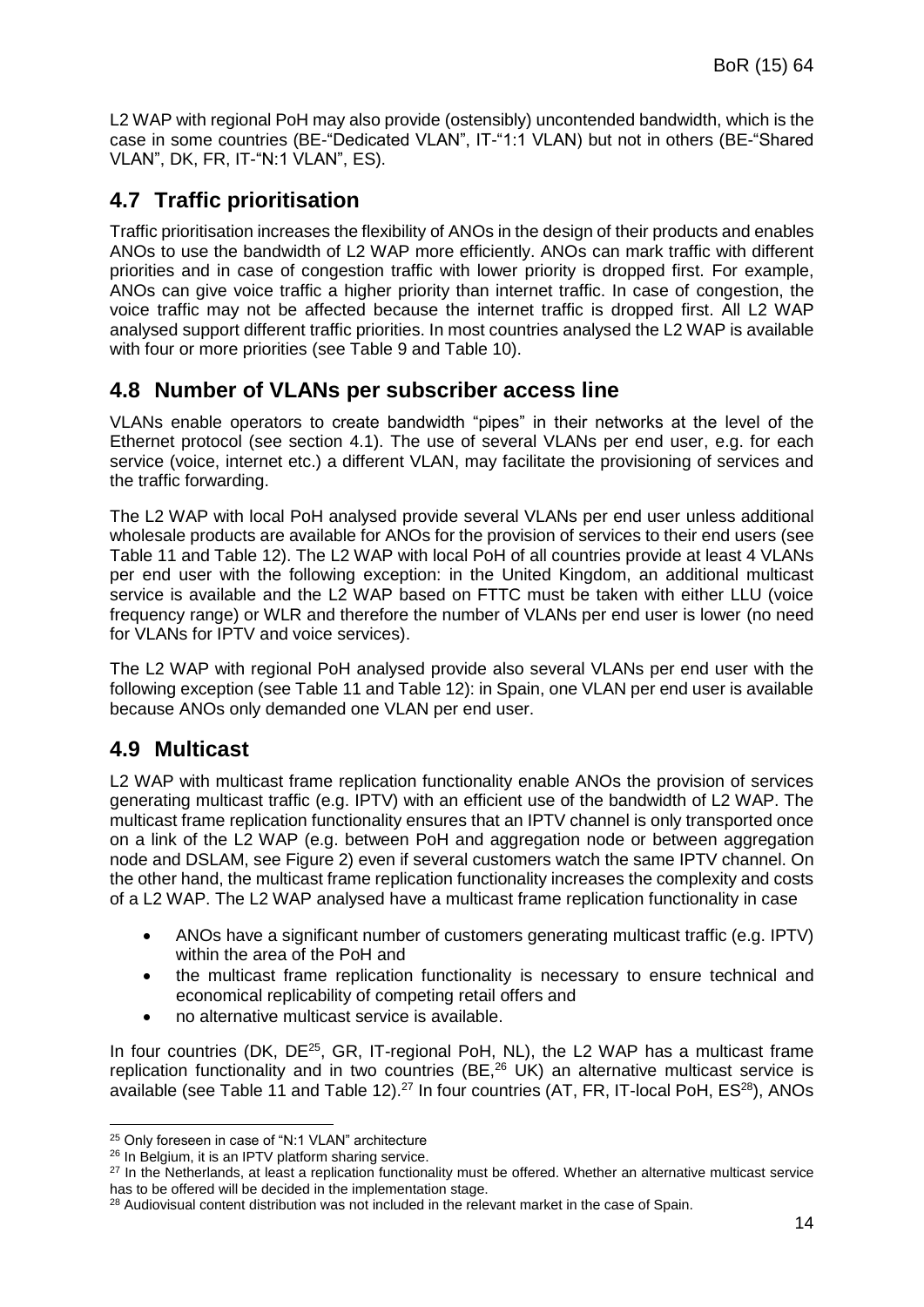only have a low demand for services generating multicast traffic and the multicast frame replication functionality is not necessary to ensure technical and economical replicability of competing retail offers.

### <span id="page-15-0"></span>**4.10Customer identification**

ANOs need to be able to identify their customers in order to be able to provide individual services to them. The customer identification enables ANOs to set up the connection (including assignment of an IP address), to authorise for each customer individually which network resources (services) the customer can use (e.g. limiting the internet access speed based on what the customer has signed up for) and to monitor each connection to ensure that it is still connected to the network.

All L2 WAP enable ANOs to identify their customers. The following two different methods are used:

- VLAN identifiers: The customer is identified based on the VLAN identifiers used which depend on the VLAN concept of the L2 WAP (see section [4.1\)](#page-9-1). Therefore, the customer can be identified based on the C-VLAN (e.g. UK) or the S-VLAN (e.g. BE- "Dedicated VLAN", DE-"1:1 VLAN"<sup>29</sup>, IT-"1:1 VLAN") or on both the C- and the S-VLAN (e.g. ES). However, the customer cannot be identified based on VLAN identifiers in the following two cases: (i) If the same VLAN is used for different customers (e.g. BE- "Shared VLAN", DE-"N:1 VLAN"<sup>30</sup>, IT-"N:1 VLAN"). (ii) If ANOs aggregate traffic of more than one PoH and the VLAN identifier are only unique within the area of one PoH.
- Port identifier and DSLAM identifier: The customer is identified based on the identifier of the physical port of the DSLAM to which the subscriber access line is connected to and the DSLAM identifier. The DSLAM inserts this information in messages of the Dynamic Host Configuration Protocol (option 82) and by this the port and DSLAM identifiers are made available to  $ANOs.<sup>31</sup>$  Both identifiers are unique in the whole network of the L2 WAP provider.

In six countries (BE-"Dedicated VLAN", DK, FR, DE-"1:1 VLAN"32, IT-"1:1 VLAN", ES), ANOs have the possibility to identify their customers based on VLAN identifiers and also in six countries (AT, BE-"Shared VLAN", DE-"N:1 VLAN"<sup>33</sup>, GR, IT-"N:1 VLAN", UK) based on the port and DSLAM identifier (DHCP option 82, see [Table 11](#page-33-0) and [Table 12\)](#page-34-0).

### <span id="page-15-1"></span>**4.11Security**

With security measures network operators can preserve the integrity and availability of their networks and services. The L2 WAP are layer 2 services and therefore ANOs have the possibility to apply any security measure they would like to use at layers above layer 2.

The L2 WAP themselves can also apply security measures at the level of the Ethernet protocol and/or at higher layers. However, security measures at least potentially reduce the transparency of the L2 WAP.<sup>34</sup> Therefore, operators may have a different view on whether L2

<sup>1</sup> <sup>29</sup> Foreseen as described in the specification of the NGA Forum.

<sup>&</sup>lt;sup>30</sup> Foreseen as described in the specification of the NGA Forum.

<sup>&</sup>lt;sup>31</sup> Alternatively the port and DSLAM identifiers can also be made available to ANOs by the use of other protocols such as PPPoE Intermediate Agent.

<sup>&</sup>lt;sup>32</sup> Foreseen as described in the specification of the NGA Forum.

<sup>&</sup>lt;sup>33</sup> Foreseen as described in the specification of the NGA Forum.

<sup>&</sup>lt;sup>34</sup> Transparent transmission means e.g. in downstream direction that the Ethernet frames that are handed over to ANOs at the customer premises are the same as the Ethernet frames ANOs handover to the L2 WAP provider at the PoH.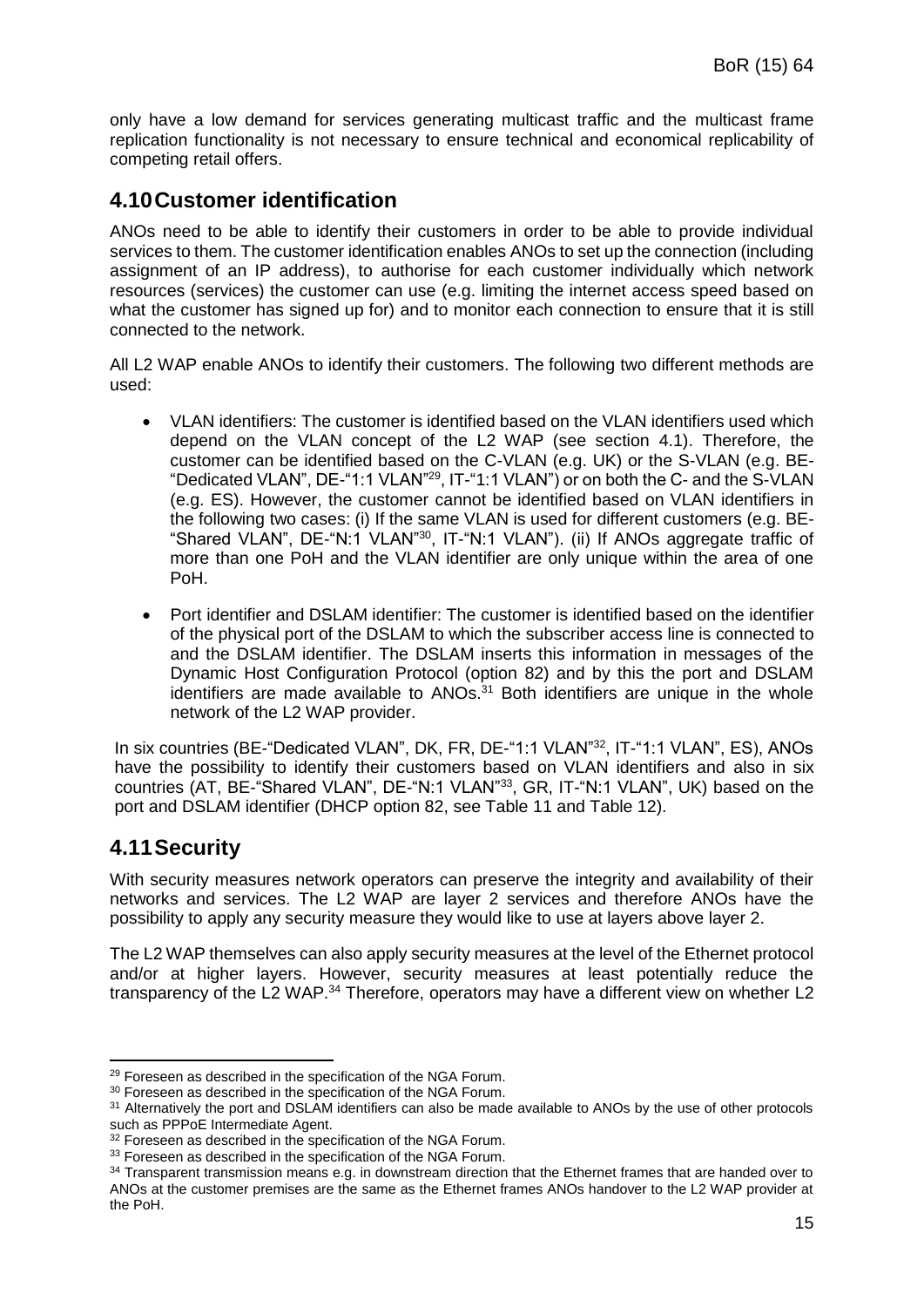WAP themselves should apply security measures or not and, if they do, what security measures the L2 WAP should apply.

In five countries (AT, BE, DE, GR, IT), the L2 WAP apply security measures at the level of the Ethernet protocol (see [Table 13](#page-35-0) and [Table 14\)](#page-36-0). For example, the addresses used at the Ethernet protocol level (Ethernet MAC addresses) are unique worldwide and, therefore, if a DSLAM detects that different customers send Ethernet frames with the same source MAC addresses, the DSLAM does not allow such traffic.

In three countries (BE, DE, IT), the L2 WAP apply also security measures at higher layers than layer 2. For example, in case of "Shared VLAN" or "N:1 VLAN" measures (e.g. policing) are taken which ensure that the data rate of the Internet Group Management Protocol (IGMP) does not exceed "normal" levels.

### <span id="page-16-0"></span>**4.12Fault management**

ANOs can use and configure their own CPE/modems at least in case of FTTC/B (see section [4.4\)](#page-12-0). Therefore, in case of a failure, ANOs have to locate the fault and to determine whether the fault is in their own domain or in the domain of the L2 WAP provider. In case of physical unbundling, ANOs can use their own DSLAM and, therefore, have the possibility to read out all DSL parameters of the DSLAM and to use this information for fault management.

In five countries (AT, BE, DK, DE, IT), the L2 WAP supports the fault management of ANOs (at the DSLAM level) with the possibility for ANOs to receive actual values of parameters of the subscriber access line on request (see [Table 15](#page-37-0) and [Table 16\)](#page-38-0). Examples of such parameters are: configuration, test, status and performance parameter. With this information ANOs are better able to locate and clear the failure without the support of the L2 WAP provider.

In all countries, ANOs have the possibility to use the data from their own CPE/modem (if available in case of failure) for fault handling and the fault recovery processes offered by the L2 WAP provider.

### <span id="page-16-1"></span>**4.13Configuration of the DSLAM**

In case of physical unbundling, ANOs operate their own DSLAM and therefore have also the possibility to configure their DSLAM themselves. This enables ANOs to innovate and further differentiate their services from competitors.

In principle, L2 WAP could also offer ANOs the possibility to configure the DSLAM (e.g. bandwidth profiles, interleaving, noise margin, rate adaption) of the L2 WAP provider based on direct access to the DSLAM management system. However, the provider of the L2 WAP is responsible for the provision of the L2 WAP and, if ANOs have the possibility to configure a network component like the DSLAM then it might be difficult for the L2 WAP provider to take the responsibility for that provision.

In no country analysed, the L2 WAP provides ANOs the possibility to configure the DSLAM with the following exception (see [Table 11](#page-33-0) and [Table 12\)](#page-34-0): In Denmark, ANOs have the possibility to configure some DSLAM parameters based on direct access to the DSLAM management system of the L2 WAP provider (rate, INP, delay, spectrum mask and open/close ports).

### <span id="page-16-2"></span>**4.14 Future technological developments**

The technical characteristics of the L2 WAP analysed may change in the future in order to adapt to future technological developments. For example, at the access level, the new DSL technology G.fast is currently under development and it should enable data rates of 1 Gbps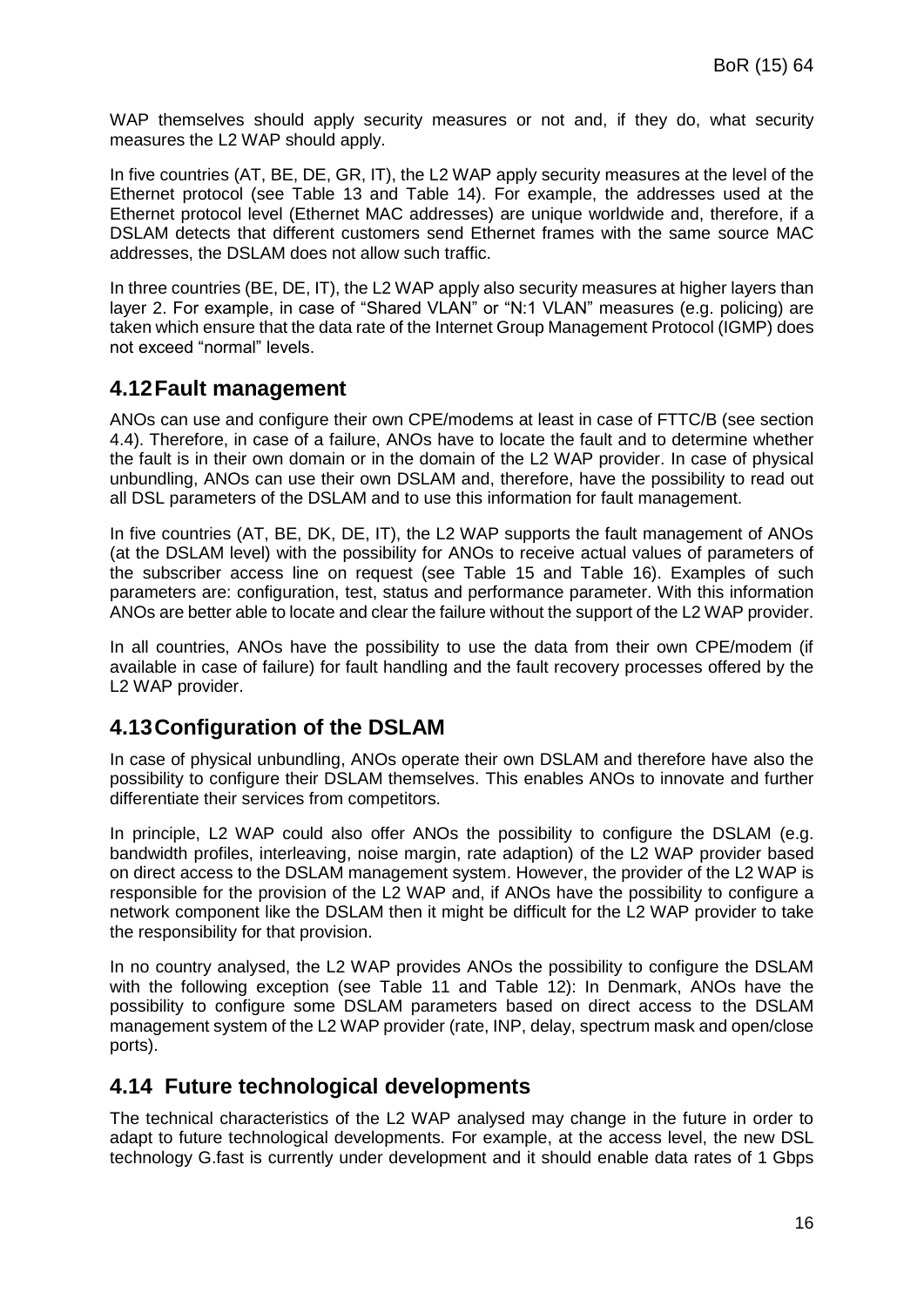(down+up) on copper-based short loops (< 100m). It was standardised in December 2014<sup>35</sup> and first applications of G.fast are expected in 2016.<sup>36</sup> Hence, in the future also L2 WAP based on G.fast may be available.

Other examples are the use of wavelength division multiplexing (WDM) in the access network or more fundamental technological developments such as software defined networks (SDN) and network function virtualisation (NFV), which are currently discussed very intensely within the telecom sector.<sup>37</sup> Therefore, in the future there might be a need to adapt the L2 WAP to these new technological developments although today it is uncertain when this will happen and what impact these developments will have on L2 WAP.

## <span id="page-17-0"></span>**5 Common characteristics**

This section identifies common characteristics of the L2 WAP of the ten countries analysed in this report (see section [4\)](#page-9-0). The common characteristics of L2 WAP are developed for both L2 WAP with local PoH and L2 WAPs with PoH at higher levels of the network hierarchy (e.g. regional).

In Germany and in the Netherlands not all characteristics of the L2 WAP are yet determined (see section [2\)](#page-4-1). Therefore, these countries are not included in some of the common characteristics identified in this section.

## <span id="page-17-1"></span>**5.1 Common characteristics of L2 WAP with local PoH**

As explained in section [2,](#page-4-1) L2 WAP with local PoH are imposed where physical unbundling (LLU/SLU) is no longer technically possible or economically viable due to the NGA rollout by the incumbent operator. Therefore, L2 WAP with local PoH aim to offer ANOs as much as possible the same flexibility to provide different products and to innovate as with physical unbundling. However, the flexibility and the potential to differentiate is restricted compared to physical unbundling since L2 WAP provide a service (not a physical medium) and the technological capabilities of the network of the provider of L2 WAP have to be taken into account. Nonetheless, the regulation usually aims, as much as possible and proportionate, to enable ANOs to provide a variety of services for residential and business customers (incl. voice, internet, IPTV, data) based on L2 WAP with local PoH. The common characteristics identified contribute to this regulatory objective.

**1 (Technology):** The L2 WAP is based on Ethernet.

Ethernet is the most commonly used interface in both packet based transport networks of service providers and local area networks (LAN) of end users. The L2 WAP analysed are based on the Ethernet protocol and provide an Ethernet service to ANOs.

**2 (Availability):** The L2 WAP is (or will be) available at least in NGA rollout areas.

The L2 WAP analysed are available at least in areas where physical unbundling is no longer technically possible or economically viable due to the NGA rollout by the incumbent operator.

**3 (CPE/Modem):** ANOs can use and configure their own CPE/modems at least in case of FTTC/B.

<sup>-</sup><sup>35</sup> ITU-T G.9701 'Fast Access to Subscriber Terminals (FAST) – Physical layer specification'

<sup>&</sup>lt;sup>36</sup> See presentations at the TNO's DSL Seminar, 16-18 June 2014, The Hague.<br><sup>37</sup> See for example, the ETSL ISC NEV, white paper. Ne

See for example the ETSI ISG NFV white paper "Network Function Virtualisation" [http://portal.etsi.org/NFV/NFV\\_White\\_Paper.pdf.](http://portal.etsi.org/NFV/NFV_White_Paper.pdf)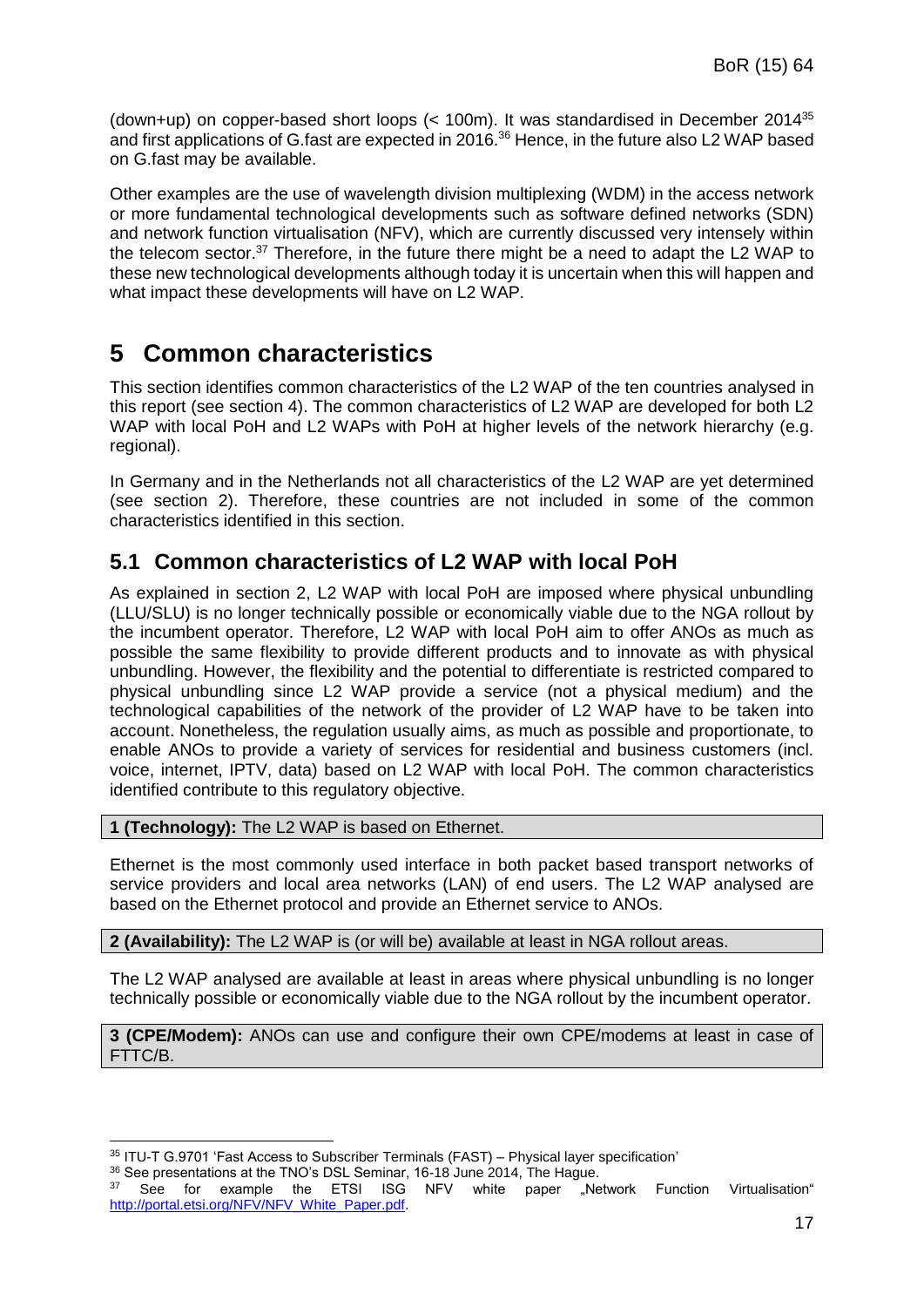The use of their own CPE/modems enables ANOs to further differentiate their services and to innovate. In the countries analysed, the CPE/modems that ANOs are allowed to use must not harm the network integrity and must interwork with the network of the provider of the L2 WAP.

**4 (Bandwidth):** ANOs have the possibility to control the speed of their services within the limit(s) of the bandwidth profile(s) of the subscriber access line.

The possibility to control the speed of their services enables ANOs to differentiate the downand upload speed of services from other operators. In all countries analysed asymmetric bandwidth profiles are available.

**5 (Quality of Service):** The L2 WAP provides at least ostensibly uncontended bandwidth or a bandwidth with a defined QoS.

Both a bandwidth which is at least ostensibly uncontended and a bandwidth with a defined QoS with sufficient high quality level (see section [4.1\)](#page-9-1) enable ANOs to choose the quality of their services and to provide services with higher QoS requirements.<sup>38</sup>

**6 (Traffic Prioritisation):** The L2 WAP supports different traffic priorities.

Traffic prioritisation increases the flexibility of ANOs in the design of their products and enables ANOs to use the bandwidth of L2 WAP more efficiently (e.g. by prioritising voice traffic over internet traffic).

**7 (Number of VLANs):** The L2 WAP provides several VLANs per end user unless additional wholesale products are available.

The availability of several VLANs per end user may facilitate the provisioning of services and traffic forwarding unless additional wholesale products are available based on which ANOs provide services.

**8 (Customer Identification):** The L2 WAP enables ANOs to identify their end users.

Customer identification enables ANOs to provide individual services to their subscribers and to authorise for each customer individually which network resources (services) the customer can use (e.g. limiting the internet access speed based on what the subscriber has signed up for).

**9 (Security):** The L2 WAP enables ANOs to apply security measures.

-

With security measures network operators can preserve the integrity and availability of their networks and services. ANOs have the possibility to apply any security measure they would like to use at layer 3 and higher layers.

#### <span id="page-18-0"></span>**5.2 Common characteristics of L2 WAP with PoH at a higher level than local**

As explained in section [2,](#page-4-1) L2 WAP with regional PoH are usually imposed in order to give alternative operators more flexibility and a higher degree of freedom regarding product characteristics compared to a layer 3 product (IP bitstream). The regulation usually aims, as much as possible and proportionate, to enable ANOs to provide a variety of services for residential and business customers (incl. voice, internet, IPTV, data) also with L2 WAP with regional PoH. The common characteristics identified contribute to this regulatory objective.

<sup>38</sup> In Greece, the L2 WAP with local PoH does not have an explicitly defined QoS but provides the same QoS as the retail services of the incumbent.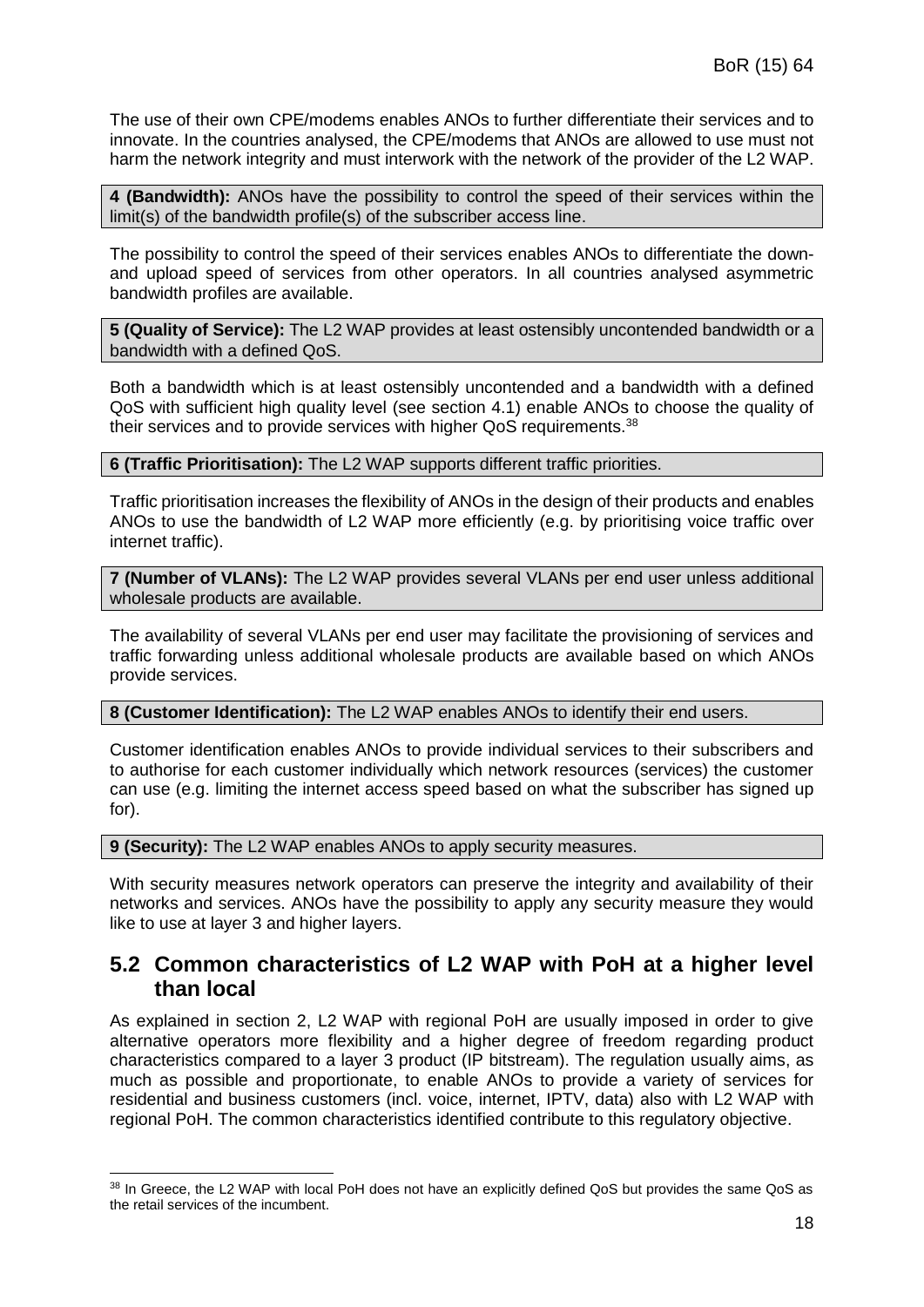The common characteristics of L2 WAP with regional PoH are the same as the common characteristics of the L2 WAP with local PoH (see section [5.1\)](#page-17-1) except for common characteristics 5 and 7 (see sections [4.6](#page-13-1) and [4.8\)](#page-14-1).

## <span id="page-19-0"></span>**6 Abbreviations**

| <b>ANO</b>   | <b>Alternative Network Operator</b>             |
|--------------|-------------------------------------------------|
| AT           | Austria                                         |
| <b>BE</b>    | <b>Belgium</b>                                  |
| BE           | <b>Best Effort</b>                              |
| <b>BSA</b>   | <b>Bitstream Access</b>                         |
| CO           | <b>Central Office</b>                           |
| CoS          | <b>Class of Service</b>                         |
| <b>CPE</b>   | <b>Customer Premises Equipment</b>              |
| DE           | Germany                                         |
| <b>DHCP</b>  | <b>Dynamic Host Configuration Protocol</b>      |
| <b>DK</b>    | Denmark                                         |
| <b>DSLAM</b> | Digital Subscriber Line Access Multiplexer      |
| ES           | Spain                                           |
| <b>ETSI</b>  | European Telecommunications Standards Institute |
| <b>FD</b>    | <b>Frame Delay</b>                              |
| <b>FDV</b>   | <b>Frame Delay Variation</b>                    |
| <b>FLR</b>   | <b>Frame Loss Ratio</b>                         |
| FR.          | France                                          |
| <b>FTTB</b>  | <b>Fibre To The Building</b>                    |
| <b>FTTC</b>  | <b>Fibre To The Cabinet</b>                     |
| <b>FTTH</b>  | Fibre To The Home                               |
| <b>GEA</b>   | <b>Generic Ethernet Access</b>                  |
| GR           | Greece                                          |
| ID           | Identifier                                      |
| IP           | <b>Internet Protocol</b>                        |
| <b>IPTV</b>  | <b>Internet Protocol Television</b>             |
| IT           | Italy                                           |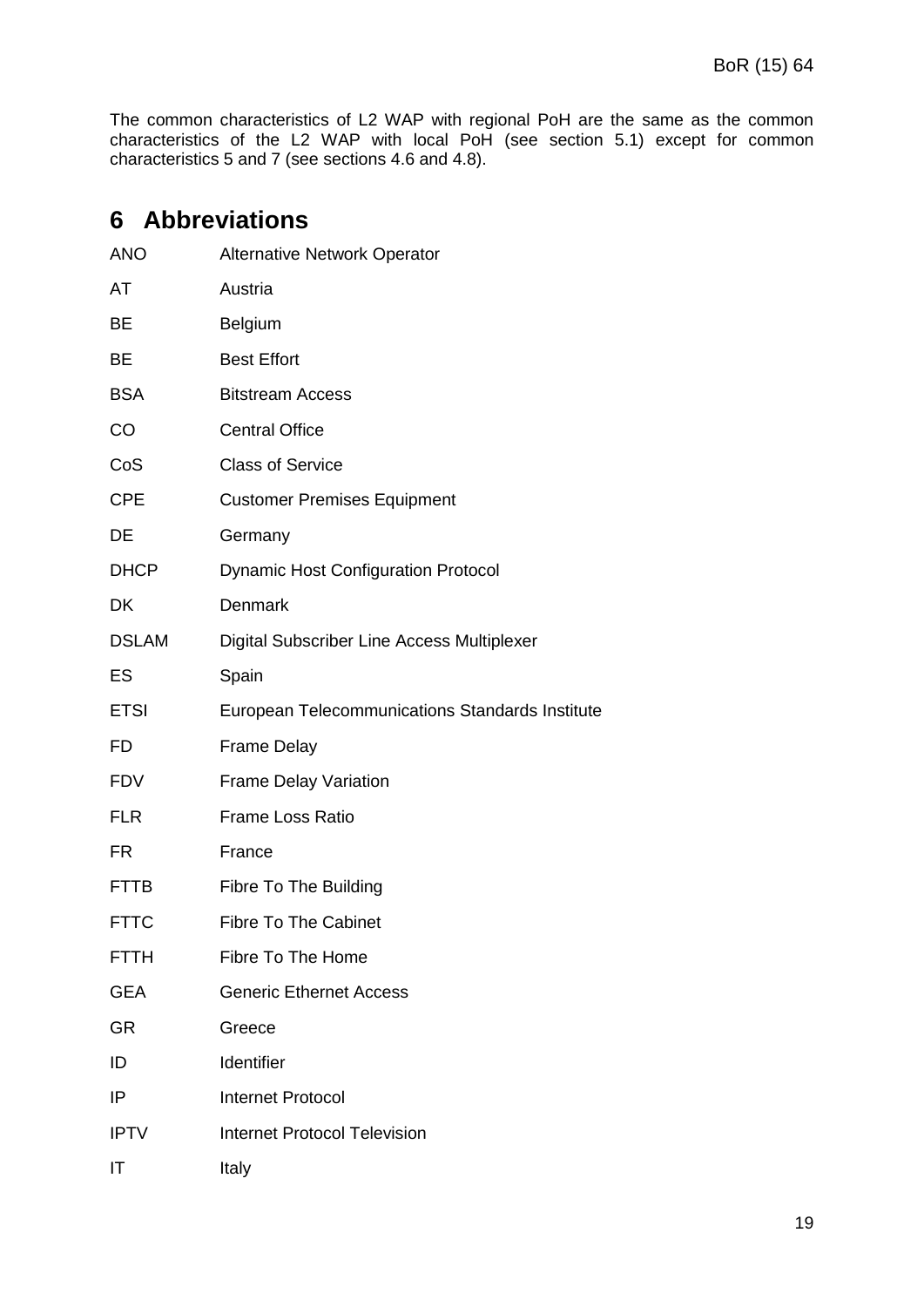| LAN            | <b>Local Area Network</b>               |
|----------------|-----------------------------------------|
| LLU            | Local Loop Unbundling                   |
| LP             | Low Priority                            |
| L <sub>2</sub> | Layer <sub>2</sub>                      |
| <b>MAC</b>     | <b>Medium Access Control</b>            |
| MDF            | <b>Main Distribution Frame</b>          |
| MIB            | <b>Management Information Base</b>      |
| <b>NL</b>      | <b>Netherlands</b>                      |
| MP             | <b>Medium Priority</b>                  |
| <b>NEBA</b>    | Nuevo Ethernet de Banda Ancha           |
| NFV.           | <b>Network Function Virtualisation</b>  |
| <b>NGA</b>     | <b>Next Generation Access</b>           |
| <b>NGN</b>     | <b>Next Generation Networks</b>         |
| NRA            | <b>National Regulatory Authority</b>    |
| ΗP             | <b>High Priority</b>                    |
| ODF            | <b>Optical Distribution Frame</b>       |
| OSI            | Open System Interconnection             |
| PoH            | Point of Hand-over                      |
| QoS            | <b>Quality of Service</b>               |
| RT             | Real time                               |
| <b>RTO</b>     | <b>Recovery Time Objective</b>          |
| <b>SDN</b>     | <b>Software Defined Networks</b>        |
| UK             | United Kingdom                          |
| <b>VDSL</b>    | Very High Speed Digital Subscriber Line |
| <b>VLAN</b>    | <b>Virtual Local Area Network</b>       |
| <b>VPU</b>     | <b>Virtual Partial Unbundled Loop</b>   |
| <b>VULA</b>    | <b>Virtual Unbundled Local Access</b>   |
| <b>WAP</b>     | <b>Wholesale Access Product</b>         |
| <b>WBA</b>     | <b>Wholesale Broadband Access</b>       |
| <b>WDM</b>     | <b>Wavelength Division Multiplexing</b> |
| <b>WLR</b>     | <b>Wholesale Line Rental</b>            |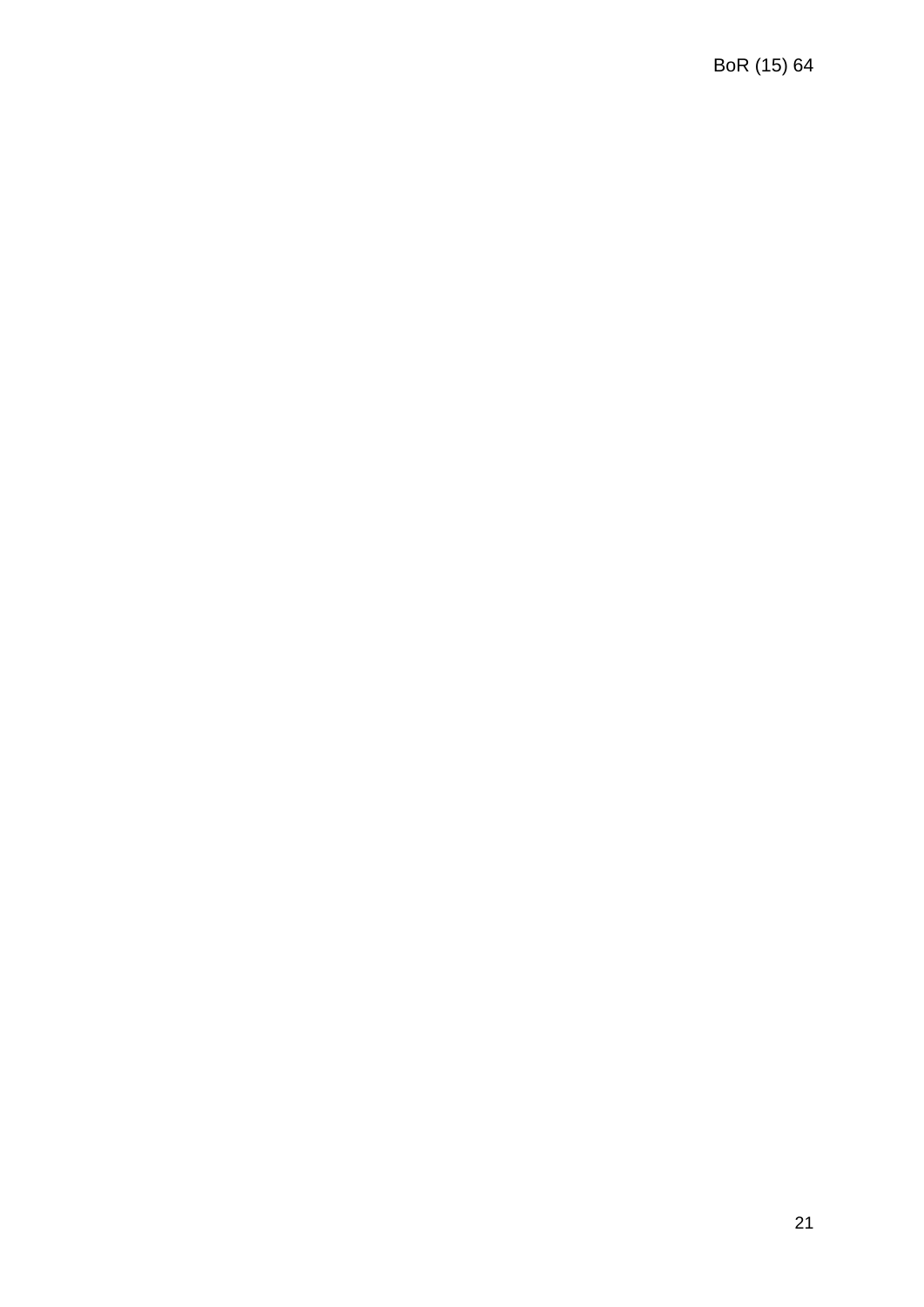## **7 Annex**

#### <span id="page-22-3"></span><span id="page-22-2"></span>**Table 1: Regulatory context, technology and availability of L2 WAP – part 1**

| <b>Country</b>                               | <b>Austria</b>                                                                        | <b>Belgium</b>                                  | <b>Denmark</b>                                                                                                                | <b>France</b>                                       | Germany                                                               |
|----------------------------------------------|---------------------------------------------------------------------------------------|-------------------------------------------------|-------------------------------------------------------------------------------------------------------------------------------|-----------------------------------------------------|-----------------------------------------------------------------------|
| Market                                       | Market 4                                                                              | Market 5                                        | Market 4                                                                                                                      | Market 5                                            | $N/A^{39}$                                                            |
| Regulatory context                           | Market 4 decision Dec.<br>2013 with reference on<br>Arbitration decision Dec.<br>2012 | Market 5 decision July<br>2011                  | Market 4 decision Aug.<br>2012                                                                                                | Market 5 decision June<br>2014                      | Product specification of an<br>NGA forum, not legally<br>binding $40$ |
| Offer of                                     | A1 Telekom Austria <sup>41</sup>                                                      | Belgacom sa (brand name<br>Proximus $)^{42}$    | <b>TDC</b>                                                                                                                    | DSL access and collect<br>$E$ thernet <sup>43</sup> | N/A                                                                   |
| Product name                                 | Virtual Unbundling                                                                    | Proximus WBA VDSL2                              | VULA (in a contended and<br>an uncontended version)                                                                           | Orange                                              | $L2$ -BSA $44$                                                        |
| Level of the network<br>hierarchy of the PoH | Local (CO/MDF)                                                                        | Local (CO/MDF) or<br>regional (5 service areas) | • Contended version:<br>local, regional and<br>national<br>• Uncontended version:<br>local (backside of<br>DSLAM at SC or CO) | Regional (around 30 PoH)                            | Not specified                                                         |
| OSI layer                                    | Layer 2                                                                               | Layer 2                                         | Layer $2^{45}$                                                                                                                | Layer 2                                             | Layer 2                                                               |
| Interface at PoH and at<br>customer premises | Ethernet                                                                              | Ethernet                                        | Ethernet                                                                                                                      | Ethernet                                            | Ethernet                                                              |
| Availability                                 | In NGA areas                                                                          | For all broadband access<br>copper lines        | For all lines in NGA areas<br>(establishment of SC)                                                                           | For all broadband access<br>copper lines            | N/A                                                                   |
| NGA architectures                            | FTTC/B/H                                                                              | FTTC/B                                          | <b>FTTC</b>                                                                                                                   | FTTC <sup>46</sup>                                  | FTTC/B/H                                                              |

<span id="page-22-1"></span><span id="page-22-0"></span> <sup>39</sup> In Germany, a L2 WAP obligation is imposed as part of Market 5 remedies in 2010. However, a standard offer is not yet available. The proceeding is ongoing and will be concluded before the end of 2015. A new draft remedies decision based on market 3b is currently consulted with the market. But a L2 WAP was specified by an NGA forum on a voluntary basis. Although this specification is legally not binding it is included in the analyses (see section [2\)](#page-4-2). Hence, [Table 1](#page-22-2) to [Table 16](#page-38-1) contain the information of the L2 WAP specified by the NGA forum not the L2 WAP imposed on Market 5.

<sup>40</sup> See footnote [39](#page-22-3) and sectio[n 2](#page-4-2)

<sup>41</sup> http://cdn3.a1.net/final/de/media/pdf/Virtuelle\_Entbuendelung.pdf

<sup>42</sup> Version 11 approved by BIPT on 3 March 2015 - - http://www.proximuswholesale.be/wholesale/en/jsp/dynamic/product.jsp?dcrName=nws\_wba\_vdsl2

<sup>&</sup>lt;sup>43</sup> The reference offer consists of two parts: the access part include the connection between the DSLAM and the equipment of the end user and the collect part between the DSLAM and the PoH of the ANO. Concerning the collect part the following two other collect options are available in the offer: ATM and IP. VDSL2 (NGA) is available on DSL collect Ethernet and IP but not on ATM.

<sup>44</sup> Leistungsbeschreibung - Teil Technische Spezifikation V 2.0, 15 June 2012 und Leistungsbeschreibung - Teil Diagnoseschnittstelle V 1.0, 6 June 2012

<sup>45</sup> TDC has also to provide access to layer 3 at PoH higher in the network hierarchy.

<sup>46</sup> DSL access and collect Ethernet is also available on short lines based on VDSL2 from CO (MDF).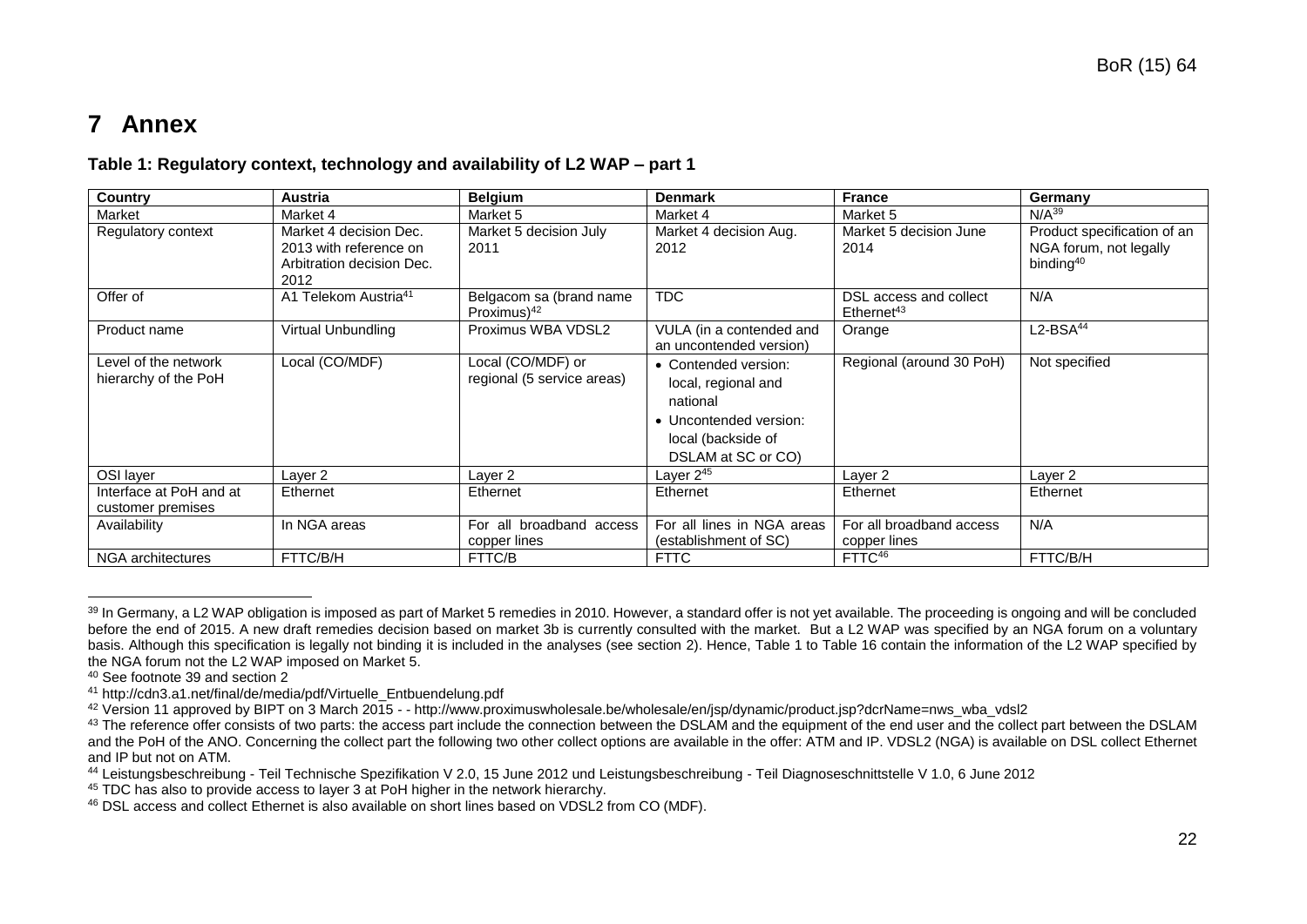#### Source: BEREC

#### **Table 2: Regulatory context, technology and availability of L2 WAP – part 2**

| Country                 | Greece                      | Italy                        | <b>The Netherlands</b>             | <b>Spain</b>                          | UK                             |
|-------------------------|-----------------------------|------------------------------|------------------------------------|---------------------------------------|--------------------------------|
| Market                  | Market 4                    | Market 5                     | Market 3a <sup>47</sup>            | Market 5                              | Market 4                       |
| Regulatory context      | Markets 4 and 5 decision of | Market 5 decision n. 1 of    | Market 3a draft decision Oct       | Market 5 decision January             | Market 4 decision initially in |
|                         | Nov. 2012                   | 2012 (Market 3b draft        | 2014.48                            | 2009                                  | Oct. 2010, continued in        |
|                         |                             | decision February 2015).     |                                    |                                       | 2014.                          |
| Offer of                | <b>OTE</b>                  | Telecom Italia <sup>49</sup> | <b>KPN</b>                         | Telefonica                            | BT Openreach <sup>50</sup>     |
| Product name            | VPU type C                  | <b>VULA/NGA Bitstream</b>    | <b>VULA</b>                        | <b>NEBA</b>                           | GEA-FTTC, GEA-FTTP             |
| Level of the network    | Local (CO/MDF)              | Local (CO/MDF) or two        | Local (the larger                  | Regional (50 PoH)                     | Local $(CO52)$                 |
| hierarchy of the PoH    |                             | higher level of aggregation  | $CO's/MDF's$ <sup>51</sup>         |                                       |                                |
| OSI layer               | Layer $2^{53}$              | Layer $2^{54}$               | Laver 2                            | Layer 2                               | Laver 2                        |
| Interface at PoH and at | Ethernet                    | Ethernet                     | Ethernet                           | Ethernet                              | Ethernet                       |
| customer premises       |                             |                              |                                    |                                       |                                |
| Availability            | In NGA areas                | In NGA areas                 | Nationwide on the copper           | For all broadband access              | In NGA areas.                  |
|                         |                             |                              | based access network <sup>55</sup> | lines (copper <sup>56</sup> and FTTH) |                                |
| NGA architectures       | <b>FTTC</b>                 | FTTC/H                       | <b>FTTC</b>                        | FTTC/B/H                              | FTTC/H                         |

<span id="page-23-0"></span>Source: BEREC

 $\overline{a}$ 

<sup>&</sup>lt;sup>47</sup> According to the Recommendation on relevant markets from 2014

<sup>48</sup> The final decision is expected by the end of Q1 2015.

<sup>&</sup>lt;sup>49</sup> Approved by Agcom on September 2014

<sup>50</sup> Version July 2012

<sup>51</sup> KPN has about 1.350 CO's in its DSL network. Yet the VULA product will only be offered at the approximately 200 larger CO's. These specific CO's are considered ,future proof' as the other CO's will probably be phased out in the long run.

<sup>&</sup>lt;sup>52</sup> Note the PoH is at the level of the CO but the local CO may not be the same local CO used by copper.

<sup>53</sup> OTE also offers a layer 3 VPU product with no QoS parameters

<sup>54</sup> Telecom Italia has also to provide layer 3 access services based on IP at PoH higher in the network hierarchy than the local level.

<sup>55</sup> According to the Market 4 draft decision of October 2014 but not yet implemented.

<sup>56</sup> Excluding ATM-only areas and areas served by older DSLAMs (these are covered by legacy bitstream offers).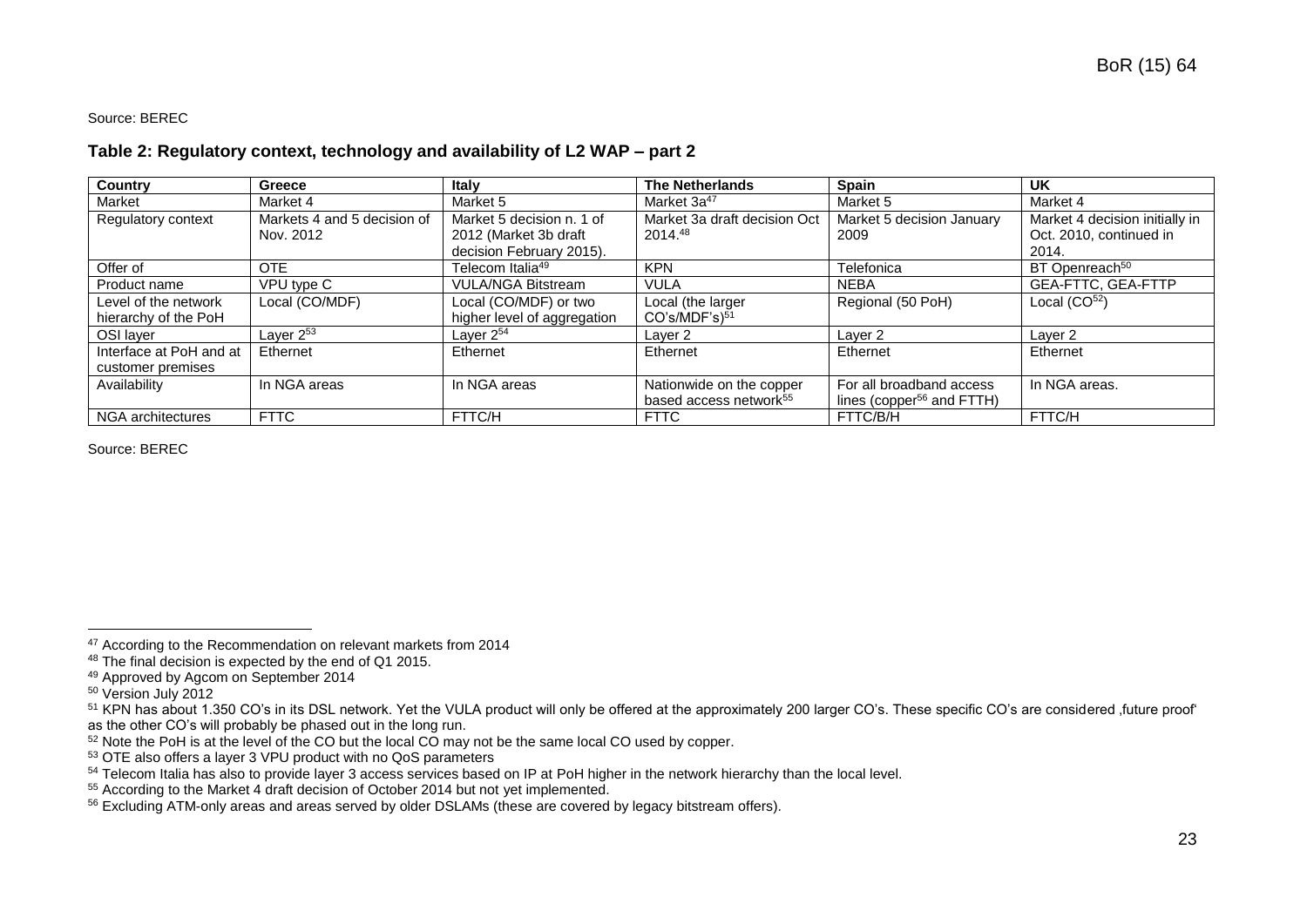#### **Table 3: Prices of L2 WAP – part 1**

| <b>Country</b>    | <b>Austria</b>                                          | <b>Belgium</b>                            | <b>Denmark</b>                   | France                       | Germany                   |
|-------------------|---------------------------------------------------------|-------------------------------------------|----------------------------------|------------------------------|---------------------------|
| Product name      | Virtual Unbundling                                      | Proximus WBA VDSL2                        | VULA (in a contended and an      | DSL access and collect       | L <sub>2</sub> -BSA       |
|                   |                                                         |                                           | uncontended version)             | Ethernet                     |                           |
| Offer of          | A1 Telekom Austria                                      | Belgacom sa (brand name                   | <b>TDC</b>                       | Orange                       | N/A                       |
|                   |                                                         | Proximus)                                 |                                  |                              |                           |
| Monthly fee for   | - Fee per subscriber                                    | Local PoH:                                | Uncontended version:             | DSL access: € 12.53 in       | Not defined <sup>60</sup> |
| standalone (naked | depending on the                                        | BIPT is currently setting the             | - PoH at SC:                     | case of total access and     |                           |
| DSL) L2 WAP       | bandwidth of the access                                 | prices for local PoH                      | $\epsilon$ 7.78/end user plus    | € 4.79 in case of shared     |                           |
|                   | line. $57$<br>FTTC/B/H: 12/1 Mbps €                     |                                           | € 15.91/DSLAM                    | access                       |                           |
|                   | 5.97, 20/4 Mbps € 9.07,                                 | Regional PoH:<br>Line rental: 9.28-14.70€ | - PoH at CO:                     | <b>DSL collect Ethernet:</b> |                           |
|                   | 30/6 Mbps € 12.82, 51/10                                | depending on VLAN type and                | € 8.82/end user plus             | fixed fee per subscriber     |                           |
|                   | Mbps € 25.15                                            | Voice (yes/no)                            | $\epsilon$ 0.81/DSLAM            | per month ( $\in$ 4.48) +    |                           |
|                   | FTTH only: 102/20 Mbps €                                |                                           |                                  | variable fee depending       |                           |
|                   | 36.64                                                   | Line installation:                        | Contended version: Total fee     | on the bandwidth at the      |                           |
|                   | FTTC/B only: symmetric 2/4                              | 70-160€. Cost reduction possible          |                                  | PoH and the CoS (Price       |                           |
|                   | /12 /16 Mbps €                                          |                                           | depends on the downstream        | $=$ Bandwidth $*$ Monthly    |                           |
|                   | 42.39/56.37/ 78.31/89.37                                | DSL profile: 0€ (included in              | bandwidth of the access line (1  | fee of the related CoS       |                           |
|                   |                                                         | rental)                                   | Gbps backhaul is included).      | (C3/C2/C1/CRT: €             |                           |
|                   | - Fee per DSLAM                                         |                                           |                                  | 3.15/4.25/5.10/8.51          |                           |
|                   | depending on the<br>bandwidth between DSLAM             | Backhaul transport: $(\epsilon)$ per      | Regional PoH e.g.: <sup>58</sup> |                              |                           |
|                   |                                                         | month)                                    | Line rental.                     |                              |                           |
|                   | and PoH, e.g. 2 Mbps $\in$ 8,<br>4 Mbps € 14, 10 Mbps € | QoS Pbit                                  | - 10Mbps $€ 9.73$                |                              |                           |
|                   | 19, 15 Mbps € 21, 20 Mbps                               | <b>Part of VLAN</b>                       | - 20Mbps € 10.11                 |                              |                           |
|                   | € 22, 30 Mbps € 24, 100                                 | bandwidth                                 | - 60Mbps € 10.86                 |                              |                           |
|                   | Mbps € 37, 200 Mbps € 50,                               | 2,85 3,27 3,70 4,13<br>[0, 10]            | Average: €9.84                   |                              |                           |
|                   | 1 Gbps € 137, 4 Gbps €                                  | 0,32 0,36 0,41 0,46<br>]10, 100]          | Local PoH e.g.: <sup>59</sup>    |                              |                           |
|                   | 308. Lower prices in case                               | ]100,500]<br>0,14 0,16 0,19 0,21          | Line rental,                     |                              |                           |
|                   | of less than 5 subscribers                              |                                           | - 10Mbps € 9.11                  |                              |                           |
|                   | per DSLAM.                                              | 0,06 0,07 0,07 0,08<br>]500, 1000]        | - 20Mbps € 9.37                  |                              |                           |
|                   |                                                         | $]1000,-$<br>0,03 0,03 0,04 0,04          | - 60Mbps € 9.88                  |                              |                           |
|                   |                                                         |                                           | Average: $€ 9.18$                |                              |                           |

<span id="page-24-1"></span><span id="page-24-0"></span>Source: BEREC

 $\overline{a}$ 

 $57$  Currently the monthly fee for subscriber access lines is reduced by 20% for asymmetric bandwidths.

<sup>58</sup> Cf. draft 2015 pricing decision

<sup>59</sup> See footnote [58](#page-24-1)

<sup>&</sup>lt;sup>60</sup> See section [2](#page-4-2)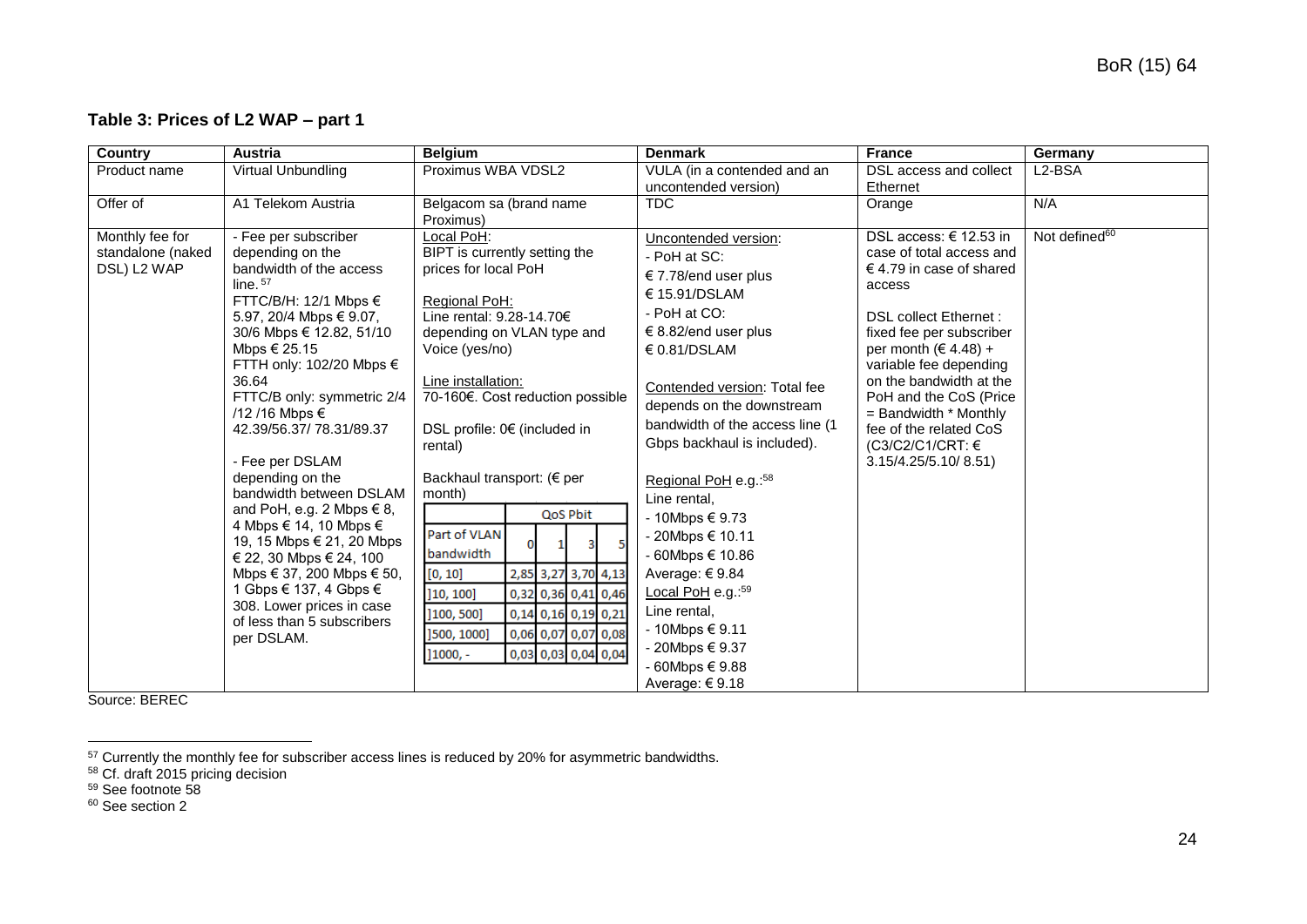#### **Table 4: Prices of L2 WAP – part 2**

| Country                                             | Greece                                                                                                                                                                                                                                                                  | Italy                                                                                                                                                                                                                                                                                                                                                                                                                                                                                                                                                                                                                                                               | <b>The Netherlands</b> | <b>Spain</b>                                                                                                                                                                                                                                                                                                         | <b>UK</b>                                                                                                                                                                                                                                                                                                                                               |
|-----------------------------------------------------|-------------------------------------------------------------------------------------------------------------------------------------------------------------------------------------------------------------------------------------------------------------------------|---------------------------------------------------------------------------------------------------------------------------------------------------------------------------------------------------------------------------------------------------------------------------------------------------------------------------------------------------------------------------------------------------------------------------------------------------------------------------------------------------------------------------------------------------------------------------------------------------------------------------------------------------------------------|------------------------|----------------------------------------------------------------------------------------------------------------------------------------------------------------------------------------------------------------------------------------------------------------------------------------------------------------------|---------------------------------------------------------------------------------------------------------------------------------------------------------------------------------------------------------------------------------------------------------------------------------------------------------------------------------------------------------|
| Product name                                        | $VPU$ type $C$                                                                                                                                                                                                                                                          | <b>VULA/NGA Bitstream</b>                                                                                                                                                                                                                                                                                                                                                                                                                                                                                                                                                                                                                                           | <b>VULA</b>            | <b>NEBA</b>                                                                                                                                                                                                                                                                                                          | GEA-FTTC, GEA-FTTP                                                                                                                                                                                                                                                                                                                                      |
| Offer of                                            | <b>OTE</b>                                                                                                                                                                                                                                                              | Telecom Italia                                                                                                                                                                                                                                                                                                                                                                                                                                                                                                                                                                                                                                                      | <b>KPN</b>             | Telefonica                                                                                                                                                                                                                                                                                                           | <b>BT Openreach</b>                                                                                                                                                                                                                                                                                                                                     |
| Monthly fee for<br>standalone (naked<br>DSL) L2 WAP | Currently there is no offer<br>for a standalone product.<br>Price for VPU type C:<br>- Fee per subscriber<br>depending on the<br>bandwidth of the access<br>line.<br>FTTC (price includes LLU):<br>30/2.5Mbps € 13,34<br>50/5Mbps € 14,02<br>(LLU: € 7.61, SLU: € 5.27) | - Fee per subscriber<br>depending on the<br>bandwidth of the access<br>line <sup>61</sup><br>FTTC:<br>- 30/3 Mbps € 20.63<br>FTTH:<br>- 100/10 Mbps € 24.9,<br>$-40/40$ Mbps € 34.5,<br>- 100/100 Mbps € 86.49<br>Fee per bandwidth between<br>exchange and PoH<br>1 <sup>st</sup> level transport<br>$(\epsilon$ /year/Mbps):<br>CoS 0: 118.20,<br>CoS 1: 135.11,<br>CoS 2: 140.91,<br>CoS 3: 146.71,<br>CoS 5: 161.42,<br>CoS 6: 146.71<br>$2nd$ level transport +1 <sup>st</sup> level<br>transport (€/year/Mbps):<br>CoS 0: 40.80+118.20,<br>CoS 1: 47.77+135.11.<br>CoS 2: 51.11+140.91,<br>CoS 3: 54.44+146.71<br>CoS 5: 59.89+161.42,<br>CoS 6: 54.44+146.71 | Not known yet          | - Fix fee per subscriber not<br>depending on the<br>bandwidth of the access<br>line<br>Copper: $\in$ 6.48 (plus $\in$ 8.6<br>for naked service or $\epsilon$ 9.85<br>for WLR)<br>Fiber: € 19.93<br>- Variable fee per bandwidth<br>at the PoH $(\epsilon/Mbps)$ :<br>BE: 14.5662<br>Gold: BE x 1.16<br>RT: BE x 1.31 | - Fee per subscriber<br>depending on the<br>bandwidth of the access<br>line.<br>FTTC:<br>40/2 Mbps € 8.76,<br>40/10 Mbps € 9.40,<br>80/20 Mbps € 12.64<br>Must be taken with LLU ( $\epsilon$<br>9.11) or WLR ( $\in$ 9.64)<br>FTTH:<br>40/2 Mbps € 19.42,<br>40/10 Mbps € 20.05,<br>80/20 Mbps € 23.29,<br>220/20 Mbps € 30.48,<br>330/30 Mbps € 48.26 |

<span id="page-25-0"></span>Source: BEREC

<sup>&</sup>lt;sup>61</sup> All prices refer to year 2013. The fees per subscriber for the next regulatory period (until 2017) follow a decreasing trend and are currently under public consultation. <sup>62</sup> Price currently under revision.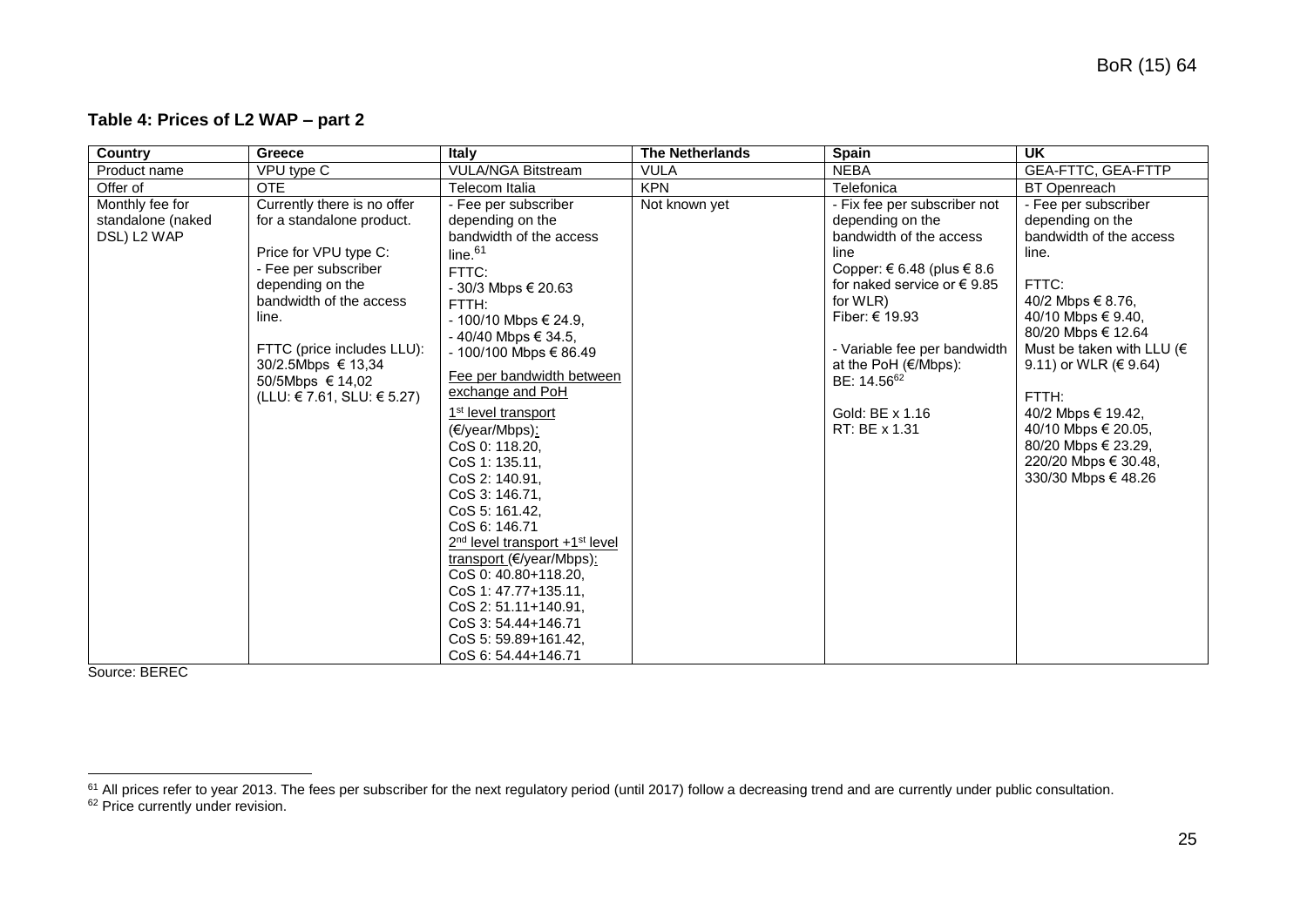BoR (15) 64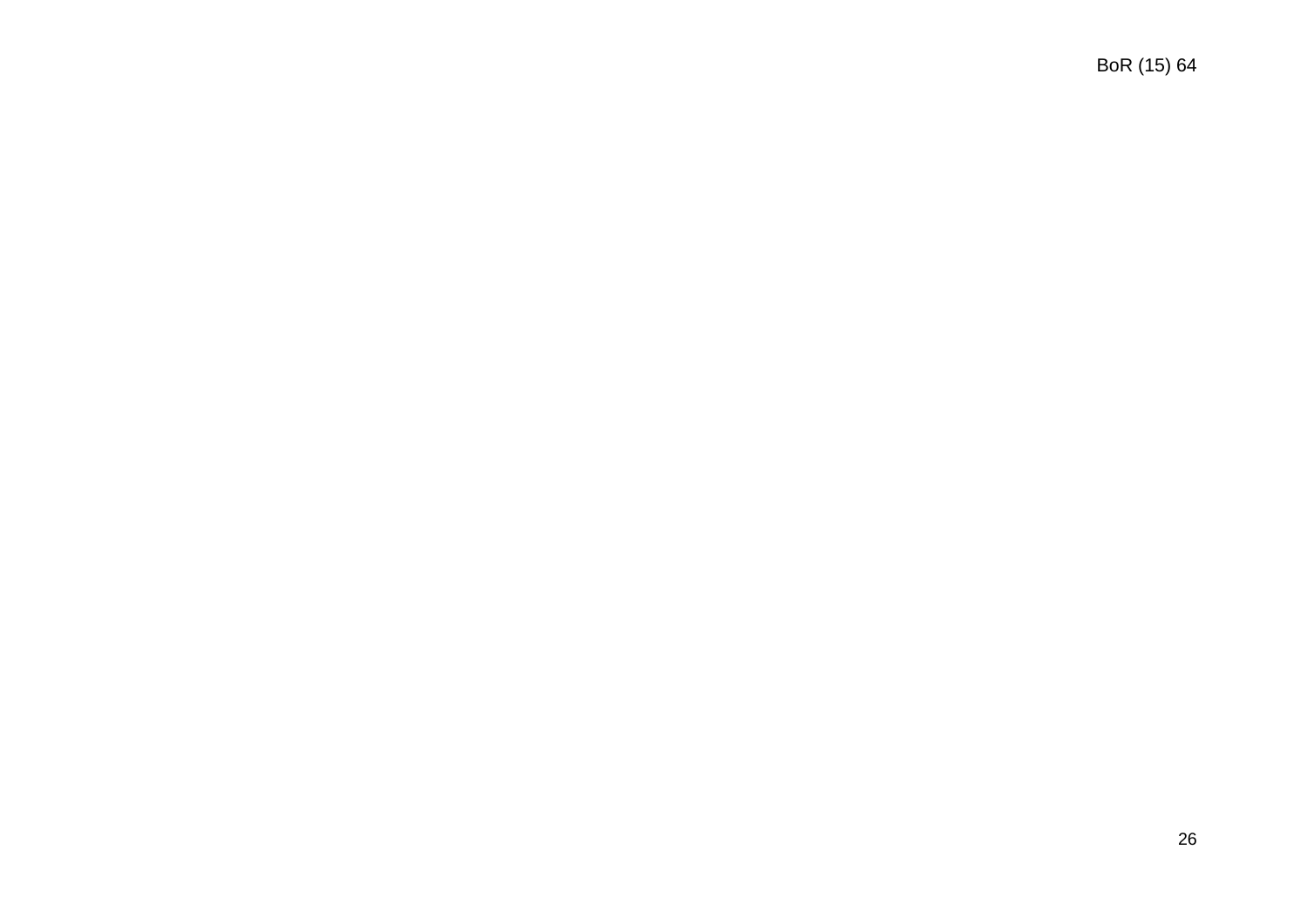#### **Table 5: CPE/modem – part 1**

| Country                                                                      | <b>Austria</b>                                                                                                                                                                                                                                             | <b>Belgium</b>                                                                                                                                                                                                                                                                                   | <b>Denmark</b>                                                                                                                                                                                                                                                   | <b>France</b>                                                                                                         | Germany                                                                                                                                                           |
|------------------------------------------------------------------------------|------------------------------------------------------------------------------------------------------------------------------------------------------------------------------------------------------------------------------------------------------------|--------------------------------------------------------------------------------------------------------------------------------------------------------------------------------------------------------------------------------------------------------------------------------------------------|------------------------------------------------------------------------------------------------------------------------------------------------------------------------------------------------------------------------------------------------------------------|-----------------------------------------------------------------------------------------------------------------------|-------------------------------------------------------------------------------------------------------------------------------------------------------------------|
| Product name                                                                 | Virtual Unbundling                                                                                                                                                                                                                                         | Proximus WBA VDSL2                                                                                                                                                                                                                                                                               | VULA (in a contended and<br>an uncontended version)                                                                                                                                                                                                              | <b>DSL Collect Ethernet</b>                                                                                           | $L2$ -BSA $63$                                                                                                                                                    |
| Offer of                                                                     | A1 Telekom Austria <sup>64</sup>                                                                                                                                                                                                                           | Belgacom sa (brand name<br>$Proximus)$ <sup>65</sup>                                                                                                                                                                                                                                             | <b>TDC</b>                                                                                                                                                                                                                                                       | Orange                                                                                                                | N/A                                                                                                                                                               |
| ANO can use its own<br>CPE/modem                                             | FTTC/B: Yes<br>FTTH: Yes, but L2 WAP<br>includes ONT integrated in<br>the wall socket                                                                                                                                                                      | FTTC: Yes after certification                                                                                                                                                                                                                                                                    | FTTC: Yes                                                                                                                                                                                                                                                        | Yes                                                                                                                   | FTTC/B: Yes<br>FTTH: No                                                                                                                                           |
| Which CPE/modems<br>are allowed on<br>copper-based access<br>lines (FTTC/B)? | Modems of a modem<br>whitelist or modems that<br>fulfil some basic<br>requirements e.g.<br>• VDSL2 profile 8b and<br>17a (G.993.2),<br><b>Bit Swapping</b><br>Vectoring,<br>$\bullet$<br>SRA,<br>$\bullet$<br>8 Modem inventory and<br>• 19 DELT parameter | ANO CPE must fulfil<br>requirements defined by<br>Belgacom.<br>ANO CPE has to operate in<br>a similar manner as a<br>Belgacom CPE. ANO has<br>the responsibility of<br>operational consequences,<br>if that is not the case.<br>Certification performed<br>through a comprehensive<br>test plan. | ANO must have a choice.<br>TDC is<br>obliged to create a so-<br>called "positive list"<br>containing the types of<br>equipment that can be<br>directly connected and<br>obliged to establish<br>procedures for the<br>inclusion of new<br>equipment on this list | CPE can be chosen by the<br>access seeker in regards of<br>interoperability<br>specifications of Orange <sup>66</sup> | NID (Network Interface<br>Device) provided by access<br>provider. In case of VDSL<br>detailed definition of the<br>VDSL interface (e.g. DTAG<br>1TR112) is given. |
| Which CPE/ONT are<br>allowed on fibre-<br>based access lines<br>(FTTH)?      | L <sub>2</sub> WAP includes $ONT67$<br>integrated in the wall socket<br>without any costs for the<br>ONT. Any CPE with an<br>Ethernet interface can be<br>connected to the ONT                                                                             | N/A                                                                                                                                                                                                                                                                                              | N/A                                                                                                                                                                                                                                                              | N/A                                                                                                                   | N/A                                                                                                                                                               |

<span id="page-27-0"></span>Source: BEREC

 $\overline{a}$ 

<sup>63</sup> Leistungsbeschreibung - Teil Technische Spezifikation V 2.0, 15 June 2012 und Leistungsbeschreibung - Teil Diagnoseschnittstelle V 1.0, 6 June 2012

<sup>64</sup> http://cdn3.a1.net/final/de/media/pdf/Virtuelle\_Entbuendelung.pdf

<sup>&</sup>lt;sup>65</sup> Version 11 approved by BIPT on 3 March 2015 - - http://www.proximuswholesale.be/wholesale/en/jsp/dynamic/product.jsp?dcrName=nws\_wba\_vdsl2

<sup>&</sup>lt;sup>66</sup> The specifications are public and published with the reference offer. The document contains all the specifications (mostly standard) that the CPE/modem has to complete and define the tests done by Orange for verifying the interoperability of the ANO CPE with the DSLAM of Orange.

 $67$  The ONT is supplied with power either via the CPE and Power over Ethernet (PoE) or with a cable connected to a power socket.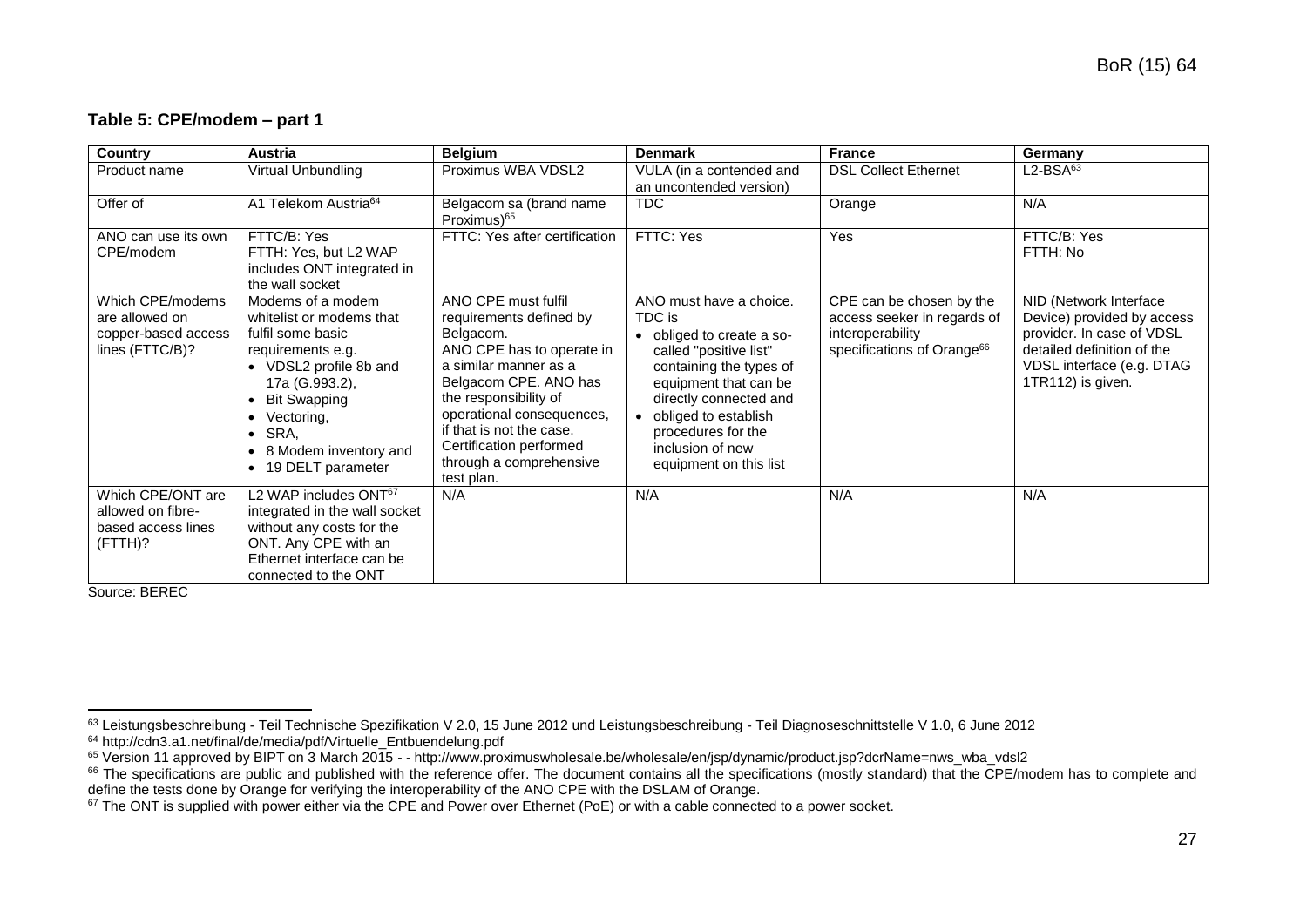#### **Table 6: CPE/modem – part 2**

| <b>Country</b>      | Greece                       | Italy                            | <b>The Netherlands</b> | <b>Spain</b>                | UK                         |
|---------------------|------------------------------|----------------------------------|------------------------|-----------------------------|----------------------------|
| Product name        | VPU type C                   | <b>VULA/NGA Bitstream</b>        | VULA                   | <b>NEBA</b>                 | GEA-FTTC, GEA-FTTP         |
| Offer of            | <b>OTE</b>                   | Telecom Italia                   | <b>KPN</b>             | Telefonica                  | <b>BT Openreach</b>        |
| ANO can use its own | FTTC: Yes                    | FTTC: Yes                        | FTTC: Yes              | FTTC/B: Yes                 | FTTC: Yes                  |
| CPE/modem           |                              | FTTH: Yes                        |                        | FTTH: Yes. Currently ANO    | FTTH: No                   |
|                     |                              |                                  |                        | must use same ONT as        |                            |
|                     |                              |                                  |                        | incumbent due to            |                            |
|                     |                              |                                  |                        | compatibility restrictions  |                            |
| Which CPE/modems    | Modem has to be              | CPE can be chosen by the         | Not known yet          | Modem has to be             | Either the modem supplied  |
| are allowed on      | compatible with service      | access seeker, but in order      |                        | compatible with service     | by BT Openreach or ANO     |
| copper-based access | architecture, compliant with | to guarantee network             |                        | architecture and compliant  | modem which must meet      |
| lines (FTTC/B)?     | standard interfaces          | integrity, it has to be at least |                        | with standard interfaces    | BT Openreach basic         |
|                     | (ADSL2+, VDSL2,) and         | vectoring-friendly or            |                        | $(ADSL2+, VDSL2,)$          | requirements and be tested |
|                     | preconfigured by the ANO     | vectoring-capable.               |                        |                             | by BT Openreach            |
| Which CPE/ONT are   | N/A                          | There are no explicit            | N/A                    | Free choice of ONT          | N/A                        |
| allowed on fibre-   |                              | restrictions. Network            |                        | (compatible with service    |                            |
| based access lines  |                              | integrity has to be              |                        | architecture and compliant  |                            |
| (FTTH)?             |                              | preserved.                       |                        | with standard GPON          |                            |
|                     |                              |                                  |                        | interface). However, due to |                            |
|                     |                              |                                  |                        | compatibility restrictions, |                            |
|                     |                              |                                  |                        | currently the ONT and the   |                            |
|                     |                              |                                  |                        | OLT have to come from the   |                            |
|                     |                              |                                  |                        | same vendor (this is under  |                            |
|                     |                              |                                  |                        | revision).                  |                            |

<span id="page-28-0"></span>Source: BEREC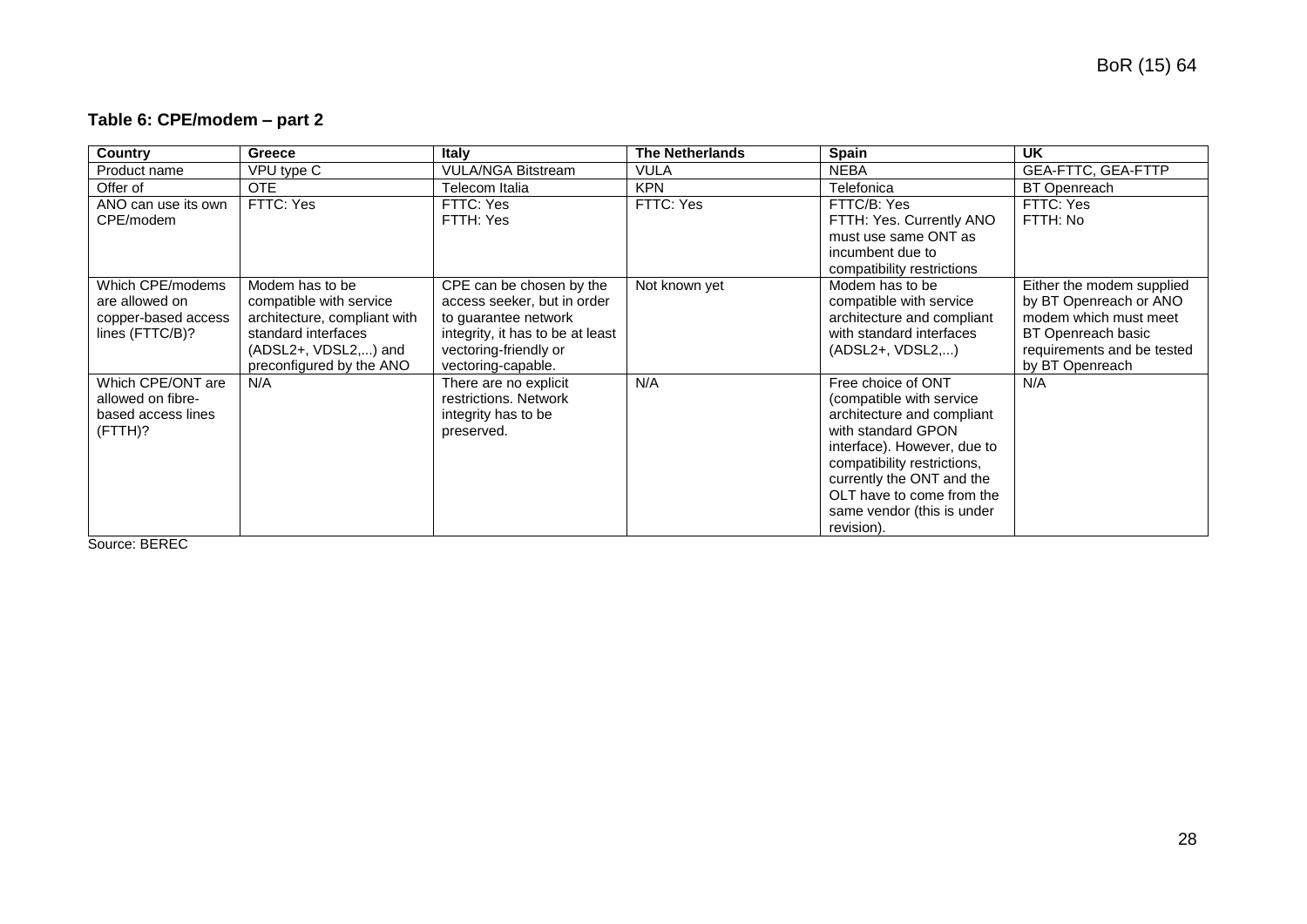### **Table 7: Bandwidth profiles of L2 WAP – part 1**

| Country                                                   | <b>Austria</b>                                                                                      | <b>Belgium</b>                                                                          | <b>Denmark</b>                                                                                                              | <b>France</b>                                                                                                                              | Germany              |
|-----------------------------------------------------------|-----------------------------------------------------------------------------------------------------|-----------------------------------------------------------------------------------------|-----------------------------------------------------------------------------------------------------------------------------|--------------------------------------------------------------------------------------------------------------------------------------------|----------------------|
| Product name                                              | Virtual Unbundling                                                                                  | Proximus WBA VDSL2                                                                      | VULA (in a contended and                                                                                                    | DSL access and collect                                                                                                                     | L <sub>2</sub> -BSA  |
|                                                           |                                                                                                     |                                                                                         | an uncontended version)                                                                                                     | Ethernet                                                                                                                                   |                      |
| Offer of                                                  | A1 Telekom Austria                                                                                  | Belgacom sa (brandname<br>Proximus)                                                     | TDC                                                                                                                         | Orange                                                                                                                                     | N/A                  |
| Bandwidth per<br>subscriber access<br>line (Mbps down/up) | FTTC/B/H: 12/1, 20/4, 30/6,<br>51/10<br>FTTH only: 102/20<br>FTTC/B only: 2/2, 4/4,<br>12/12, 16/16 | FTTC: 12/1, 16.5/10, 20/10,<br>30/10, 40/10, 50/10, 60/10,<br>70/10 <sup>68</sup>       | Multiple profiles and<br>possibility to ask for any<br>additional profile<br>FTTC: e.g. 20/5, 30/3,<br>50/10, 70/10, 105/32 | The bandwidth of a<br>subscriber depends on the<br>length of the copper line<br>and the maximum is<br>provided by the DSLAM. <sup>69</sup> | Not defined          |
| Symmetric<br>bandwidths (Mbps)                            | FTTC: Yes, 2/2, 4/4, 12/12,<br>16/16<br>FTTH: 26/26, 51/51 on<br>request                            | FTTC: Yes, up to 2.3/2.370<br>and quasi symmetrical<br>(16.5/10 with guarantee<br>10/4) | FTTC: Yes, e.g. 10/10,<br>15/15                                                                                             | FTTC: Yes. 2/271                                                                                                                           | Yes, but not defined |

Source: BEREC

#### **Table 8: Bandwidth profiles of L2 WAP – part 2**

<span id="page-29-0"></span>

| <b>Country</b>         | Greece      | Italy                     | <b>The Netherlands</b>              | <b>Spain</b>                  | UK                               |
|------------------------|-------------|---------------------------|-------------------------------------|-------------------------------|----------------------------------|
| Product name           | VPU type C  | <b>VULA/NGA Bitstream</b> | <b>VULA</b>                         | <b>NEBA</b>                   | GEA-FTTC, GEA-FTTP               |
| Offer of               | OTE         | Telecom Italia            | <b>KPN</b>                          | Telefonica                    | <b>BT Openreach</b>              |
| Bandwidth per          | FTTC:       | FTTC: 30/3 (profile 50/10 | Multiple profiles <sup>72</sup> and | Multiple profiles and         | FTTC/FTTH:                       |
| subscriber access line | 30/2.5 Mbps | introduced in 2015, to be | possibility to ask for              | possibility to ask for any    | 40/2, 40/10, 80/20 <sup>74</sup> |
| (Mbps down/up)         | 50/5 Mbps   | approved by Agcom).       | additional profiles                 | additional profile            | FTTH only:                       |
|                        |             | FTTH: 100/10, 40/40,      |                                     | FTTC: e.g. 30/3, 30/1, 25/1   | 220/20, 330/30                   |
|                        |             | 100/100                   |                                     | FTTH: up to $30/10^{73}$ e.g. |                                  |
|                        |             |                           |                                     | 30/5, 30/1, 25/10             |                                  |
| Symmetric              | FTTC: No    | FTTC: No                  | FTTC: Yes                           | FTTC: Yes, 1/1 and 2/2        | FTTC: No                         |
| bandwidths (Mbps)      |             | FTTH: 40/40, 100/100      |                                     | FTTH: Yes, currently not      | FTTH: No                         |
|                        |             |                           |                                     | defined but possible up to    |                                  |
|                        |             |                           |                                     | 10/10                         |                                  |

<sup>68</sup> Based on Dynamic Line Management (DLM) and vectoring

 $69$  If ANOs choose a high enough bandwidth at the PoH.

<sup>70</sup> Based on SDSL

<sup>71</sup> Based on SDSL for business customers.

 $72$  At least the same bandwidth profiles as KPN offers to its retail customers.

<span id="page-29-1"></span> $73$  The limit of 30 Mbps for FTTH is a consequence of market analysis currently in force.

<sup>&</sup>lt;sup>74</sup> Prioritisation rate 15 Mbps (for 40Mbps peak) or 30 Mbps (80Mbps) or maximum speed of line if lower.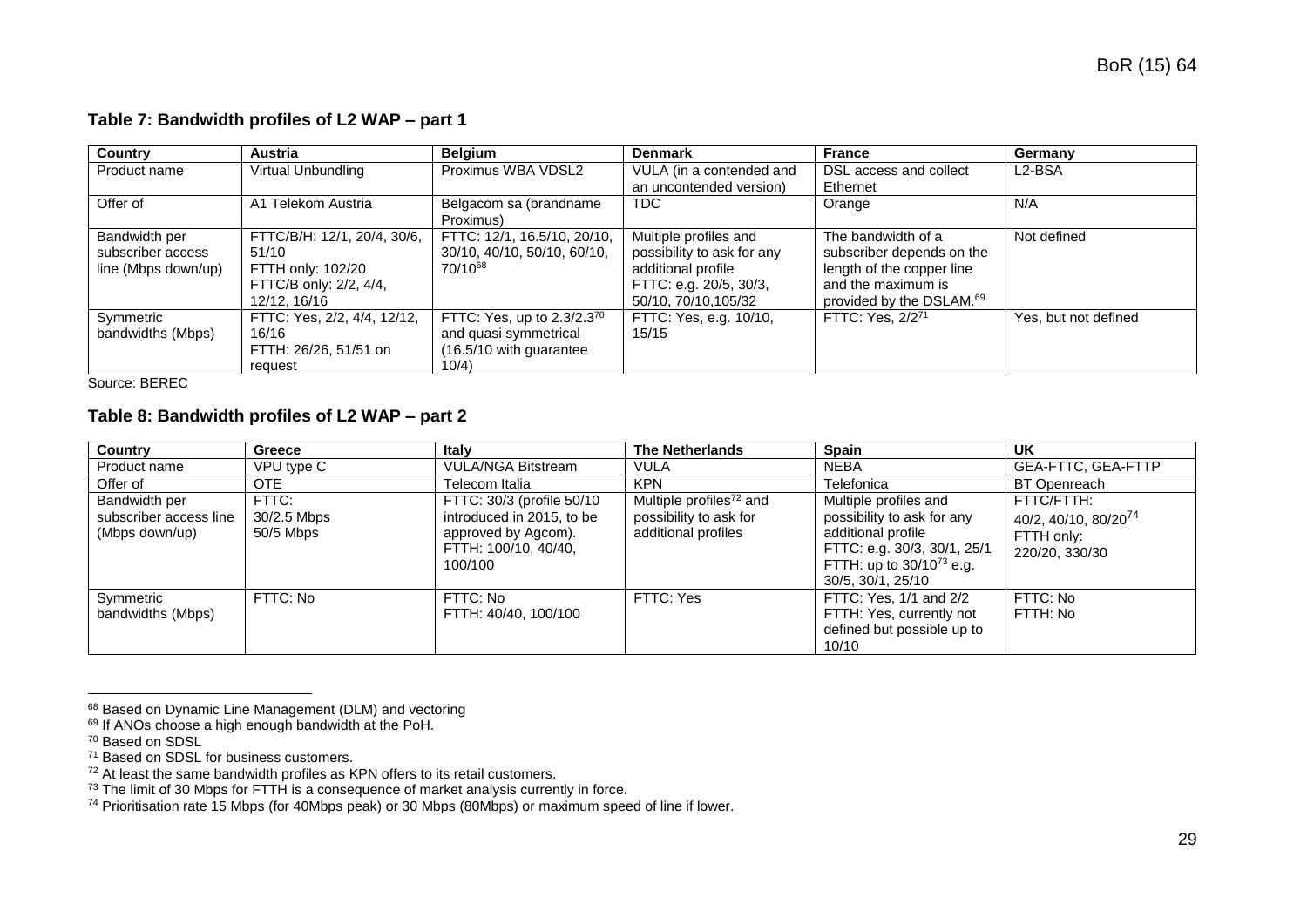Source: BEREC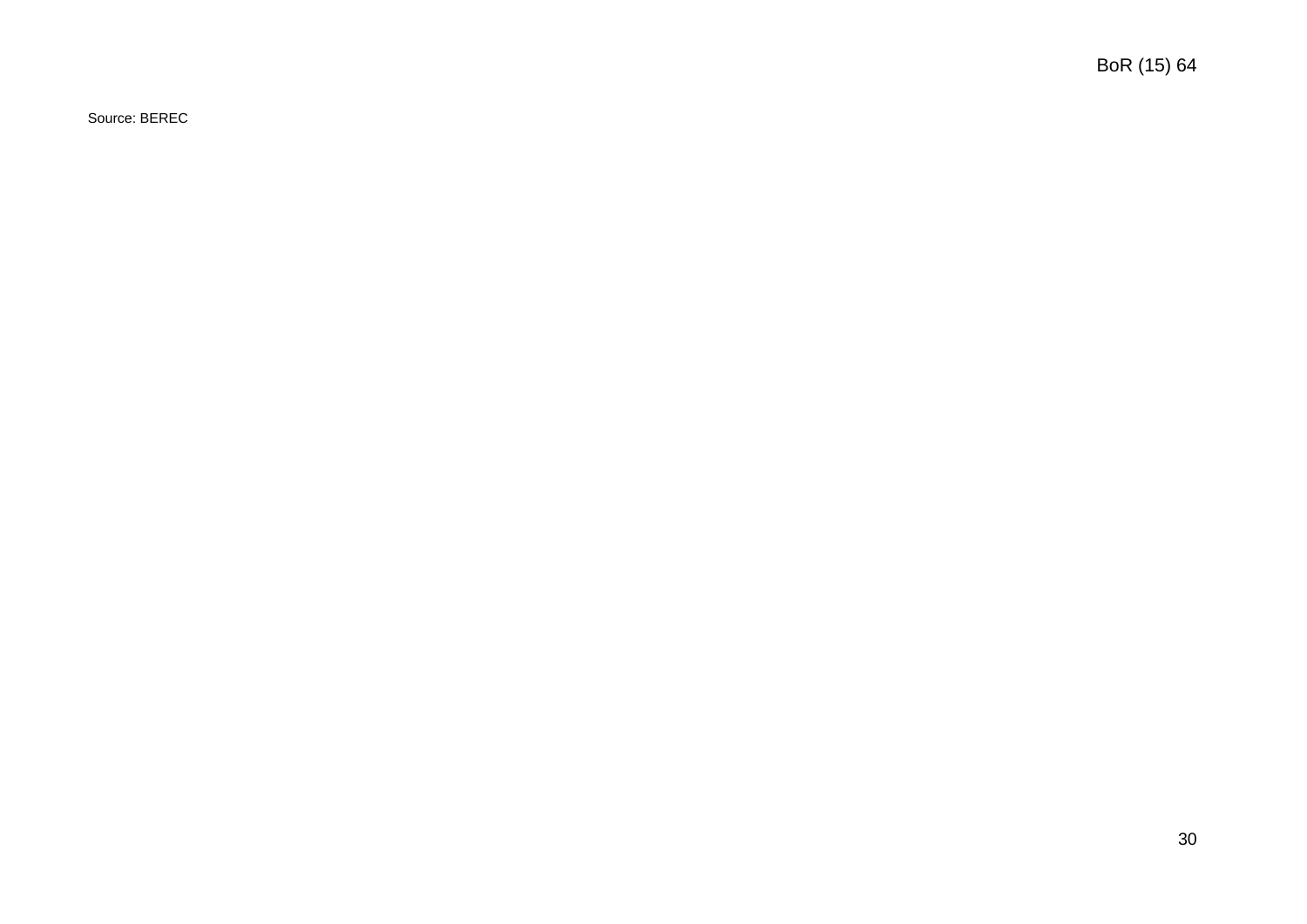| <b>Country</b>                    | Austria                                                                                                                                                                                                  | <b>Belgium</b>                                                                                                                                   | <b>Denmark</b>                                                                                                 | <b>France</b>                                                       | Germany                                                                                                                                                       |
|-----------------------------------|----------------------------------------------------------------------------------------------------------------------------------------------------------------------------------------------------------|--------------------------------------------------------------------------------------------------------------------------------------------------|----------------------------------------------------------------------------------------------------------------|---------------------------------------------------------------------|---------------------------------------------------------------------------------------------------------------------------------------------------------------|
| Product name                      | Virtual Unbundling                                                                                                                                                                                       | Proximus WBA VDSL2                                                                                                                               | VULA (in a contended and<br>an uncontended version)                                                            | DSL access and Collect<br>Ethernet                                  | L2-BSA                                                                                                                                                        |
| Offer of                          | A1 Telekom Austria                                                                                                                                                                                       | Belgacom sa (brandname<br>Proximus)                                                                                                              | TDC                                                                                                            | Orange                                                              | N/A                                                                                                                                                           |
| Uncontended<br>bandwidth          | No <sup>75</sup>                                                                                                                                                                                         | Yes ("Dedicated VLAN") <sup>76</sup>                                                                                                             | Yes (uncontended<br>version) $77$                                                                              | No <sup>78</sup>                                                    | Not defined                                                                                                                                                   |
| Bandwidth based on<br>overbooking | <b>Yes</b>                                                                                                                                                                                               | Yes ("Shared VLAN")                                                                                                                              | Yes (contended version)                                                                                        | Yes <sup>79</sup>                                                   | Not defined                                                                                                                                                   |
| QoS                               | FTTC/B/H (2 CoS, high/low<br>priority):<br>• FLR 0.05%/0.15% or<br>$0.2\%$<br>• FD 4/37 ms +<br>Interleaving Delay <sup>80</sup><br>$\bullet$ FDV 2/6 ms<br>FTTH: Same or better QoS<br>as QoS of FTTC/B | No quantitative performance<br>targets                                                                                                           | No quantity performance<br>targets                                                                             | Recovery time objective<br>(RTO)                                    | Not defined                                                                                                                                                   |
| Traffic prioritisation            | 4 priorities based on p-bits                                                                                                                                                                             | "Shared VLAN": 4<br>priorities based on C-<br>VLAN <sup>81</sup><br>"Dedicated VLAN": 4<br>priorities based on p-bits<br>or DCSP/precedence bits | 4 priority classes based on<br>p-bits – not depending on<br>whether the traffic is<br>contended or uncontended | 4 priorities <sup>82</sup> available since<br>the beginning of 2015 | • Private customers: $4/2$<br>(down/ up) priorities<br>based on p-bits.<br><b>Business customers:</b><br>minimal 4 and ideal 6<br>priorities based on p-bits. |

#### **Table 9: Contention characteristics, quality of service and traffic prioritisation of L2 WAP – part 1**

<span id="page-31-0"></span>Source: BEREC

 $75$  But the L2 WAP provides a bandwidth with a defined QoS (see two lines below).

<sup>&</sup>lt;sup>76</sup> The bandwidth is uncontended from the point of view of the ANO. But, Belgacom does not commit itself to provide an uncontended service, although the network is dimensioned to handle this traffic as uncontended.

<sup>77</sup> VULA is also available with a dedicated fibre between the backside of the DSLAM and the PoH at the CO/MDF. In this case the bandwidth is uncontended.

<sup>&</sup>lt;sup>78</sup> In France, the link between the PoH and the end user is composed of two parts: the collect part (PoH - DSLAM) that is contended and the access part (DSLAM – End user) that is uncontended. However, none of the ANOs reported having encountered contention problems yet on the collect part, which suggest that the ANOs in France at the moment do not ask for such "uncontended bandwidth".

<sup>79</sup> Overbook based on the size of the total bandwidth in the PoH.

<sup>80</sup> Two options: Interleaving with interleaving delay 8 ms or no interleaving (fast path) and therefore also no interleaving delay.

<sup>81</sup> The traffic within a "Shared VLAN" is not further prioritized based on p-bits with the following exception. Within the "Shared VLAN" with the lowest priority traffic with p-bit 1 has a higher priority than traffic with p-bit 0 (the other p-bits are not used).

<sup>&</sup>lt;sup>82</sup> The four priorities are based on different CoS that are CRT (dedicated to VoIP stream), C1 (dedicated to priority video stream), C2 (dedicated to non-priority video stream), C3 (best effort stream). The tariff increases with the prioritisation level.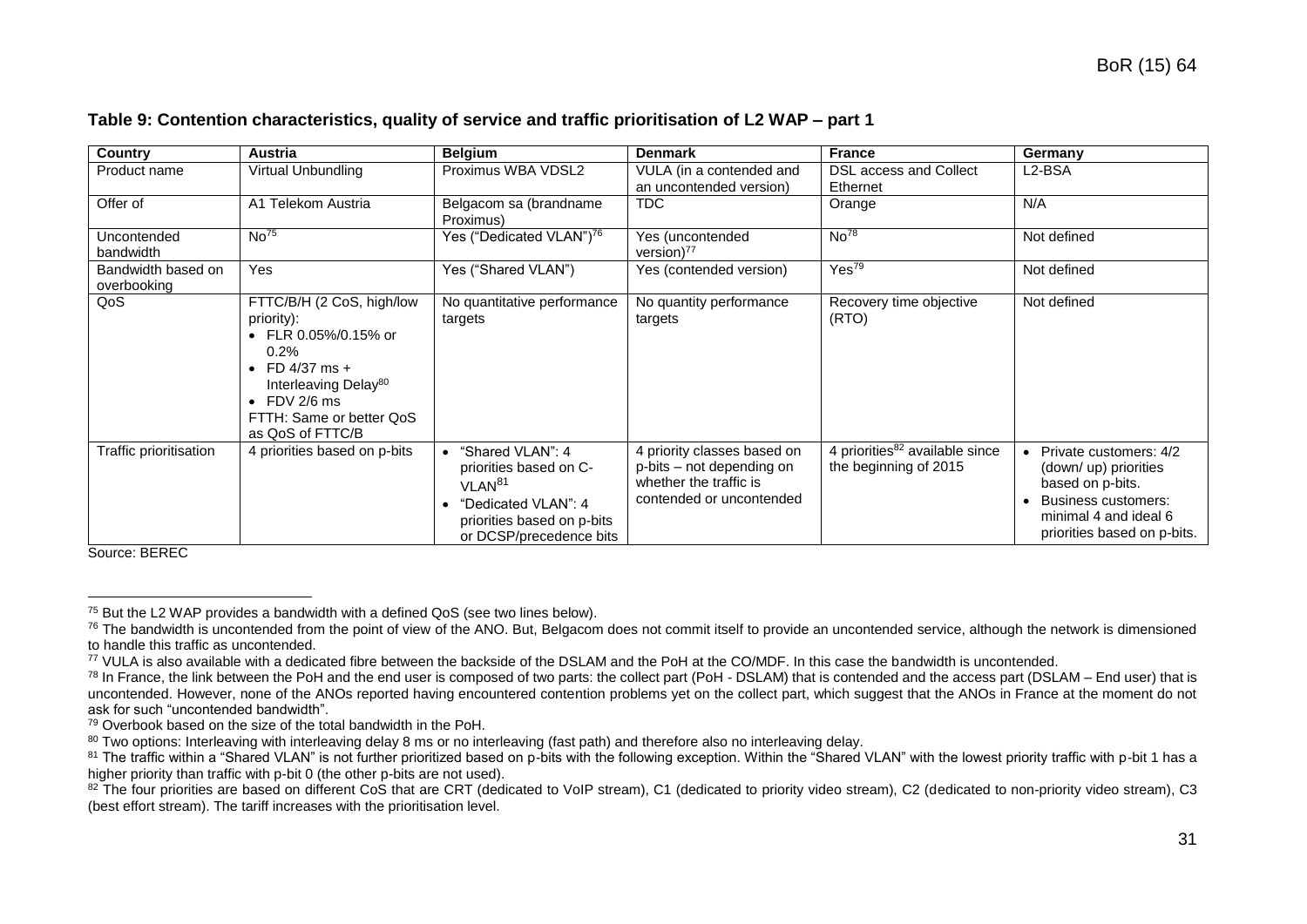| <b>Country</b>                    | Greece                                                                                                      | Italy                                  | <b>The Netherlands</b>                                                                                                               | <b>Spain</b>                                                                                                                                               | UK                                          |
|-----------------------------------|-------------------------------------------------------------------------------------------------------------|----------------------------------------|--------------------------------------------------------------------------------------------------------------------------------------|------------------------------------------------------------------------------------------------------------------------------------------------------------|---------------------------------------------|
| Product name                      | VPU type C                                                                                                  | <b>VULA/NGA Bitstream</b>              | VULA                                                                                                                                 | <b>NEBA</b>                                                                                                                                                | GEA-FTTC, GEA-FTTP                          |
| Offer of                          | <b>OTE</b>                                                                                                  | Telecom Italia                         | <b>KPN</b>                                                                                                                           | Telefonica                                                                                                                                                 | <b>BT</b> Openreach                         |
| Uncontended<br>bandwidth          | No <sup>83</sup>                                                                                            | Yes ("1:1 VLAN")                       | <b>Yes</b>                                                                                                                           | No <sup>84</sup>                                                                                                                                           | Yes <sup>85</sup>                           |
| Bandwidth based on<br>overbooking | <b>Yes</b>                                                                                                  | Yes ("N:1 VLAN")                       | <b>Yes</b>                                                                                                                           | Yes <sup>86</sup> (per CoS)                                                                                                                                | Yes                                         |
| QoS                               | QoS not explicitly defined<br>but QoS is the same as the<br>QoS of the retail services of<br>the incumbent. | No quantitative<br>performance targets | At least the same QoS as<br>KPN uses for the provision<br>of its retail services.<br>Entrants can also ask for<br>additional CoS.    | FTTC/B/H:<br>3 different CoS:<br>$\bullet$ BE: FLR: 0.8%<br>$\bullet$ Gold FLR: 0.4%; FD:<br>66 <sub>ms</sub><br>• RT: FLR: 0.02%; FD:<br>45ms; FDV: 10 ms | No quantitative<br>performance targets      |
| Traffic prioritisation<br>-----   | 4 priorities based on p-bits:<br>Best Effort (BE)<br>Class Medium<br>Class High<br>Class_Control            | 5 priorities based on p-bits           | At least the same as KPN<br>uses for the provision of its<br>retail services. Entrants can<br>also ask for additional<br>priorities. | 3 priorities based on p-bits:<br>• Best Effort (BE)<br>$\bullet$ Gold<br>• Real Time (RT)                                                                  | 5/2 (down/up) priorities<br>based on p-bits |

#### **Table 10: Contention characteristics, quality of service and traffic prioritisation of L2 WAP – part 2**

<span id="page-32-0"></span>Source: BEREC

<sup>&</sup>lt;sup>83</sup> OTE does not commit itself to provide an uncontended service. The bandwidth is practically uncontended since due to the real traffic pattern, there is limited possibility that contention happens.

<sup>&</sup>lt;sup>84</sup> No explicit commitment for uncontended service, but bandwidth at the PoH can be reserved by ANO such that contention is minimised (within QoS limits)

<sup>85</sup> BT Openreach dimension so as to ensure frames within the prioritization rate are not dropped. As such this bandwidth can be seen as ostensibly uncontended (see section [4.1\)](#page-9-3).

<sup>86</sup> Overbooking depends on the bandwidth reserved by ANO at the PoH. Traffic exceeding the bandwidth limit will be either discarded or transported at a higher price.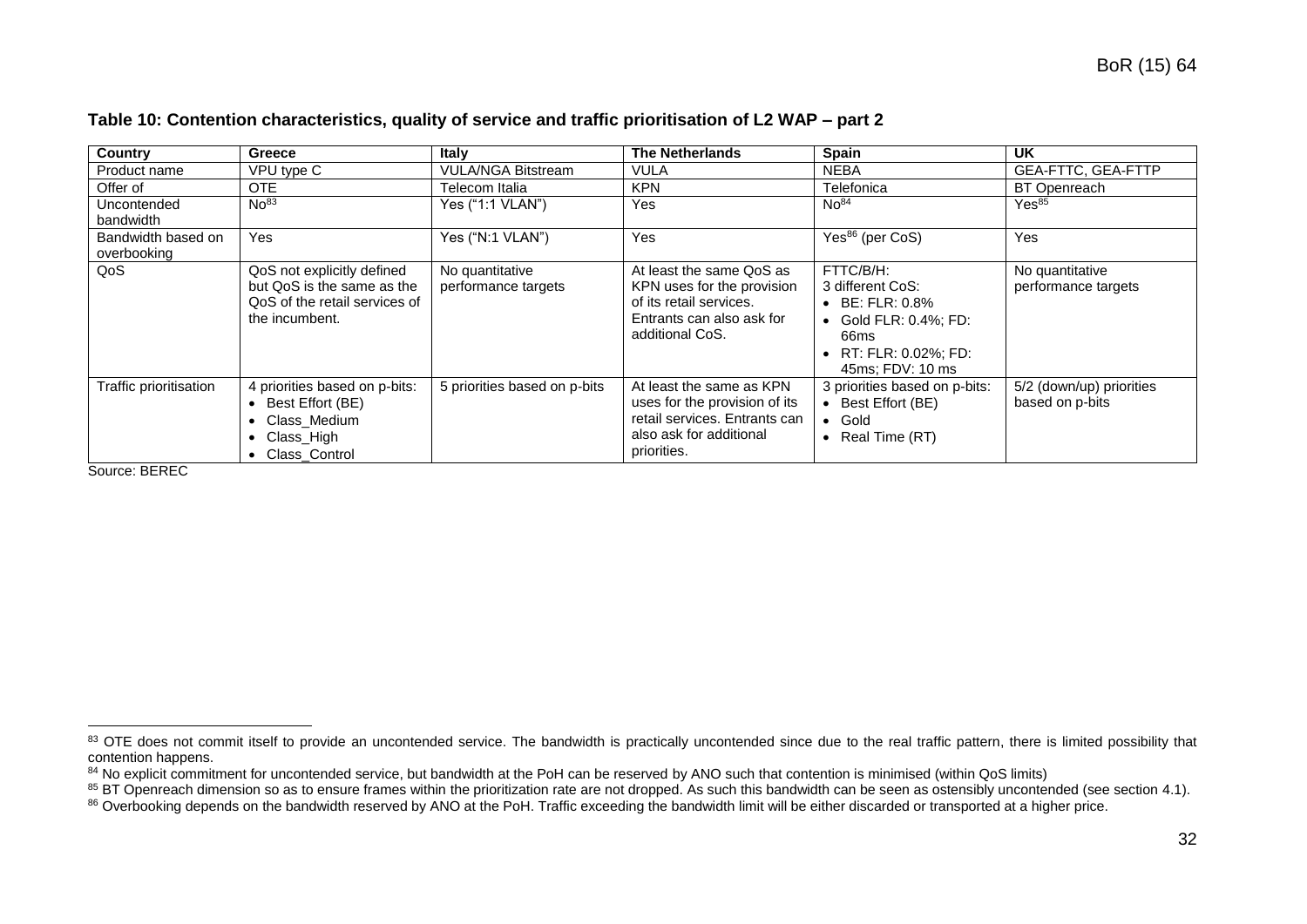| <b>Country</b>                                                 | <b>Austria</b>     | <b>Belgium</b>                                                                                            | <b>Denmark</b>                                                                                                                                                                                                                             | <b>France</b>                                                                                     | Germany                                           |
|----------------------------------------------------------------|--------------------|-----------------------------------------------------------------------------------------------------------|--------------------------------------------------------------------------------------------------------------------------------------------------------------------------------------------------------------------------------------------|---------------------------------------------------------------------------------------------------|---------------------------------------------------|
| Product name                                                   | Virtual Unbundling | Proximus WBA VDSL2                                                                                        | VULA (in a contended and<br>an uncontended version)                                                                                                                                                                                        | <b>DSL Collect Ethernet</b>                                                                       | L <sub>2</sub> -BSA                               |
| Offer of                                                       | A1 Telekom Austria | Belgacom sa (brand name<br>Proximus)                                                                      | TDC<br>Orange                                                                                                                                                                                                                              |                                                                                                   | N/A                                               |
| Number of C-VLANs<br>per end user                              | 4                  | "Shared VLAN": 4 + Mgmt.<br>"Dedicated VLAN" <sup>87</sup> : <4096                                        | Up to $7^{88}$                                                                                                                                                                                                                             | Maximum 2                                                                                         | Minimum 4                                         |
| Multicast frame<br>replication<br>functionality                | <b>No</b>          | WBA VDSL2 no. Additional<br>IPTV platform sharing<br>service available <sup>89</sup>                      | <b>No</b><br>Local, regional and national<br>PoH: Yes                                                                                                                                                                                      |                                                                                                   | "N:1 VLAN": Yes<br>"1:1 VLAN": No                 |
| DHCP option 82                                                 | Yes                | • "Shared VLAN": Yes<br>"Dedicated VLAN": No.<br>$\bullet$<br>Access line is identified<br>with S-VLAN ID | Yes, transparent<br>transmission. <sup>90</sup> Customer<br>identified by S- and C-VLAN<br>and Pol port                                                                                                                                    | Yes, bandwidth of<br>synchronisation (up/down)<br>of the end user. Customer<br>identified by VLAN | Yes. Not relevant for "1:1<br>VLAN <sub>s</sub> " |
| ANO has the<br>possibility to<br>configure the<br><b>DSLAM</b> | <b>No</b>          | <b>No</b>                                                                                                 | Partly. According to<br>reference offer ANO has<br>direct access to the DSLAM<br>management system of the<br>provider of the L2 WAP and<br>can<br>• Open/close ports and<br>• Change rate profiles (rate,<br>INP, delay, spectrum<br>mask) | <b>No</b>                                                                                         | <b>No</b>                                         |

#### **Table 11: Number of VLANs, multicast, customer identification and configuration of DSLAM – part 1**

<span id="page-33-0"></span>Source: BEREC

 $\overline{a}$ 

 $^{87}$  "Dedicated VLANs" are using S-VLANs (not C-VLANs). In the network of Belgacom C-VLANs are not processed and are transported transparently.

<sup>88</sup> In case of the uncontended version of the L2 WAP, ANOs have the possibility to use inside a C-VLAN 4096 VLANs as a "third level" of VLANs.

<sup>&</sup>lt;sup>89</sup> http://www.proximuswholesale.be/wholesale/en/jsp/dynamic/product.jsp?dcrName=nws\_multicast

 $90$  DHCP packets are transported transparently, but DSLAM port ID and DSLAM ID are not inserted.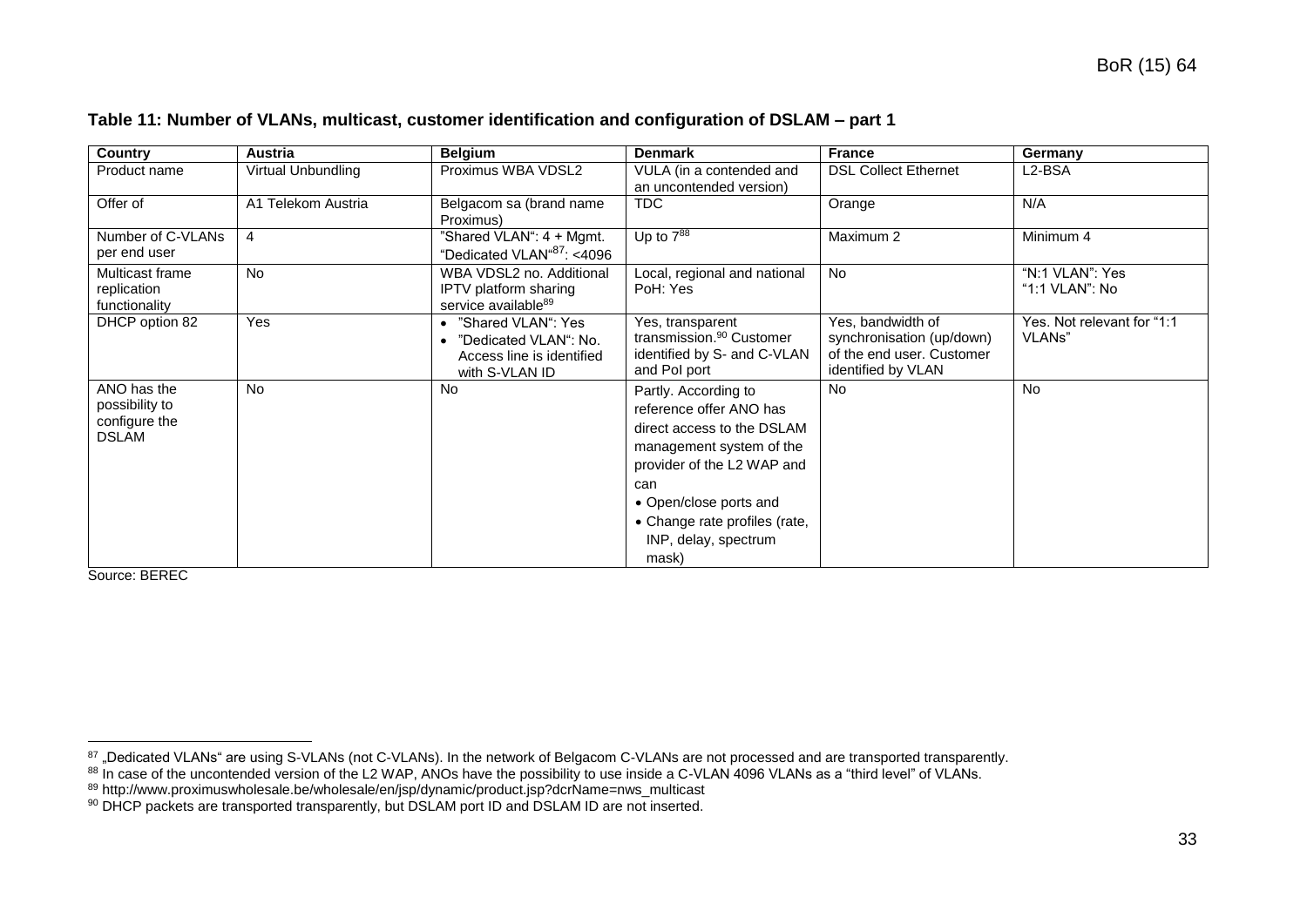| Country                                                        | Greece                                                                                                                                     | <b>Italy</b>                                     | <b>The Netherlands</b> | <b>Spain</b>                                   | UK                                                                          |
|----------------------------------------------------------------|--------------------------------------------------------------------------------------------------------------------------------------------|--------------------------------------------------|------------------------|------------------------------------------------|-----------------------------------------------------------------------------|
| Product name                                                   | VPU type C                                                                                                                                 | <b>VULA/NGA Bitstream</b>                        | <b>VULA</b>            | <b>NEBA</b>                                    | GEA-FTTC, GEA-FTTP                                                          |
| Offer of                                                       | OTE                                                                                                                                        | Telecom Italia                                   | <b>KPN</b>             | Telefonica                                     | <b>BT Openreach</b>                                                         |
| Number of C-VLANs<br>per end user                              | 4                                                                                                                                          | 4                                                | Not known yet          |                                                | 1 or more. A second C-<br>VLAN will typically be used<br>for voice on FTTP. |
| Multicast frame<br>replication<br>functionality                | Yes. Optionally VPU type C<br>is available with multicast<br>functionality based on a<br>separate multicast VLAN<br>per ANO. <sup>91</sup> | Not at the local level, but at<br>a higher level | Yes                    | No                                             | No. Additional multicast<br>offer (GEA Multicast)<br>available.             |
| DHCP option 82                                                 | <b>Yes</b>                                                                                                                                 | Yes                                              | Not known yet          | No. Access line identified by<br>C-VLAN/S-VLAN | <b>Yes</b>                                                                  |
| ANO has the<br>possibility to<br>configure the<br><b>DSLAM</b> | <b>No</b>                                                                                                                                  | No.                                              | <b>No</b>              | No                                             | <b>No</b>                                                                   |

#### **Table 12: Number of VLANs, multicast, customer identification and configuration of DSLAM – part 2**

<span id="page-34-0"></span>Source: BEREC

<sup>&</sup>lt;sup>91</sup> The signaling of multicast groups is based on layer 3 protocols.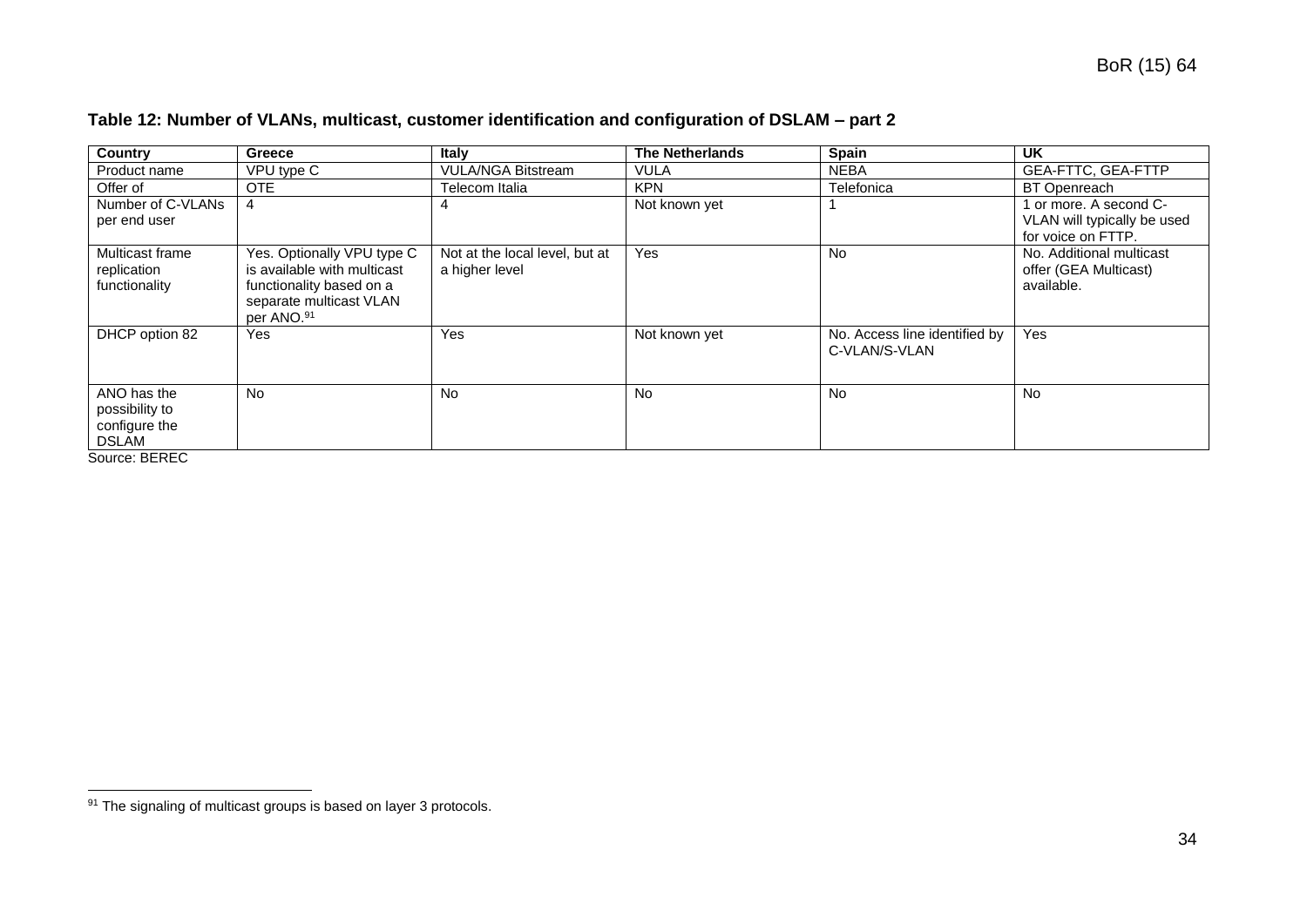#### **Table 13: Security measures of L2 WAP – part 1**

| Country                                                             | Austria                                                                                                                                   | <b>Belgium</b>                                                                                                                                                       | <b>Denmark</b>                                                                             | France                      | Germany                                                                                                                                                                                                                                                                                                                                                                                                                                                                                                                                                |
|---------------------------------------------------------------------|-------------------------------------------------------------------------------------------------------------------------------------------|----------------------------------------------------------------------------------------------------------------------------------------------------------------------|--------------------------------------------------------------------------------------------|-----------------------------|--------------------------------------------------------------------------------------------------------------------------------------------------------------------------------------------------------------------------------------------------------------------------------------------------------------------------------------------------------------------------------------------------------------------------------------------------------------------------------------------------------------------------------------------------------|
| Product name                                                        | Virtual Unbundling                                                                                                                        | Proximus WBA VDSL2                                                                                                                                                   | VULA (in a contended<br>and an uncontended<br>version)                                     | <b>DSL</b> Collect Ethernet | L <sub>2</sub> -BSA                                                                                                                                                                                                                                                                                                                                                                                                                                                                                                                                    |
| Offer of                                                            | A1 Telekom Austria                                                                                                                        | Belgacom sa (brand<br>name Proximus)                                                                                                                                 | <b>TDC</b>                                                                                 | Orange                      | N/A                                                                                                                                                                                                                                                                                                                                                                                                                                                                                                                                                    |
| Security<br>measures at<br>the level of the<br>Ethernet<br>protocol | • Direct communication<br>between end users<br>based on layer 2 is<br>prohibited<br>• DSLAM does not<br>allow duplicated MAC<br>addresses | • Direct communication<br>between end users<br>based on layer2 is<br>prohibited<br>• Duplicated MAC<br>addresses due to L2-<br>loop are dropped                      | Virtual MAC-addresses<br>are used and therefore<br>MAC address spoofing is<br>not an issue | Not defined                 | Rate limit layer 2 broadcast<br>$\bullet$<br>MAC anti-spoofing                                                                                                                                                                                                                                                                                                                                                                                                                                                                                         |
| Security<br>measures at<br>higher layers                            | No. Transparent to<br>protocols of level 3 and<br>higher                                                                                  | IEEE 802.1X blocked<br>$\bullet$ ARP, RIP, DHCP,<br>PPP discovery<br>policed<br>CFM, ICMP, IGMP<br>- "Shared VLAN":<br>policed<br>- "Dedicated VLAN":<br>transparent | No. Transparent to<br>protocols of level 3 and<br>higher                                   | Not defined                 | PPPoE:<br>• Rate limit PPPoE control<br>"N:1 VLAN" with IPoE and IPv4 unicast<br>and multicast: 92<br>• Dynamic ARP inspection<br>• Anti IPv4 spoofing<br>Rate limits for DHCP, ARP, IGMP<br>"N:1 VLAN" with IPoE and IPv6<br>unicast: $93$<br>• Dynamic IPv6 neighbor<br>solicitation/advertisement inspection<br>DHCPv6 snooping<br>Neighbor unreachability detection<br>Router advertisement filtering<br>Duplicate IPv6 address detection<br>snooping and filtering<br>Anti IPv6 spoofing<br>Rate limits for DHCPv6 and ICMP<br>neighbor discovery |

<span id="page-35-1"></span><span id="page-35-0"></span>Source: BEREC

<sup>92</sup> Not relevant for "1:1 VLAN" and PPPoE

<sup>&</sup>lt;sup>93</sup> See footnote [92](#page-35-1)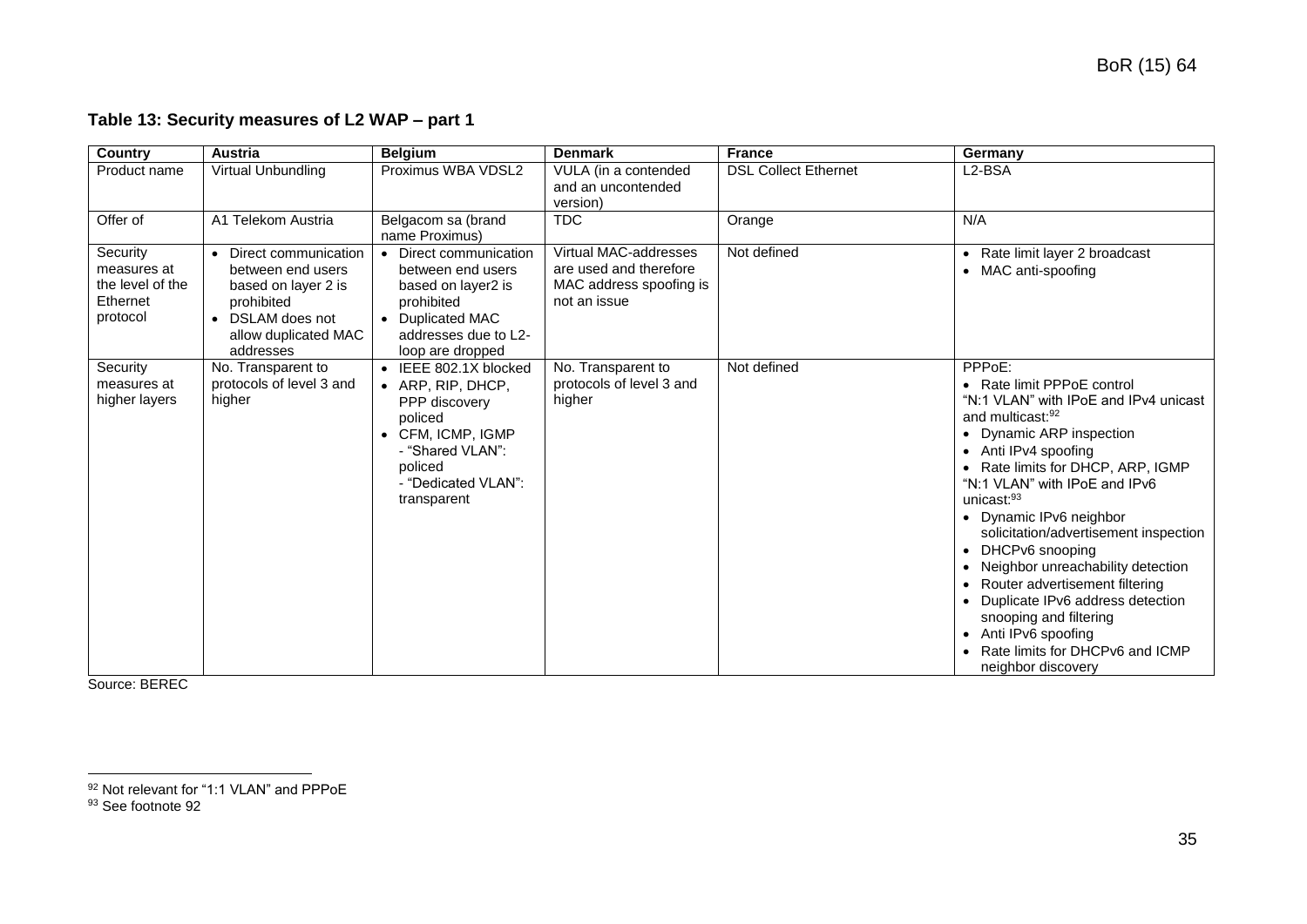### **Table 14: Security measures of L2 WAP – part 2**

| Country                                                             | Greece                                                                                                                                                  | Italy                                                                                                                              | <b>The Netherlands</b> | <b>Spain</b>                                          | UK                     |
|---------------------------------------------------------------------|---------------------------------------------------------------------------------------------------------------------------------------------------------|------------------------------------------------------------------------------------------------------------------------------------|------------------------|-------------------------------------------------------|------------------------|
| Product name                                                        | VPU type C                                                                                                                                              | <b>VULA/NGA Bitstream</b>                                                                                                          | <b>VULA</b>            | <b>NEBA</b>                                           | GEA-FTTC, GEA-FTTP     |
| Offer of                                                            | <b>OTE</b>                                                                                                                                              | Telecom Italia                                                                                                                     | <b>KPN</b>             | Telefonica                                            | <b>BT Openreach</b>    |
| Security<br>measures at the<br>level of the<br>Ethernet<br>protocol | Direct communication<br>between end users based<br>on layer 2 is prohibited<br>DSLAM does not allow<br>duplicated MAC<br>addresses<br>MAC anti-spoofing | Direct communication<br>between end users based<br>on layer 2 is prohibited<br>DSLAM does not allow<br>duplicated MAC<br>addresses | Not known yet          | Not defined.                                          | Unknown / confidential |
| Security<br>measures at<br>higher layers                            | No. Transparent to protocols<br>of level 3 and higher                                                                                                   | <b>IGMP</b><br>- "Shared VLAN": policed<br>- "Dedicated VLAN":<br>transparent                                                      | Not known yet          | No. Transparent to protocols<br>of level 3 and higher | Unknown / confidential |

<span id="page-36-0"></span>Source: BEREC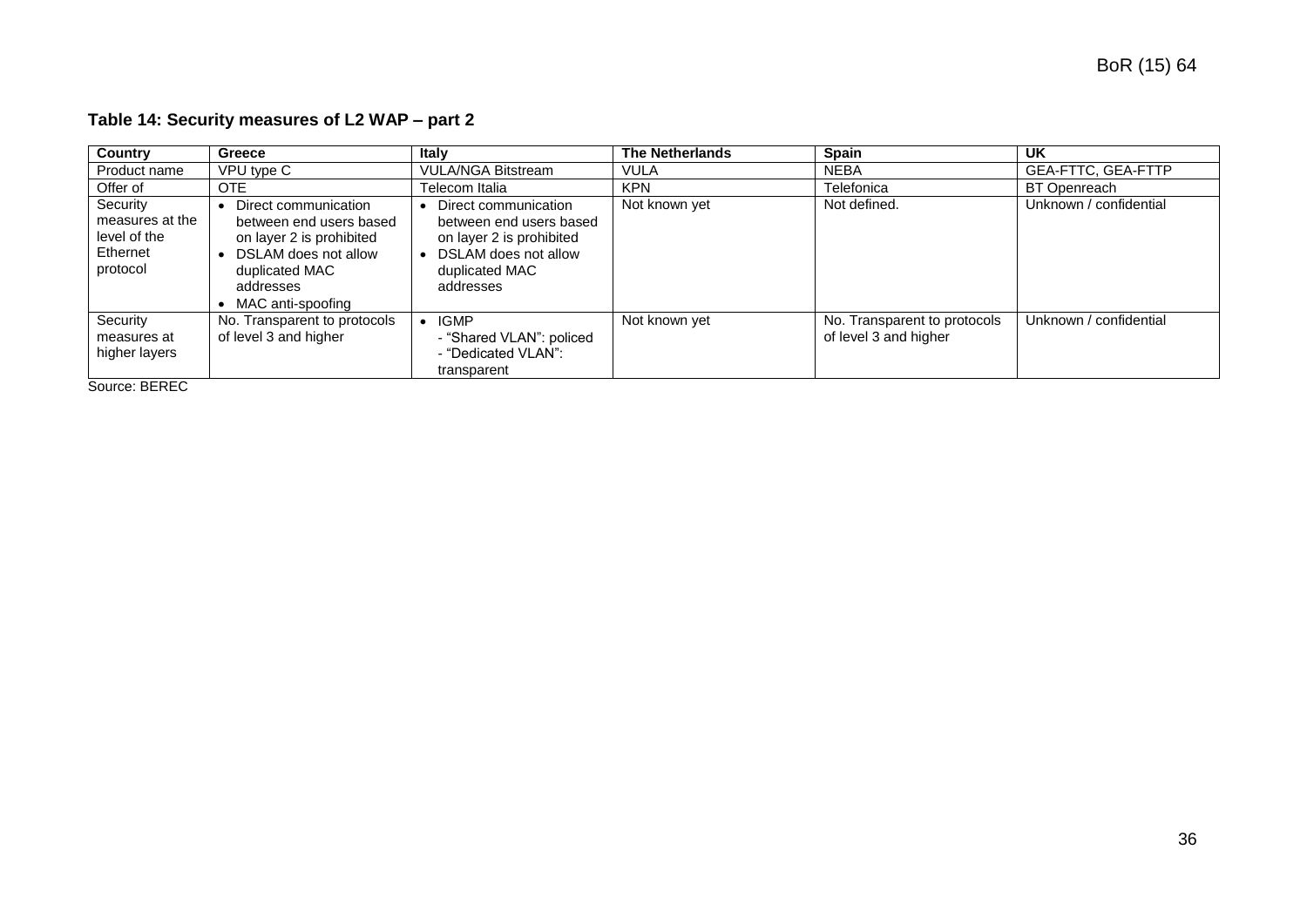| <b>Country</b>                                                   | Austria                                                                                                                                                                                                                                                                                                                                                      | <b>Belgium</b>                                                                                                                                                                                                                                                                                                                                                  | <b>Denmark</b>                                                                                                                                                                                                                                                                                                                                                                                     | <b>France</b>                                                                                                                                                                                                                                                          | Germany                                                                                                                                                                                                                                                                                            |
|------------------------------------------------------------------|--------------------------------------------------------------------------------------------------------------------------------------------------------------------------------------------------------------------------------------------------------------------------------------------------------------------------------------------------------------|-----------------------------------------------------------------------------------------------------------------------------------------------------------------------------------------------------------------------------------------------------------------------------------------------------------------------------------------------------------------|----------------------------------------------------------------------------------------------------------------------------------------------------------------------------------------------------------------------------------------------------------------------------------------------------------------------------------------------------------------------------------------------------|------------------------------------------------------------------------------------------------------------------------------------------------------------------------------------------------------------------------------------------------------------------------|----------------------------------------------------------------------------------------------------------------------------------------------------------------------------------------------------------------------------------------------------------------------------------------------------|
| Product name                                                     | Virtual Unbundling                                                                                                                                                                                                                                                                                                                                           | Proximus WBA VDSL2                                                                                                                                                                                                                                                                                                                                              | VULA (in a contended and<br>an uncontended version)                                                                                                                                                                                                                                                                                                                                                | 1) DSL Collect Ethernet<br>2) C2E or CELAN                                                                                                                                                                                                                             | L <sub>2</sub> -BSA                                                                                                                                                                                                                                                                                |
| Offer of                                                         | A1 Telekom Austria                                                                                                                                                                                                                                                                                                                                           | Belgacom sa (brand name<br>Proximus)                                                                                                                                                                                                                                                                                                                            | TDC                                                                                                                                                                                                                                                                                                                                                                                                | Orange                                                                                                                                                                                                                                                                 | N/A                                                                                                                                                                                                                                                                                                |
| Support of ANO fault<br>Management                               | On request ANO receives<br>the actual values of the<br>VLAN IDs and the following<br>DSL parameters:<br>FTTC/B: all configuration<br>parameters, 28 test, status<br>and performance<br>parameters and 8 modem<br>inventory parameters.<br>FTTH: 6 configuration<br>parameters, 4 ONT<br>inventory parameters, 15<br>status, test and diagnosis<br>parameters | ANO can use Belgacom<br>repair tool and perform<br>galvanic and<br>synchronization checks<br>which provide the actual<br>values of a list of<br>parameters. <sup>94</sup><br>Belgacom provides as well<br>some info from MIB (e.g.<br>error counters, last sync<br>$time, \ldots$ ) and some info from<br><b>CPE (TR-069: LAN</b><br>configuration, username, ) | According to reference offer<br>ANO has the possibility to<br>• Carry out extensive DSL-<br>test and parameter<br>monitoring: On request<br>ANO receives the actual<br>values of line configura-<br>tion, MAC-addresses and<br>maximum line capacity<br>• Initiate OAM-test and<br>traffic measurement<br>ANO has also the possibility<br>to use tools of new network<br>analyser when implemented | 1) ANO can check data from<br>his own CPE/modem at user<br>place and from the PoH.<br>In case of physical problem<br>on the copper line, the ANO<br>can use the same recovery<br>processes for lines available<br>in LLU<br>2) dedicated support team<br>and processes | ANO can request actual<br>data of end user line. The<br>parameters covered by this<br>request depend on the<br>agreement between the<br>contracting partners. Also<br>whether an ANO has the<br>possibility to reset a line.<br>Information is accessible via<br>a specific diagnosis<br>interface |
| Number of subscriber<br>access lines actively<br>used for L2 WAP | < 3,000 end of 2014                                                                                                                                                                                                                                                                                                                                          | • Local PoH: not used so<br>far <sup>95</sup><br>• Regional PoH: 93,810<br>bitstream lines (VDSL2,<br>$ADSL(2+)$ & SDSL) end of<br>2014                                                                                                                                                                                                                         | As of January 1 2015:<br>45,332 ANO-lines<br>(contended as well as<br>uncontended version of<br>VULA)                                                                                                                                                                                                                                                                                              | Not available (depending on<br>the collect offer chosen by<br>the ANO)                                                                                                                                                                                                 | $N/A^{96}$                                                                                                                                                                                                                                                                                         |

### **Table 15: Support of fault management and current use of L2 WAP – part 1**

<span id="page-37-0"></span>Source: BEREC

<sup>&</sup>lt;sup>94</sup> R, C, line length, Port state, Line Profile, NM, Signal Power, Loop Attn, Bitrate, Max Attainable BR, INP, Interleave, VP, VC etc.

 $95$  Size of MFD is often relatively small, so challenge for ANO to still have positive investment case.

<sup>&</sup>lt;sup>96</sup> See footnote [39](#page-22-3)